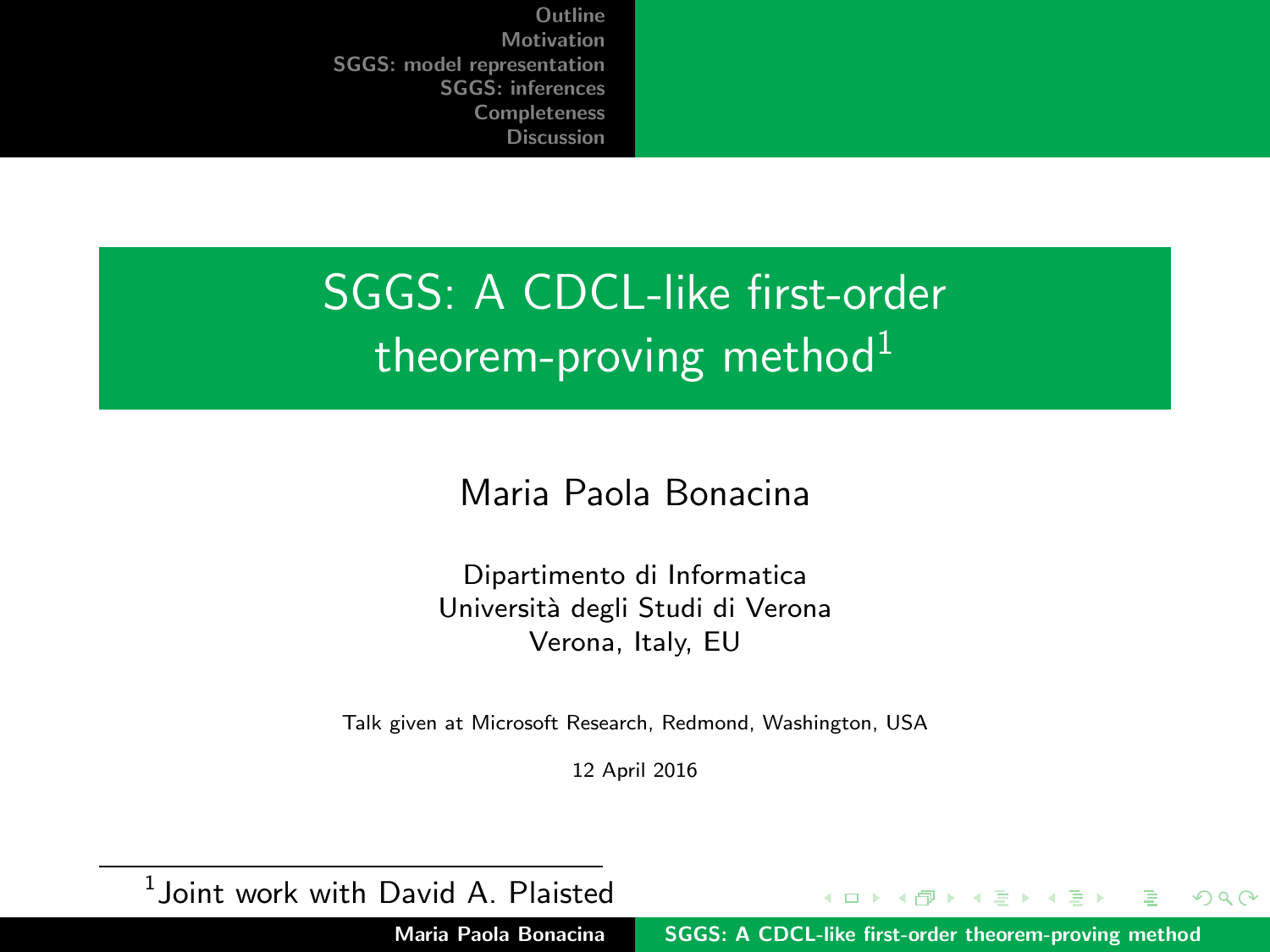#### <span id="page-1-0"></span>**[Motivation](#page-2-0)**

[SGGS: model representation](#page-6-0)

[SGGS: inferences](#page-26-0)

[Completeness](#page-52-0)

**[Discussion](#page-61-0)** 

 $\left\{ \begin{array}{ccc} 1 & 0 & 0 \\ 0 & 1 & 0 \end{array} \right.$ 

重

 $299$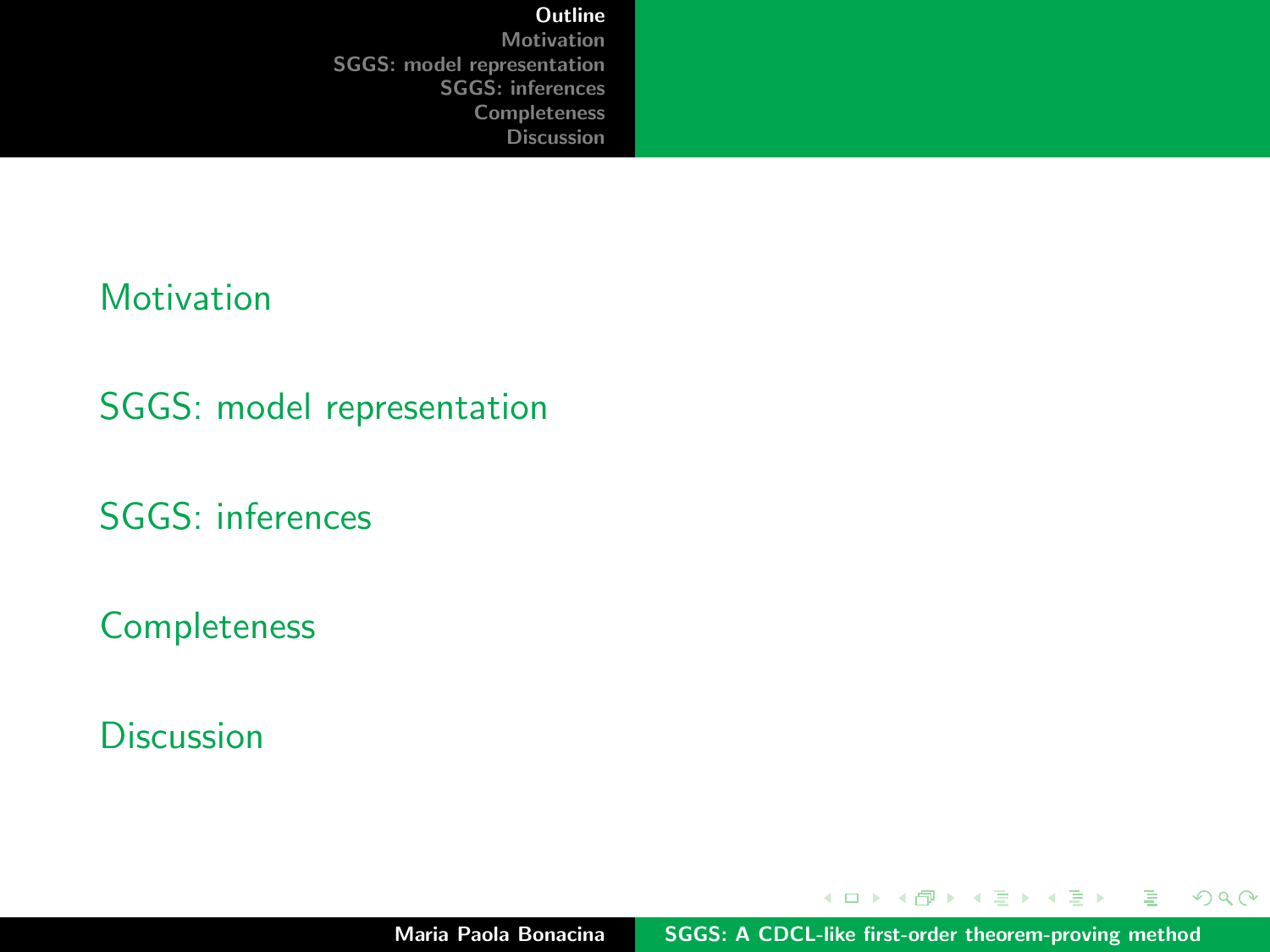#### <span id="page-2-0"></span>Big picture: Model-based reasoning

- $\triangleright$  Derivation state includes candidate partial model
- $\blacktriangleright$  Inference and search for model guide each other
- $\blacktriangleright$  Inference as model transformation
- ▶ E.g., SAT-solving, SMT-solving, MBTC, MCsat, Model-based projections ....

イロメ マ桐 トマ ヨ トマ ヨメ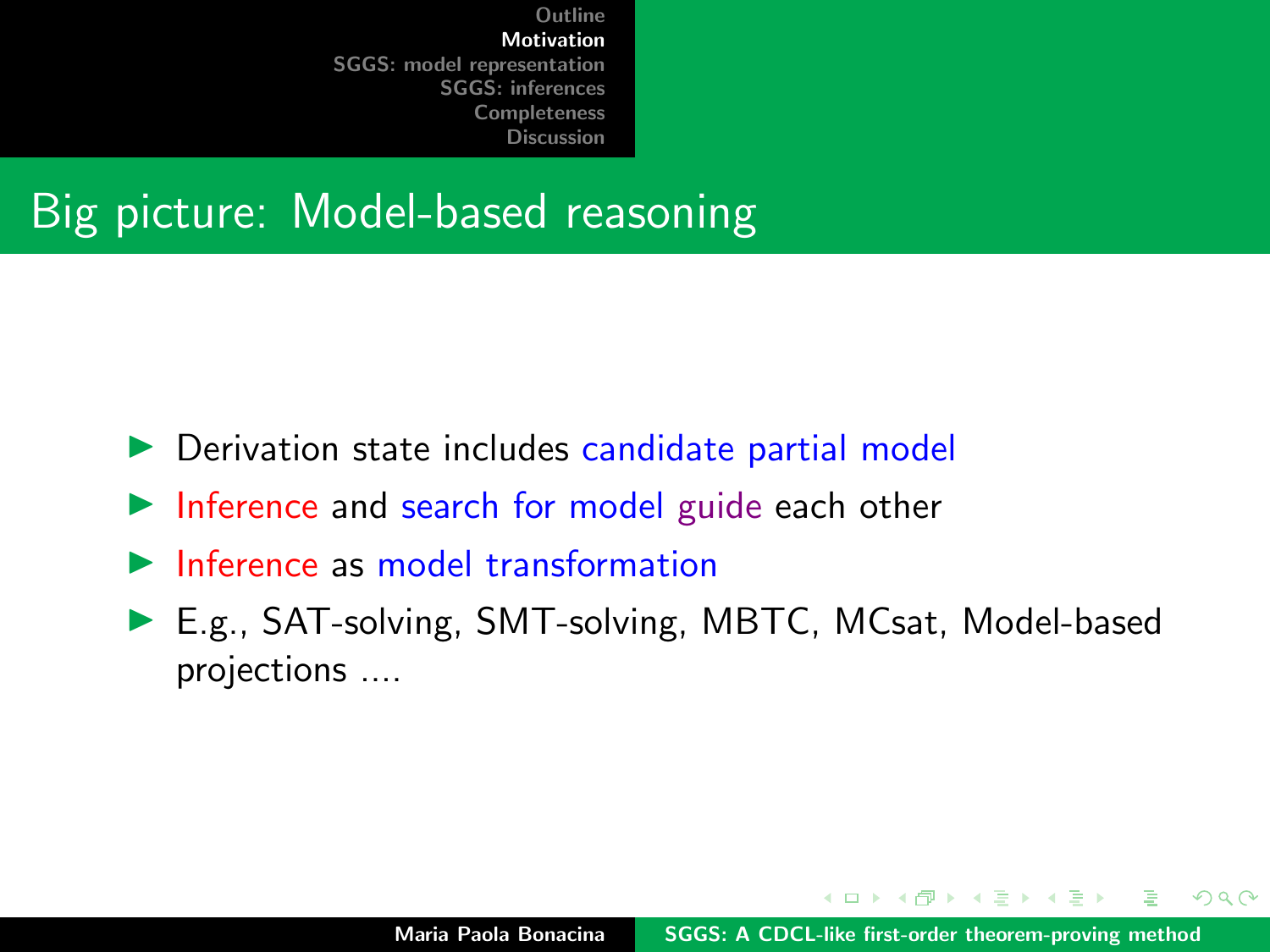#### Example: the CDCL procedure for PL

- $\blacktriangleright$  Propositional logic
- $\triangleright$  A set of clauses S to be satisfied or refuted
- $\triangleright$  Model representation: trail of literals
- $\triangleright$  Search for model: decision, backjumping
- $\blacktriangleright$  Inference: clausal propagation, explanation, learning

 $\mathcal{A}$  and  $\mathcal{A}$  . The set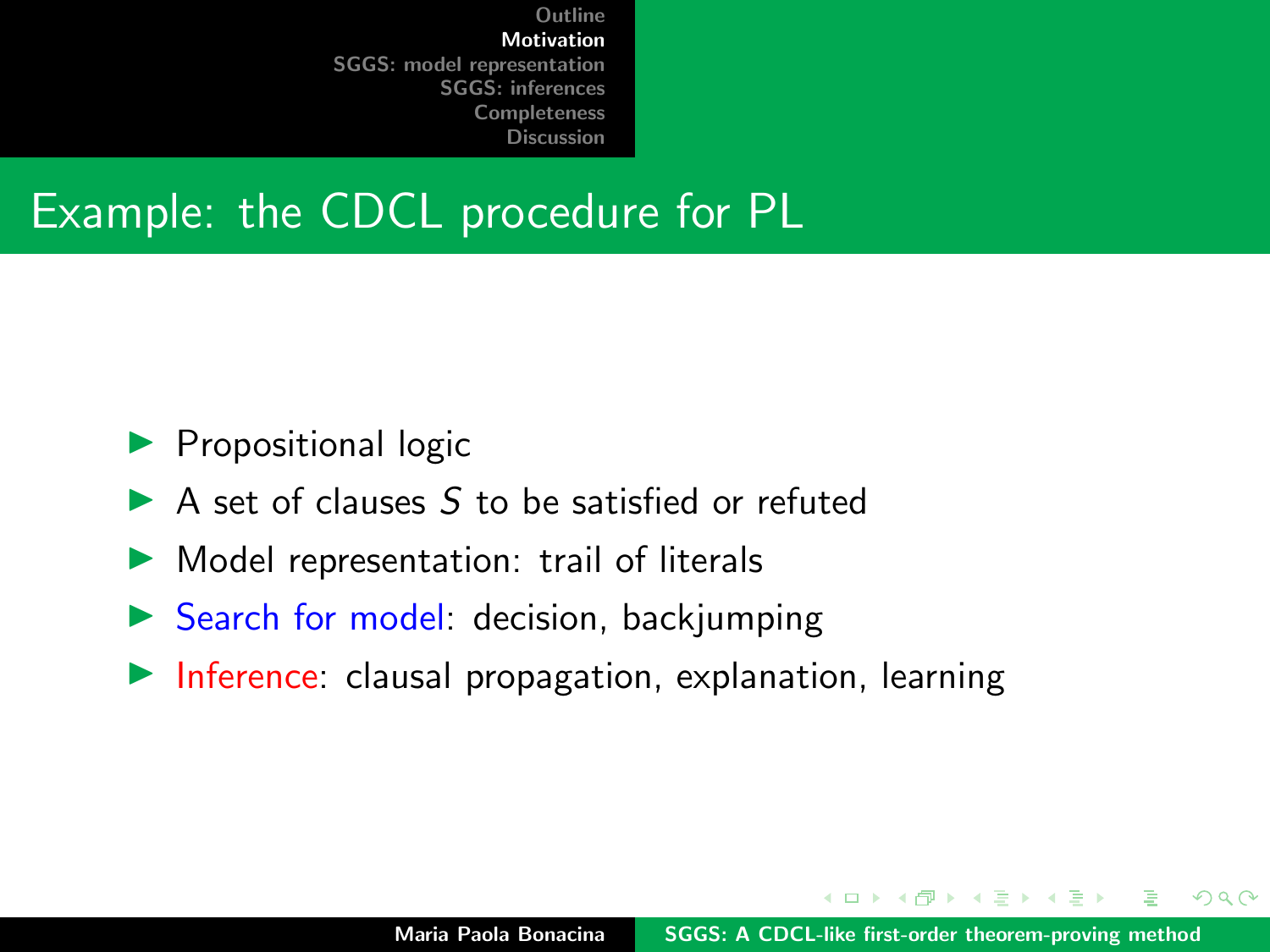#### Semantics in first-order reasoning

- $\blacktriangleright$  Semantic resolution
- $\blacktriangleright$  Hyperresolution
- $\blacktriangleright$  Resolution with set of support
- $\triangleright$  Model elimination and tableaux-based methods: an open branch is a candidate model
- $\blacktriangleright$  Instance-based methods where instance generation is model driven

イロト イタト イミト イミト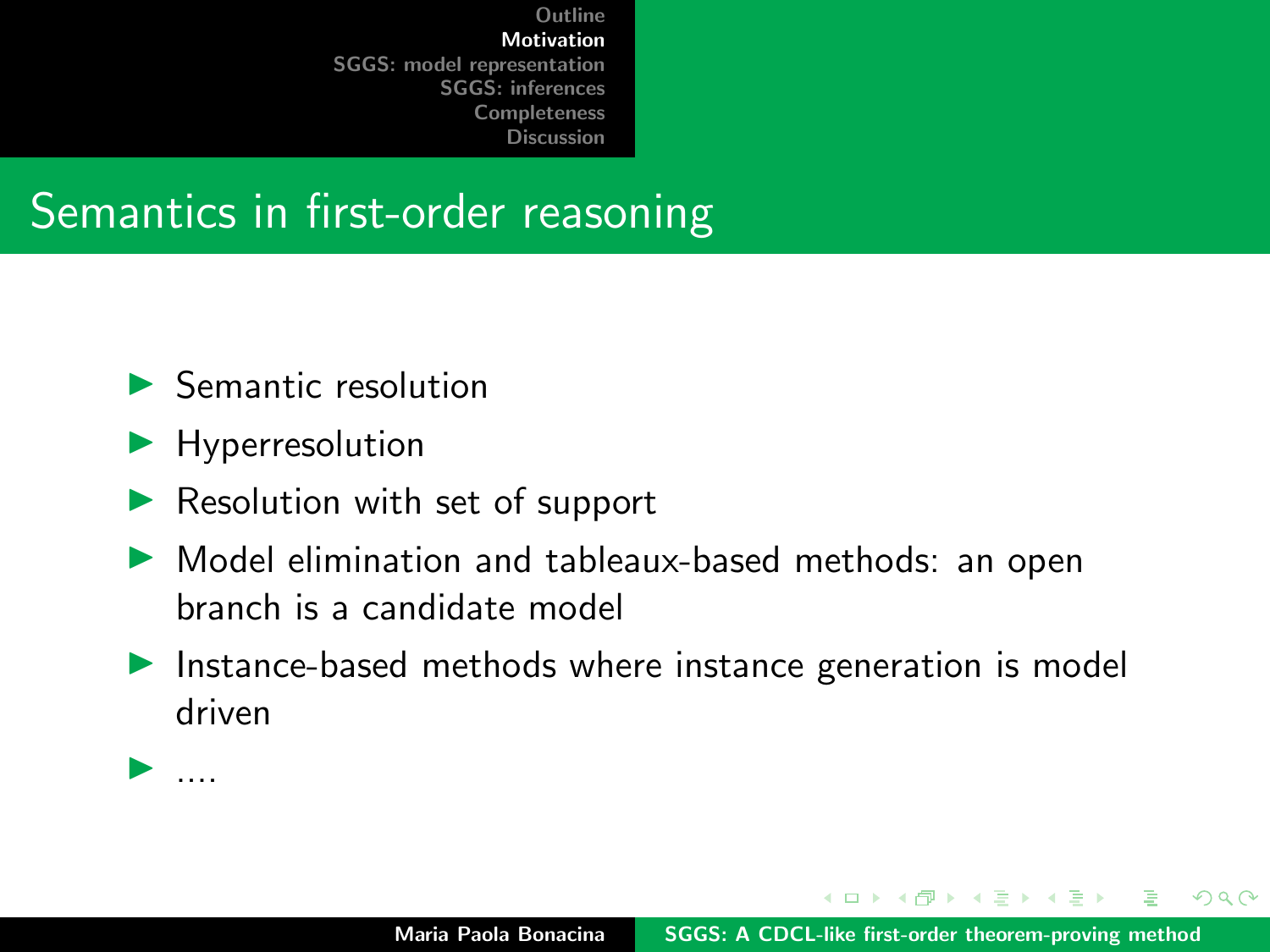### SGGS: Semantically-Guided Goal-Sensitive reasoning

- $\triangleright$  Model-based: It lifts CDCL to first-order logic
- $\blacktriangleright$  Also semantically guided, goal sensitive, proof confluent
- $\blacktriangleright$  Refutationally complete: S unsatisfiable, SGGS gets  $\bot$
- Explicit model construction:  $S$  is satisfiable, the limit of the derivation is a model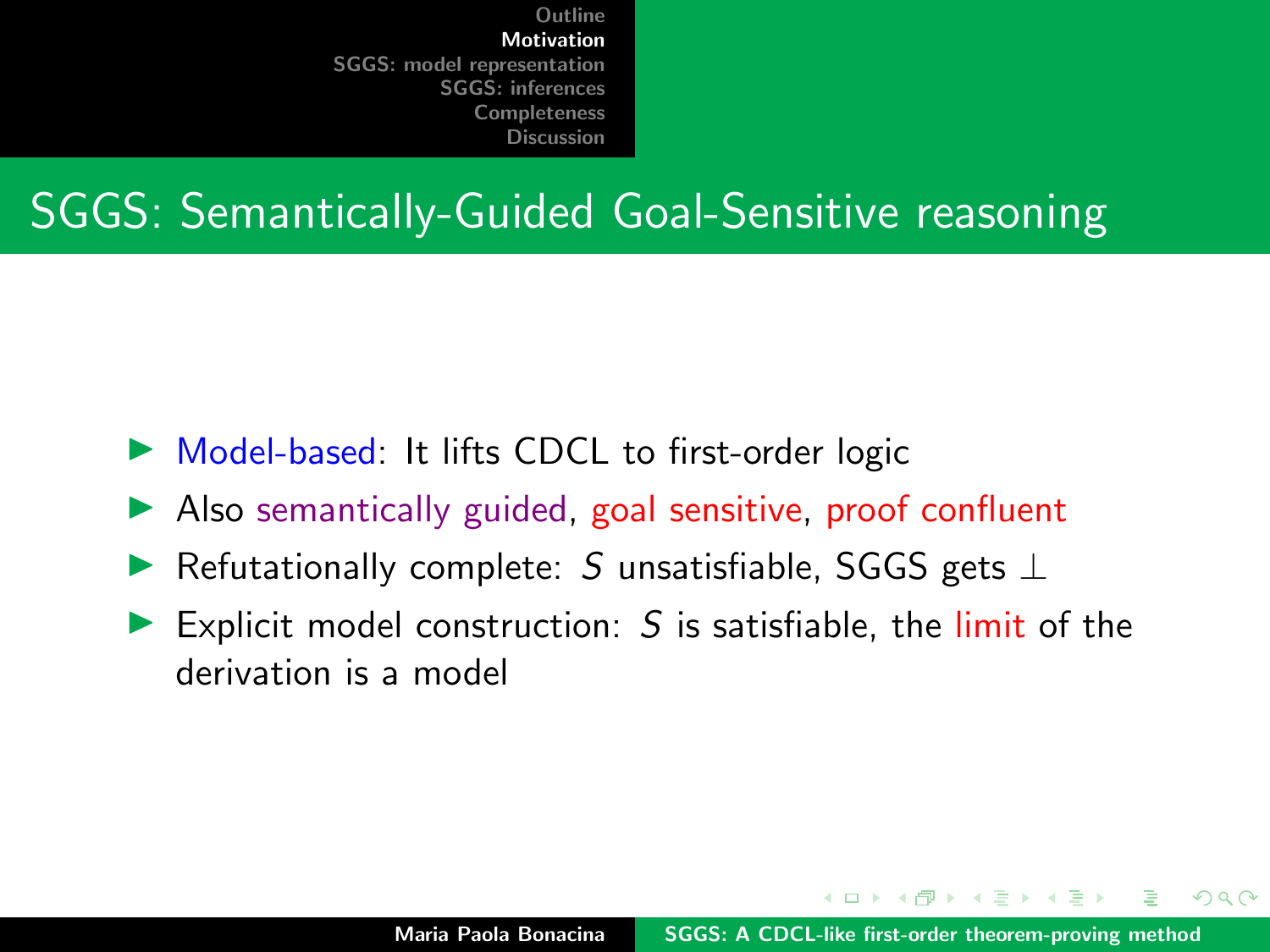#### <span id="page-6-0"></span>Model representation in PL

- $\blacktriangleright$  Propositional logic
- $\blacktriangleright$  Propositional variable P is either true or false
- $\blacktriangleright$  2<sup>n</sup> interpretations for *n* propositional variables
- $\blacktriangleright$  Guess P (or  $\neg P$ )

イロメ イ押 トラ ミトラ ミント

 $2Q$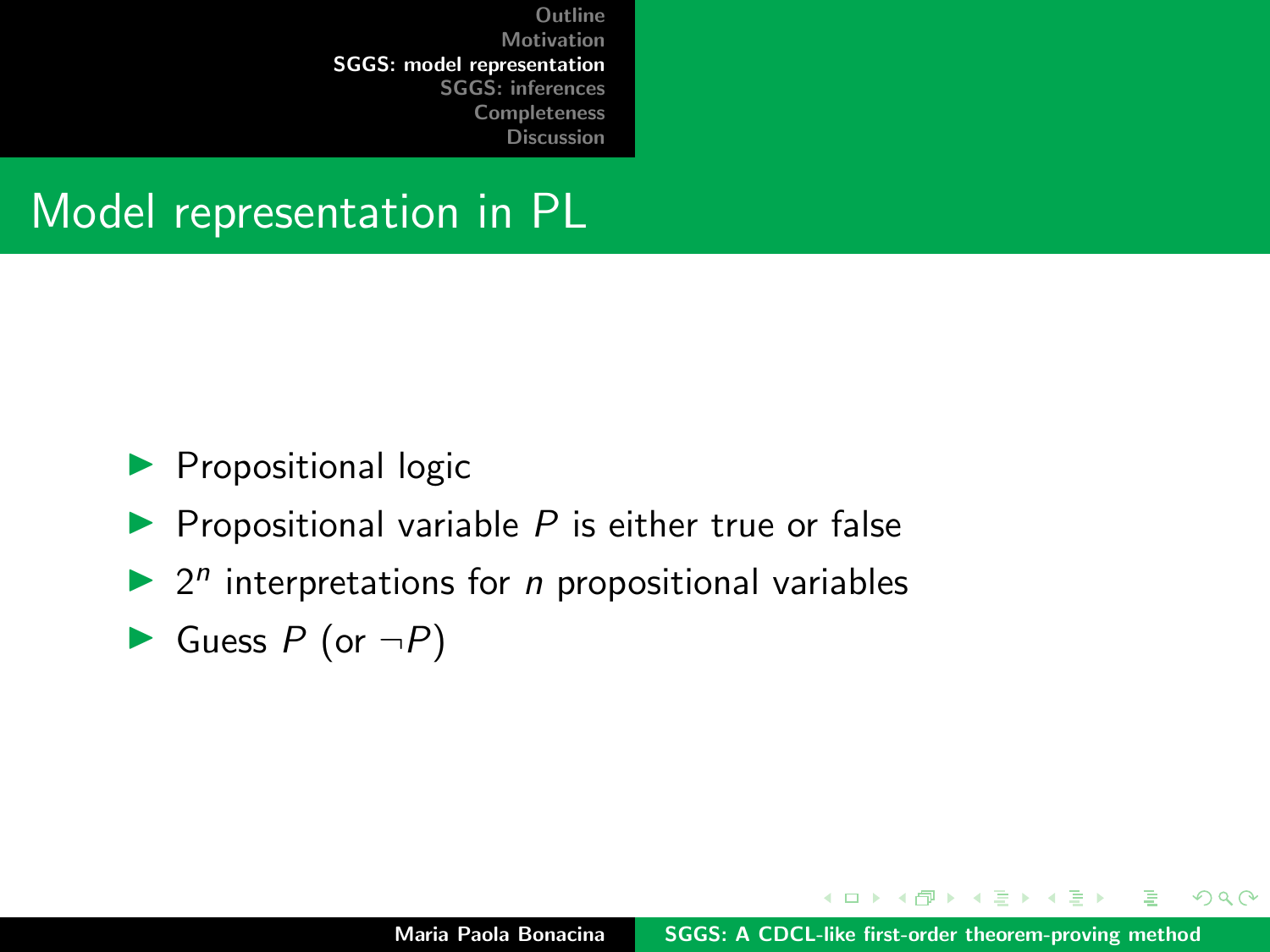## Model representation in FOL

- $\blacktriangleright$  First-order logic
- $\blacktriangleright$  Clausal form, Herbrand interpretations
- $\blacktriangleright$   $P(x)$  has infinitely many ground instances:  $P(a)$ ,  $P(f(a))$ ,  $P(f(f(a)))$  ... infinite Herbrand base
- $\blacktriangleright$  Infinitely many interpretations where each ground instance is either true or false: powerset of the Herbrand base
- $\triangleright$  What do we guess?! How do we get started?!
- **Answer: Semantic guidance**

イロメ マ桐 トマ ヨ トマ ヨメ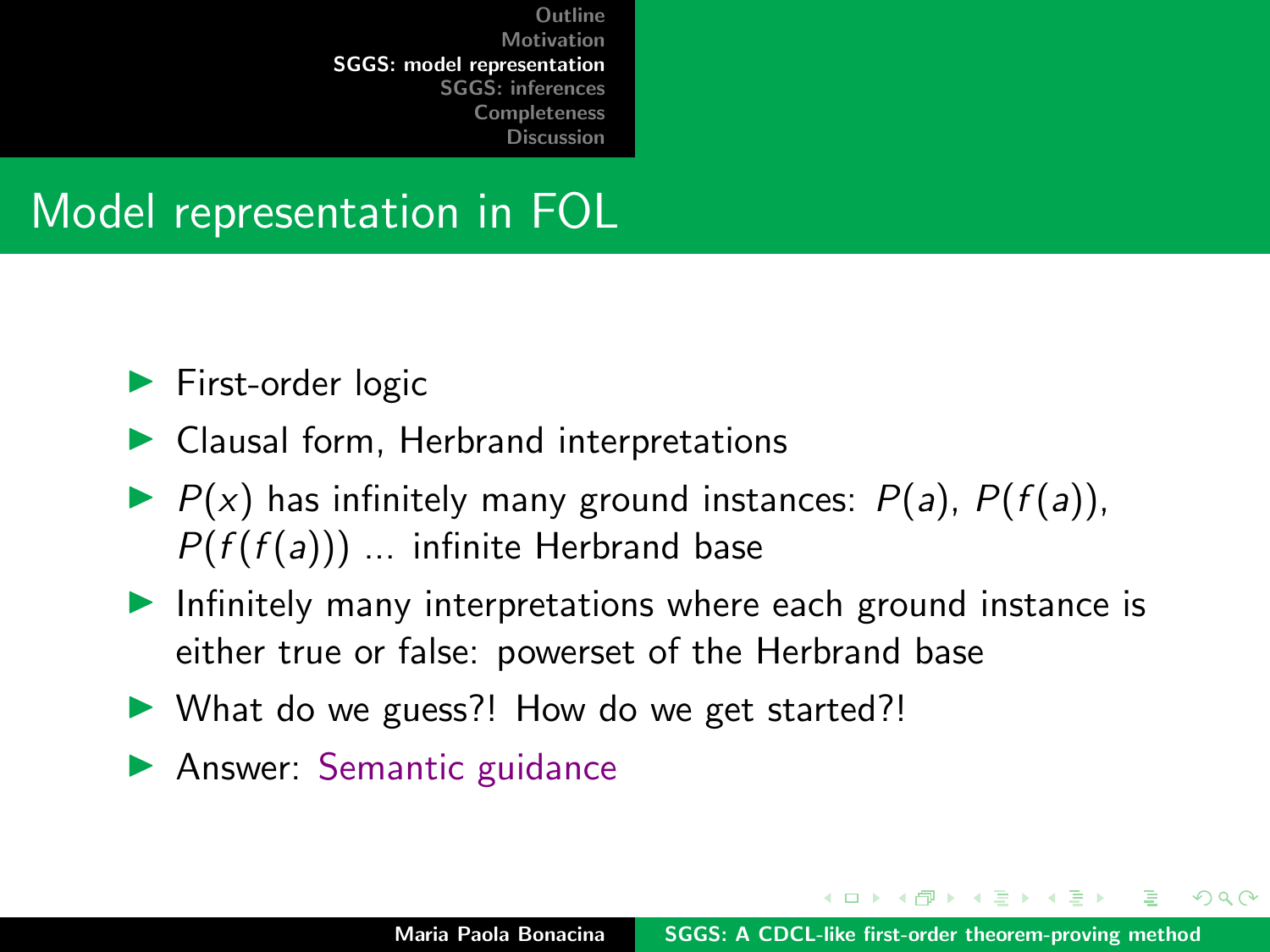## Semantic guidance

- $\blacktriangleright$  Take  $\mathcal I$  with all positive ground literals true
- $\triangleright$  S: set of clauses to be satisfied or refuted
- $\triangleright$   $\mathcal{I} \models S$ : done!  $\mathcal{I} \not\models S$ : modify  $\mathcal{I}$  to satisfy S
- $\blacktriangleright$  How? Flipping literals from positive to negative
- $\triangleright$  SGGS discovers which negative literals are needed
- Initial interpretation  $\mathcal{I}$ : starting point in the search for a model and default interpretation

イロメ マ桐 トマ ヨ トマ ヨメ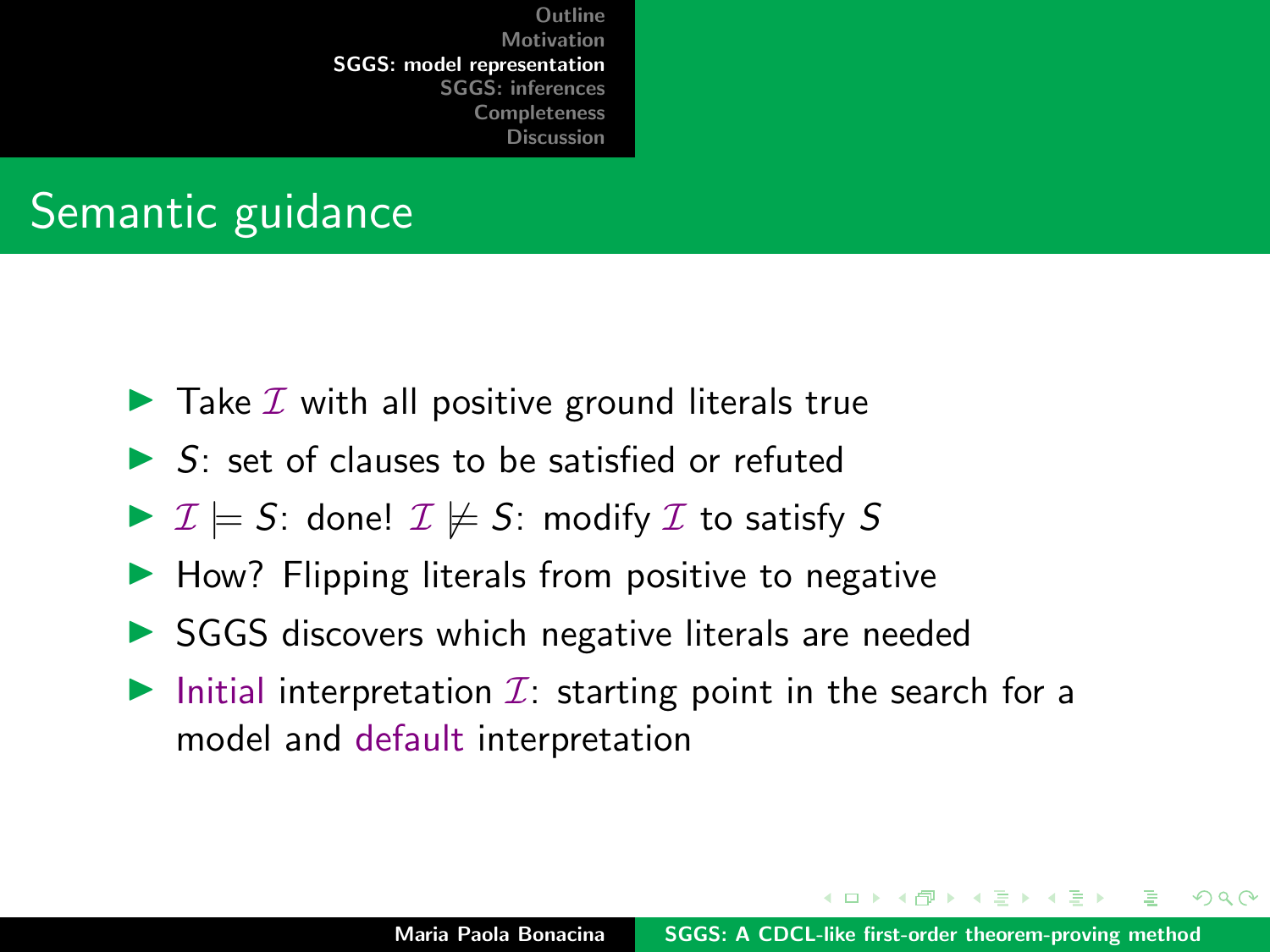

- $\triangleright$  Set S of clauses to refute or satisfy
- Initial fixed Herbrand interpretation  $\mathcal{I}$ , e.g.:
	- $\blacktriangleright$  All negative (as in positive hyperresolution)
	- $\blacktriangleright$  All positive (as in negative hyperresolution)
	- $\triangleright$   $\mathcal{I} \not\models$  SOS,  $\mathcal{I} \models$  T (as in resolution with set of support)
	- $\triangleright$  Other (e.g.,  $I$  satisfies the axioms of a theory  $T$  and we have a model constructing  $\mathcal T$ -solver acting as oracle)
- $\triangleright$   $\mathcal{I} \models$  S: problem solved
- $\triangleright$  Otherwise: modify  $I$  to satisfy S
- $\blacktriangleright$  How to represent this modified interpretation?

イロト イ母 トイラト イラトー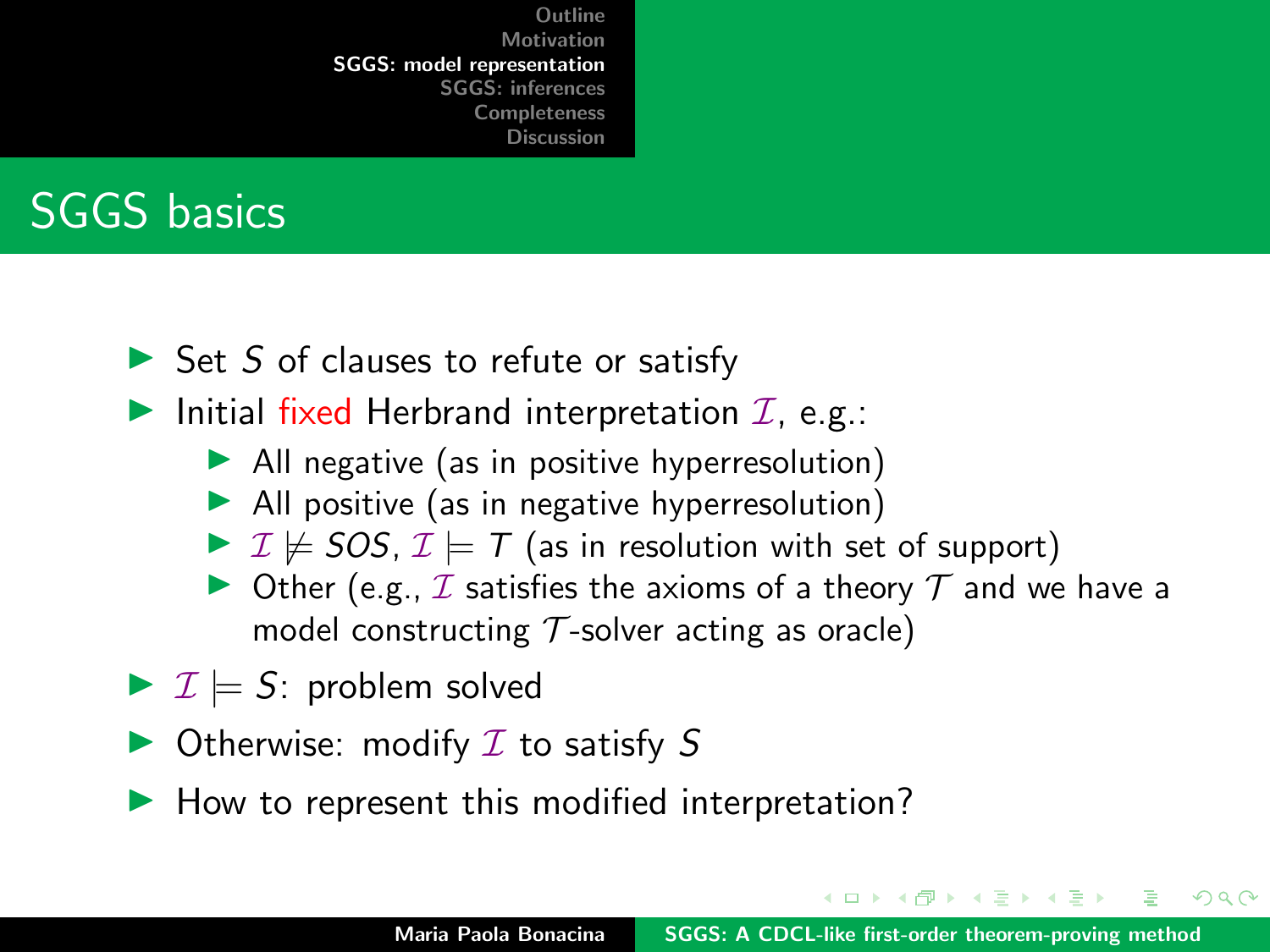## Uniform falsity

- **Propositional logic:** if P is true (e.g., it is in the trail),  $\neg P$  is false; if P is false,  $\neg P$  is true
- First-order logic: if  $P(x)$  is true,  $\neg P(x)$  is false, but if  $P(x)$  is false, we only know that there is a ground instance  $P(t)$  such that  $P(t)$  is false and  $\neg P(t)$  is true
- $\triangleright$  Uniform falsity: Literal L is uniformly false in an interpretation  $J$  if all ground instances of L are false in  $J$
- If  $P(x)$  is true in  $\mathcal{J}$ ,  $\neg P(x)$  is uniformly false in  $\mathcal J$ If  $P(x)$  is uniformly false in  $\mathcal{J}$ ,  $\neg P(x)$  is true in  $\mathcal{J}$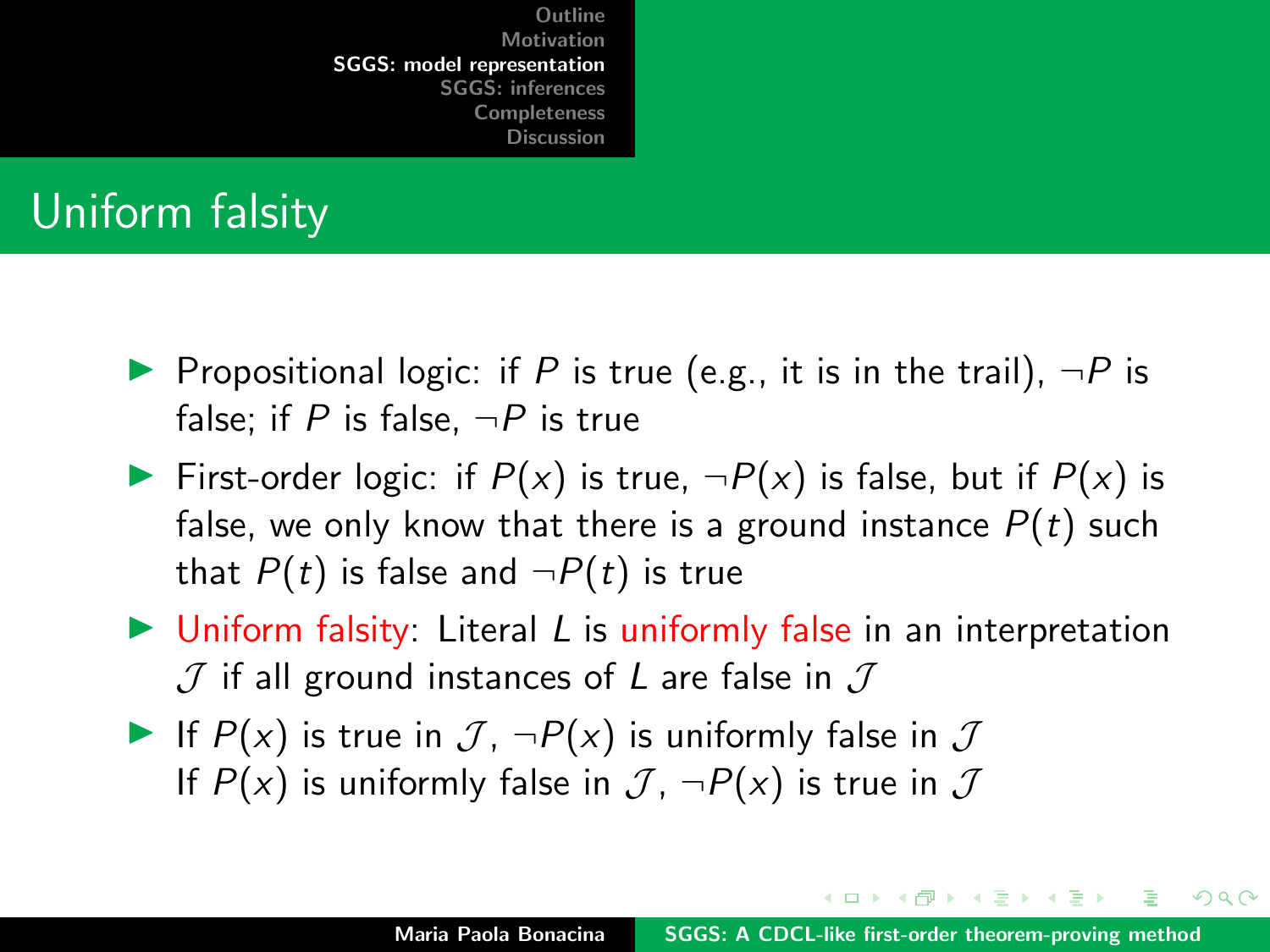#### Truth and uniform falsity in the initial interpretation

- $\triangleright$  *T*-true: true in *T*.
- $\triangleright$  *I*-false: uniformly false in *I*
- If L is  $\mathcal{I}\text{-true}$ ,  $\neg L$  is  $\mathcal{I}\text{-false}$ if L is  $\mathcal{I}\text{-false}$ ,  $\neg L$  is  $\mathcal{I}\text{-true}$

 $\mathcal{A}$   $\overline{\mathcal{B}}$   $\mathcal{B}$   $\mathcal{A}$   $\mathcal{B}$   $\mathcal{B}$ 

 $2Q$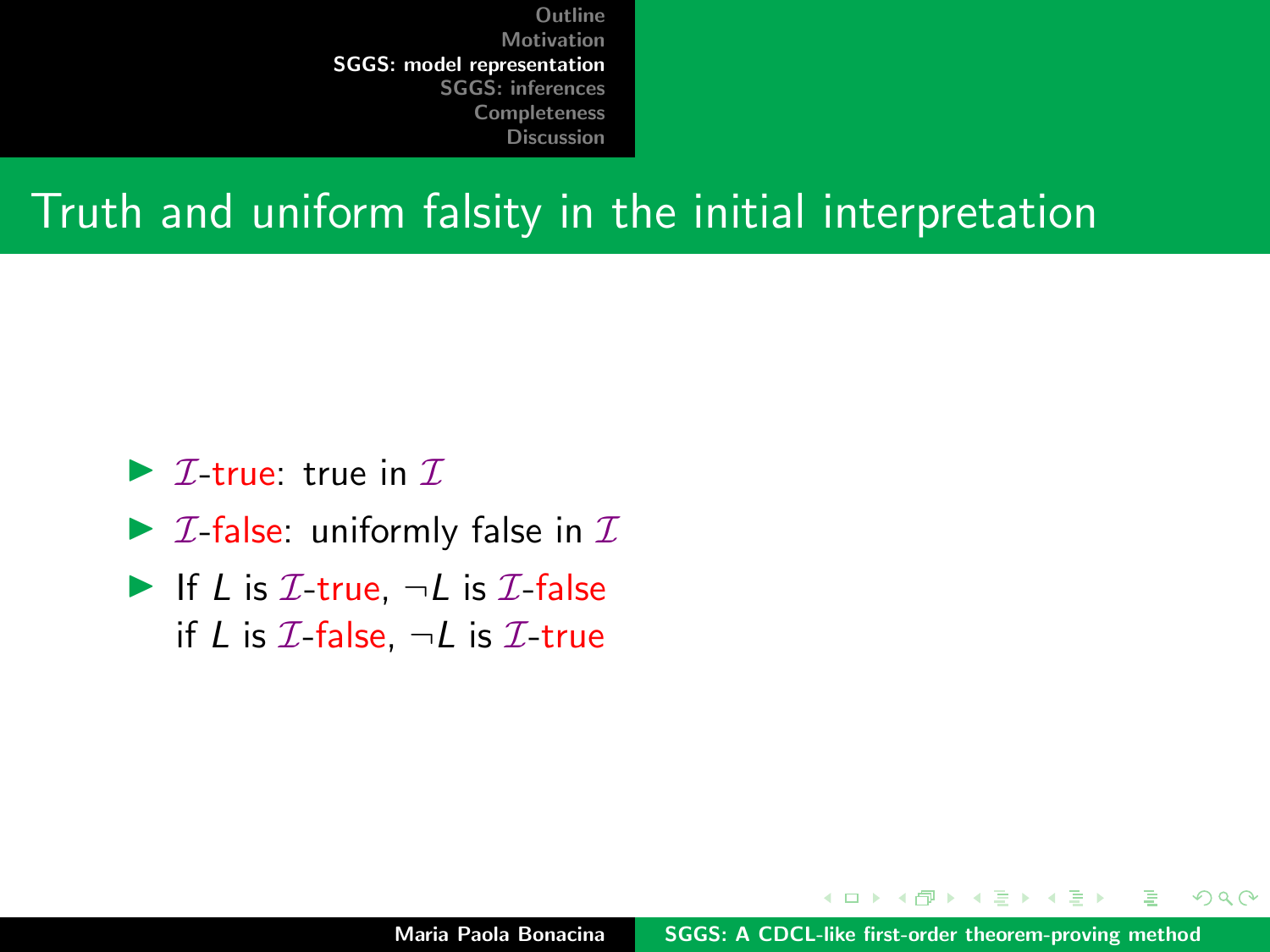

- $\blacktriangleright$   $\Gamma$ : sequence of clauses where every literal is either  $\mathcal{I}\text{-true}$  or  $\mathcal{I}\text{-false}$  (invariant)
- In every clause in  $\Gamma$  a literal is selected:  $C = L_1 \vee L_2 \vee \ldots \vee L \vee \ldots \vee L_n$  denoted  $C[L]$
- $\triangleright$  *I*-false literals are preferred for selection (to change *I*)
- An  $I$ -true literal is selected only in a clause whose literals are all  $\mathcal{I}$ -true:  $\mathcal{I}$ -all-true clause

- 4 何 ト 4 戸 ト 4 戸 ト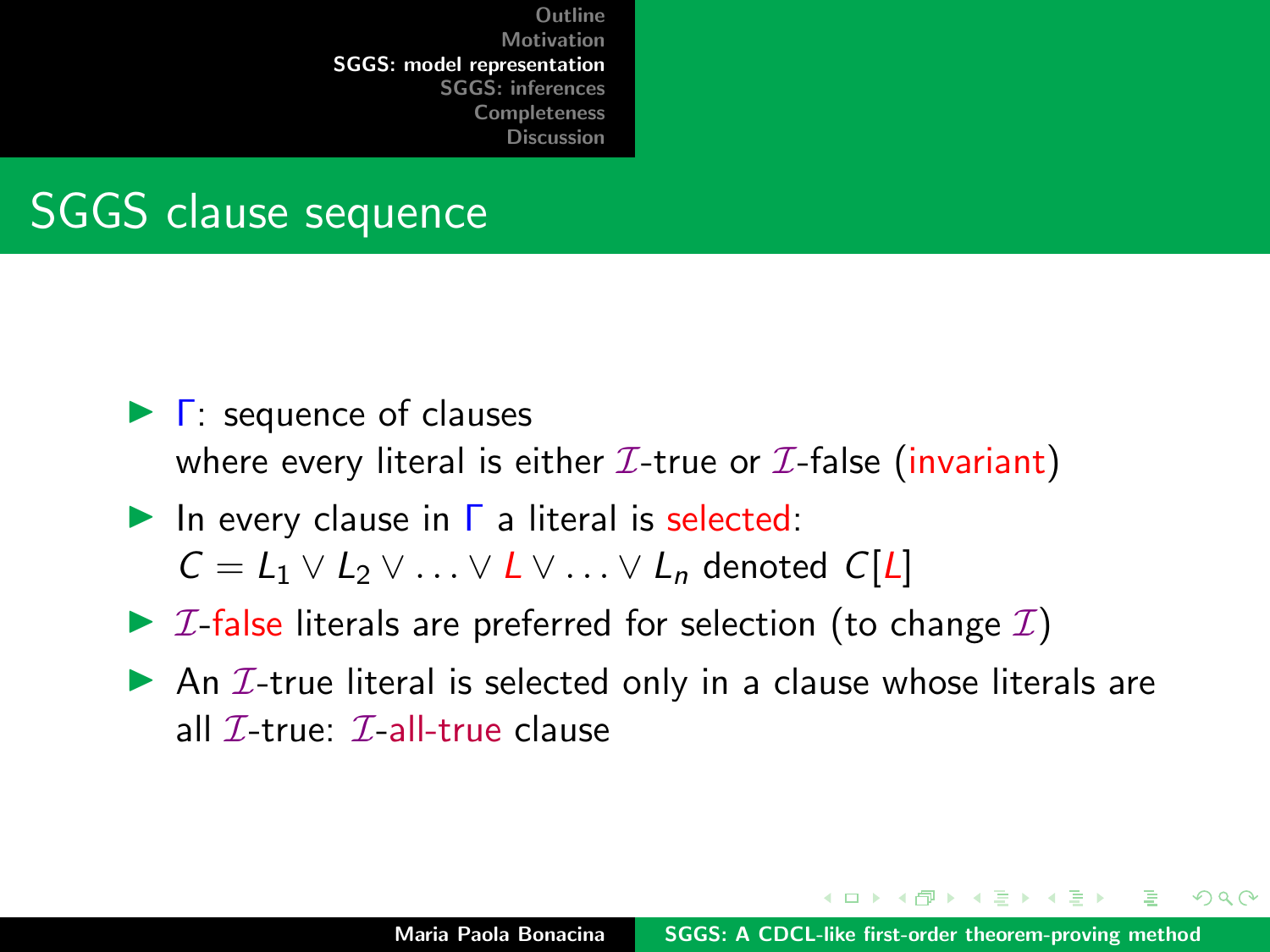

#### $\blacktriangleright$  *I*: all negative

- $\blacktriangleright$  A sequence of unit clauses:  $[P(a, x)], [P(b, y)], [\neg P(z, z)], [P(u, v)]$
- $\blacktriangleright$  A sequence of non-unit clauses:  $[P(x)], \neg P(f(y)) \vee [Q(y)], \neg P(f(z)) \vee \neg Q(g(z)) \vee [R(f(z), g(z))]$
- $\blacktriangleright$  A sequence of constrained clauses:  $[P(x)]$ , top(y)  $\neq g \triangleright [Q(y)]$ ,  $z \not\equiv c \triangleright [Q(g(z))]$

 $\mathcal{A}$   $\overline{\mathcal{B}}$   $\mathcal{B}$   $\mathcal{A}$   $\mathcal{B}$   $\mathcal{B}$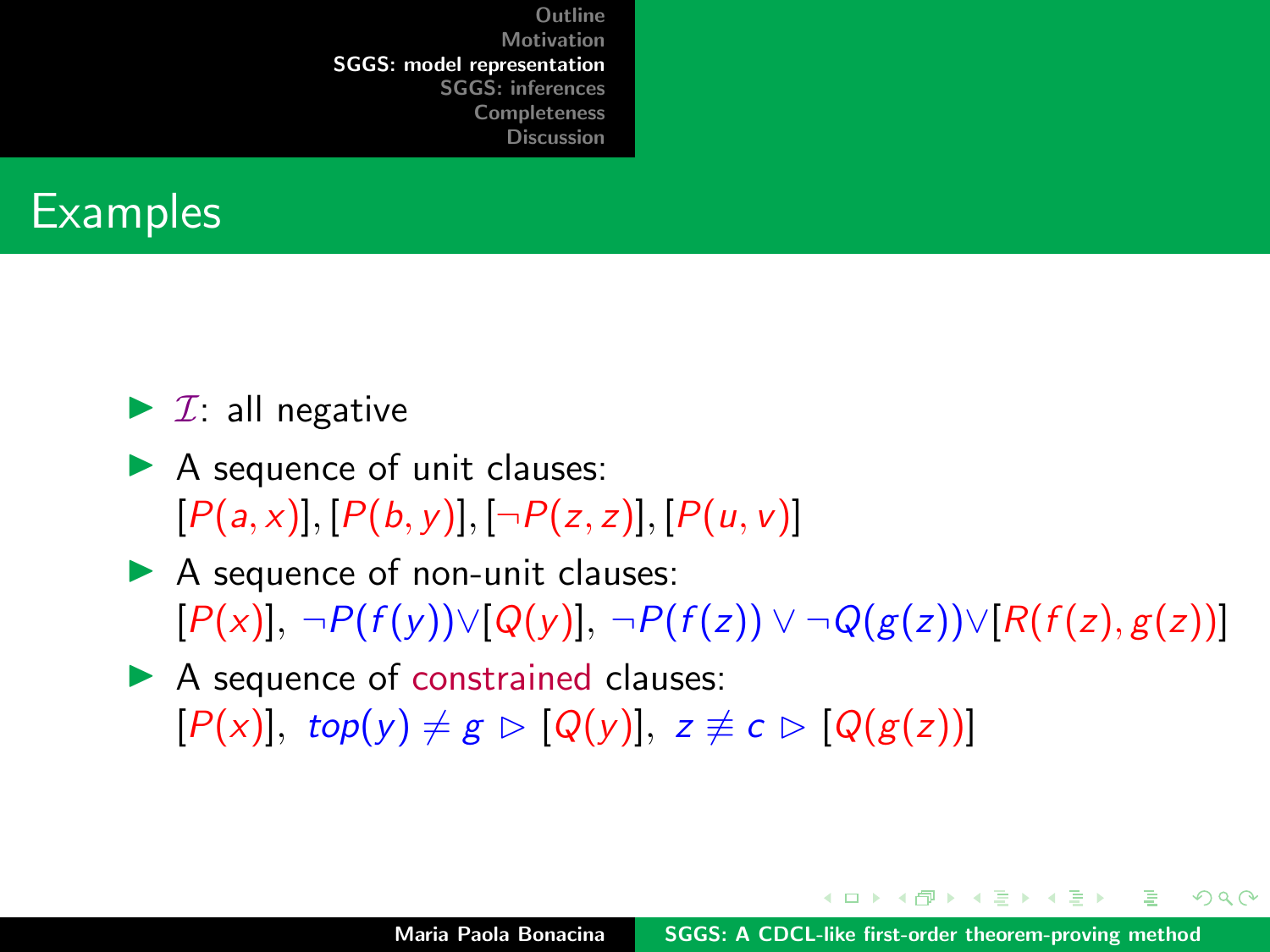### Candidate partial model represented by Γ

- Get a partial model  $\mathcal{I}^p(\Gamma)$  by consulting  $\Gamma$  from left to right
- Have each clause  $C_i[L_i]$  contribute the ground instances of  $L_i$ that satisfy ground instances of  $C_i$  not satisfied thus far
- $\triangleright$  Such ground instances are called proper
- ▶ Literal selection in SGGS corresponds to decision in CDCL

イロメ マ桐 トマ ヨ トマ ヨメ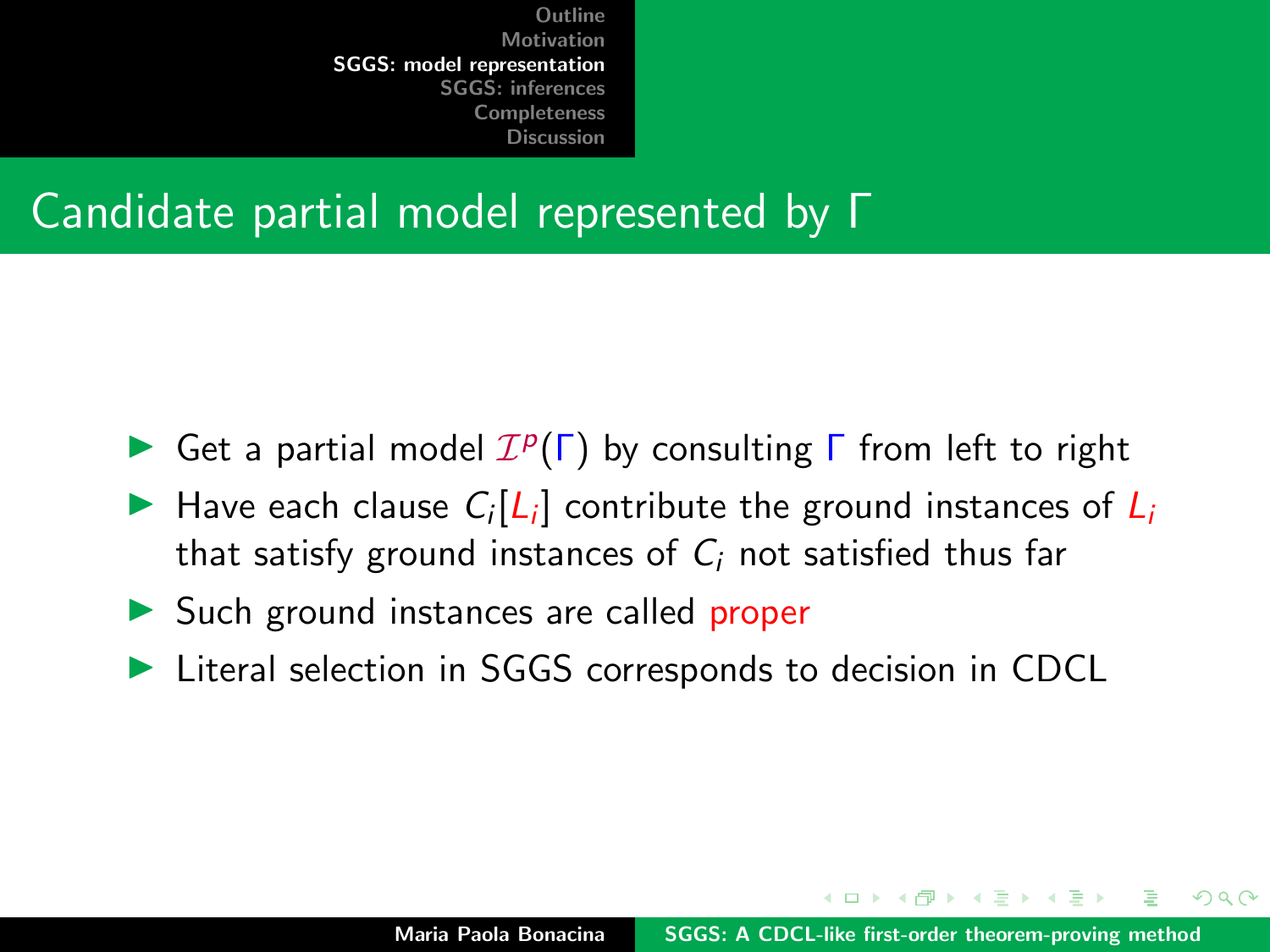#### Candidate partial model represented by Γ

- If  $\Gamma$  is empty,  $\mathcal{I}^p(\Gamma)$  is empty
- If  $\Gamma = C_1[L_1], \ldots, C_i[L_i]$ , and  $\mathcal{I}^p(\Gamma|_{i-1})$  is the partial model represented by  $C_1[L_1], \ldots, C_{i-1}[L_{i-1}],$  then  $\mathcal{I}^p(\Gamma)$  is  $\mathcal{I}^p(\Gamma|_{i-1})$ plus the ground instances  $L_i\sigma$  such that
	- $\blacktriangleright$  C<sub>i</sub> $\sigma$  is ground
	- $\blacktriangleright$   $\mathcal{I}^p(\Gamma|_{i-1}) \not\models C_i \sigma$
	- $\blacktriangleright \neg L_i \sigma \notin \mathcal{I}^p(\Gamma|_{i-1})$

 $\mathcal{L}_{i}\sigma$  is a proper ground instance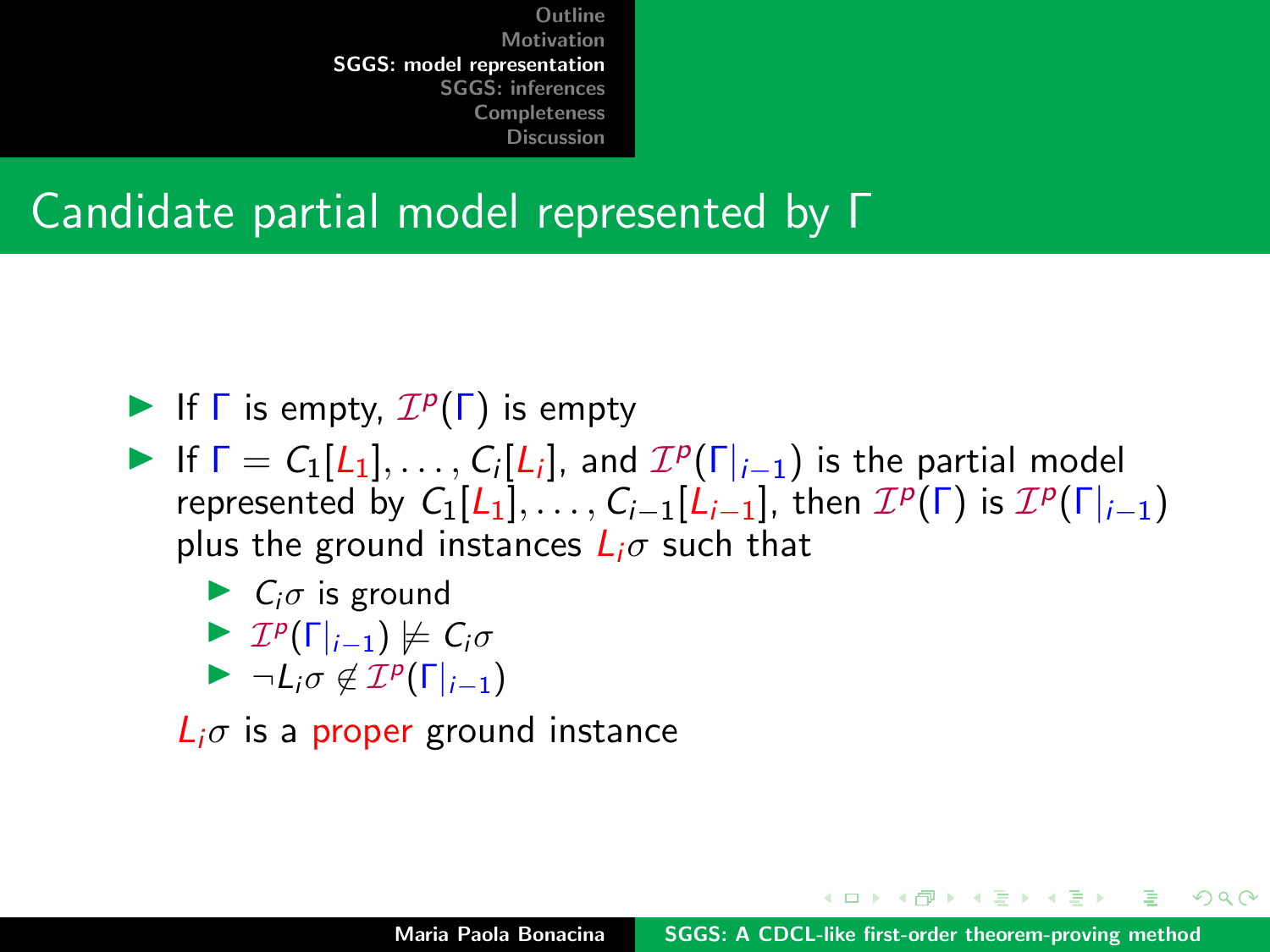### Example

Sequence  $\Gamma: [P(a,x)], [P(b,y)], [\neg P(z,z)], [P(u,v)]$ 

Partial model  $\mathcal{I}^p(\Gamma)$ :  $\mathcal{I}^p(\Gamma) \models P(a,t)$  for all ground terms  $t$  $\mathcal{I}^p(\Gamma) \models P(b,t)$  for all ground terms  $t$  $\mathcal{I}^p(\mathsf{\Gamma}) \models \neg P(t,t)$  for  $t$  other than  $a$  and  $b$  $\mathcal{I}^p(\Gamma) \models P(s,t)$  for all distinct ground terms s and t

イロメ イ押 トラ ミトラ ミント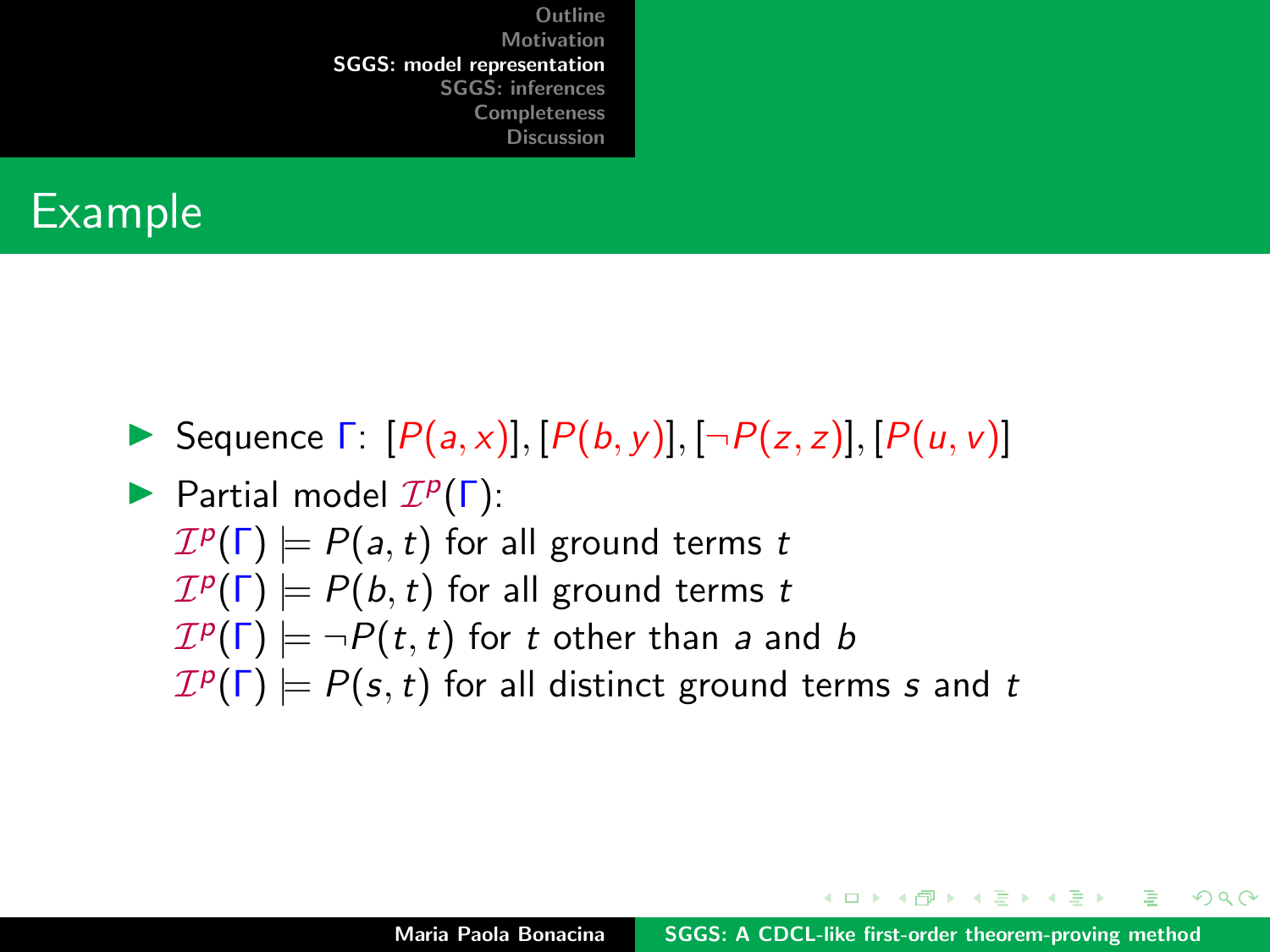## Model represented by Γ

Consult first  $\mathcal{I}^p(\Gamma)$  then  $\mathcal{I}$ :

 $\blacktriangleright$  Ground literal L

**Determine whether**  $\mathcal{I}[\Gamma] \models L$ :

If  $\mathcal{I}^p(\Gamma)$  determines the truth value of L:  $\mathcal{I}[\Gamma] \models \textit{L}$  iff  $\mathcal{I}^p(\Gamma) \models \textit{L}$ 

 $\triangleright$  Otherwise:  $\mathcal{I}[\Gamma] \models L$  iff  $\mathcal{I} \models L$ 

- $\triangleright$  I[ $\Gamma$ ] is I modified to try to satisfy the clauses in  $\Gamma$  by satisfying the proper ground instances of their selected literals
- $\triangleright$  *T*-false selected literals makes the difference

イロメ マ桐 トマ ヨ トマ ヨメ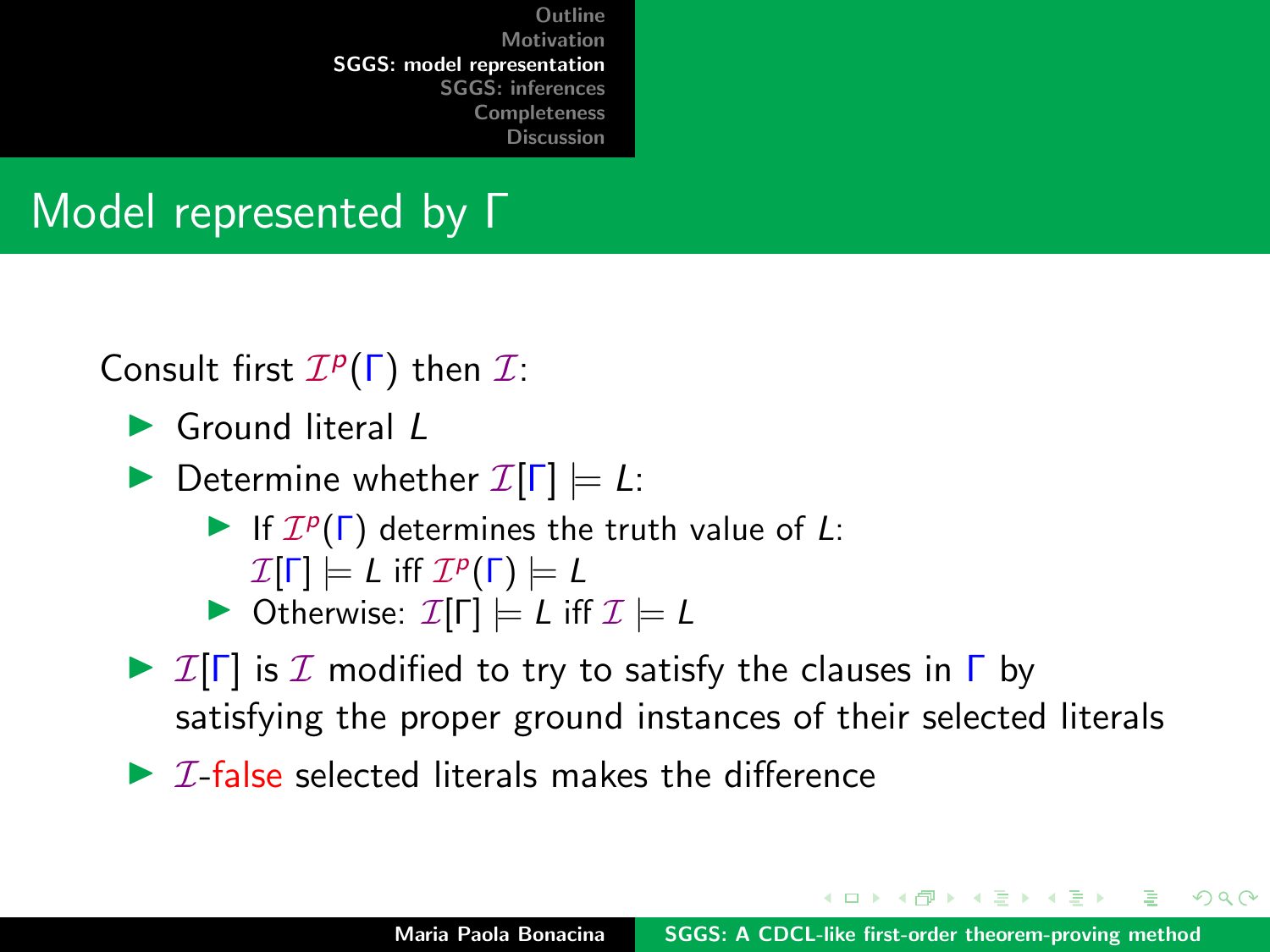

#### $\blacktriangleright$  *I*: all negative

Sequence  $\Gamma: [P(a,x)], [P(b,y)], [\neg P(z,z)], [P(u,v)]$ 

Represented model  $\mathcal{I}[\Gamma]$ :  $\mathcal{I}[\Gamma] \models P(a, t)$  for all ground terms t  $\mathcal{I}[\Gamma] \models P(b, t)$  for all ground terms t  $\mathcal{I}[\Gamma] \models \neg P(t, t)$  for t other than a and b  $\mathcal{I}[\Gamma] \models P(s,t)$  for all distinct ground terms s and t  $\mathcal{I}[\Gamma] \not\models L$  for all other positive literals L

イロメ イ押 トラ ミトラ ミト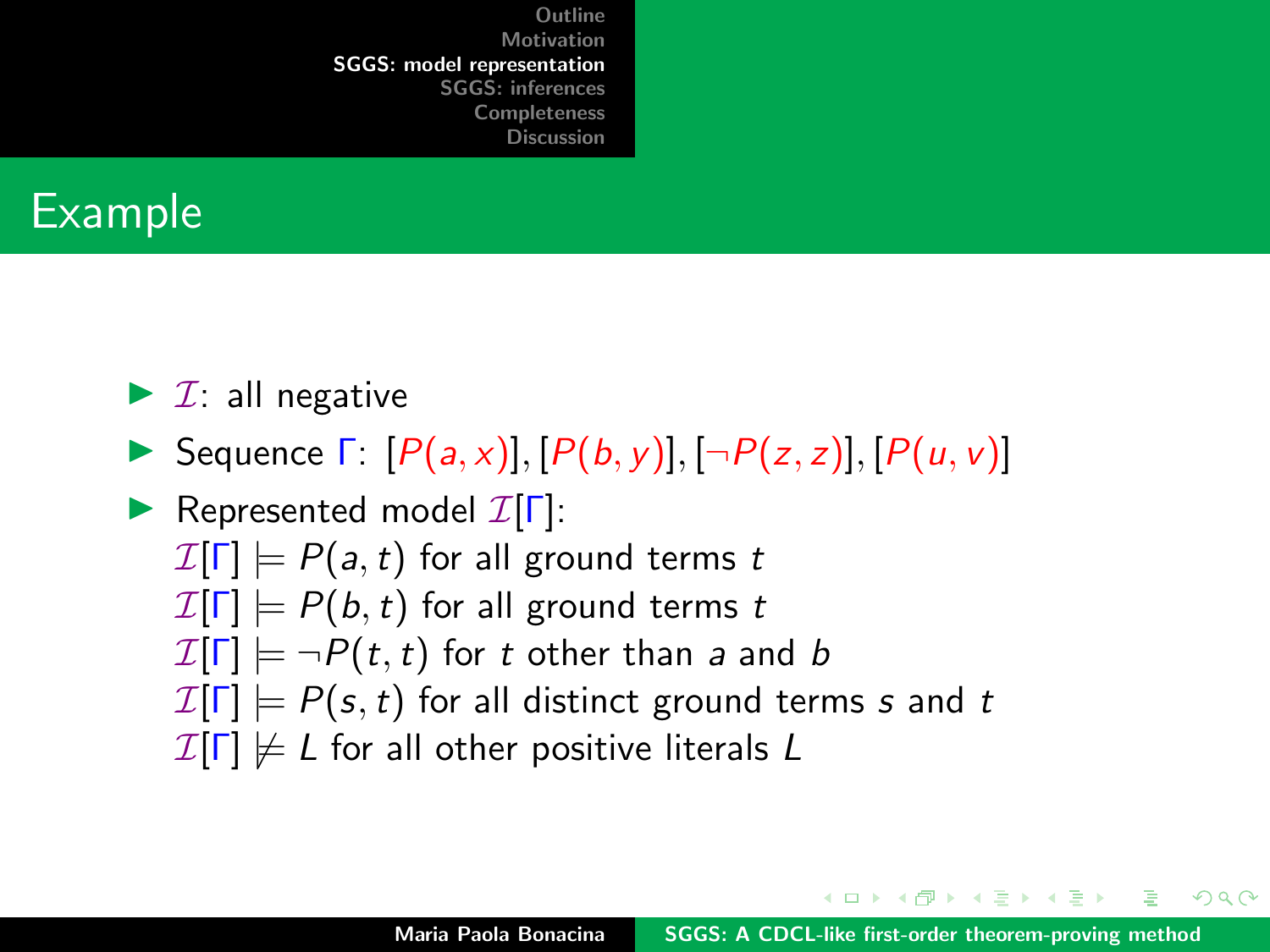## Disjoint prefix

#### The disjoint prefix  $dp(\Gamma)$  of  $\Gamma$  is

- $\blacktriangleright$  The longest prefix of  $\Gamma$  where every selected literal contributes to  $\mathcal{I}[\Gamma]$  all its ground instances
- $\blacktriangleright$  That is, where all ground instances are proper
- $\triangleright$  No two selected literals in the disjoint prefix intersect
- Intuitively, a polished portion of  $\Gamma$

イロメ マ桐 トマ ヨ トマ ヨメ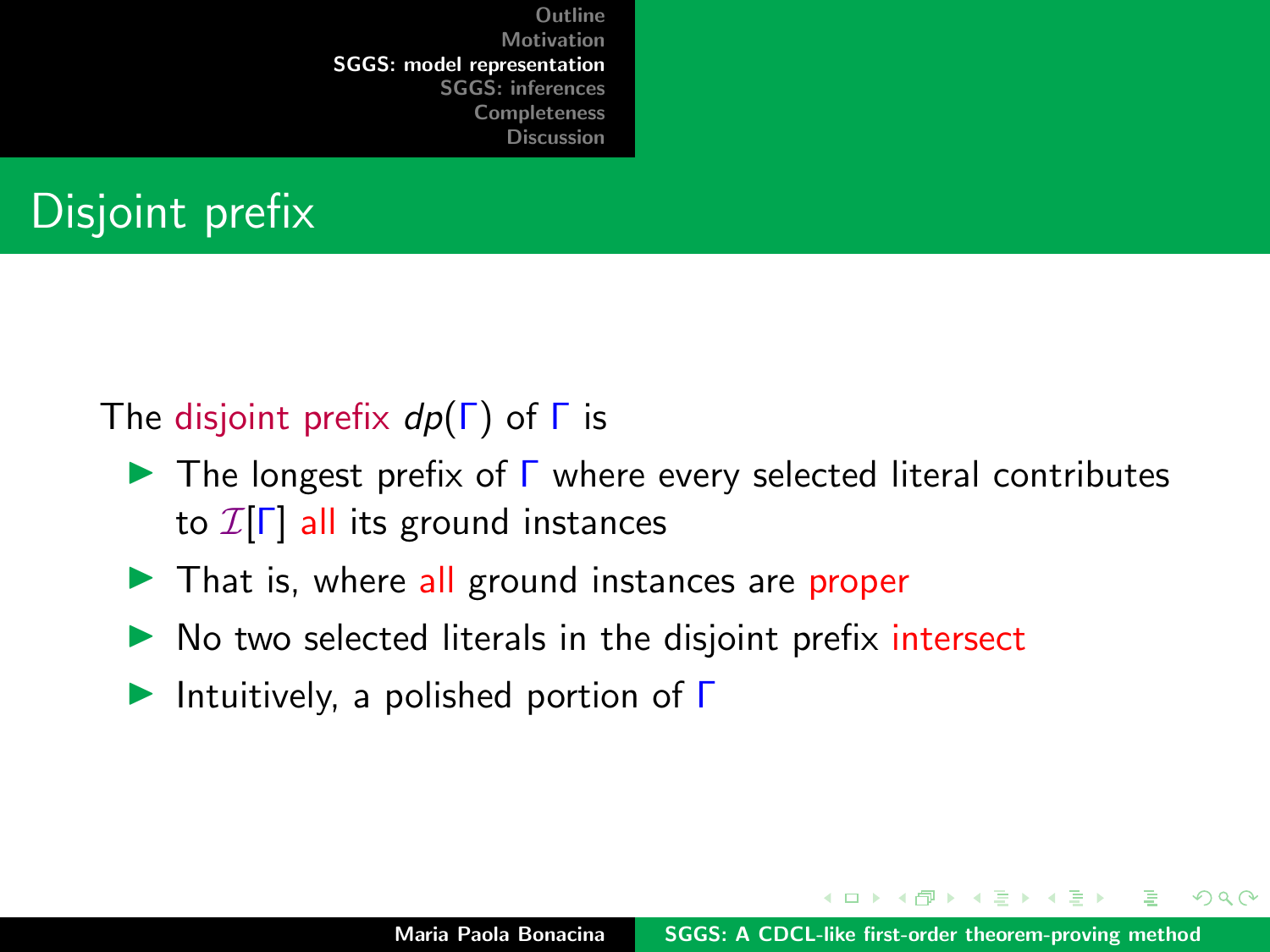

 $[P(a, x)], [P(b, y)], [\neg P(z, z)], [P(u, v)].$ the disjoint prefix is  $[P(a, x)], [P(b, y)]$ 

 $[P(x)], \neg P(f(y)) \vee [Q(y)], \neg P(f(z)) \vee \neg Q(g(z)) \vee [R(f(z), g(z))].$ the disjoint prefix is the whole sequence

 $[P(x)]$ , top(y)  $\neq g \triangleright [Q(y)]$ ,  $z \not\equiv c \triangleright [Q(g(z))]$ : the disjoint prefix is the whole sequence

イロト イタト イミト イミト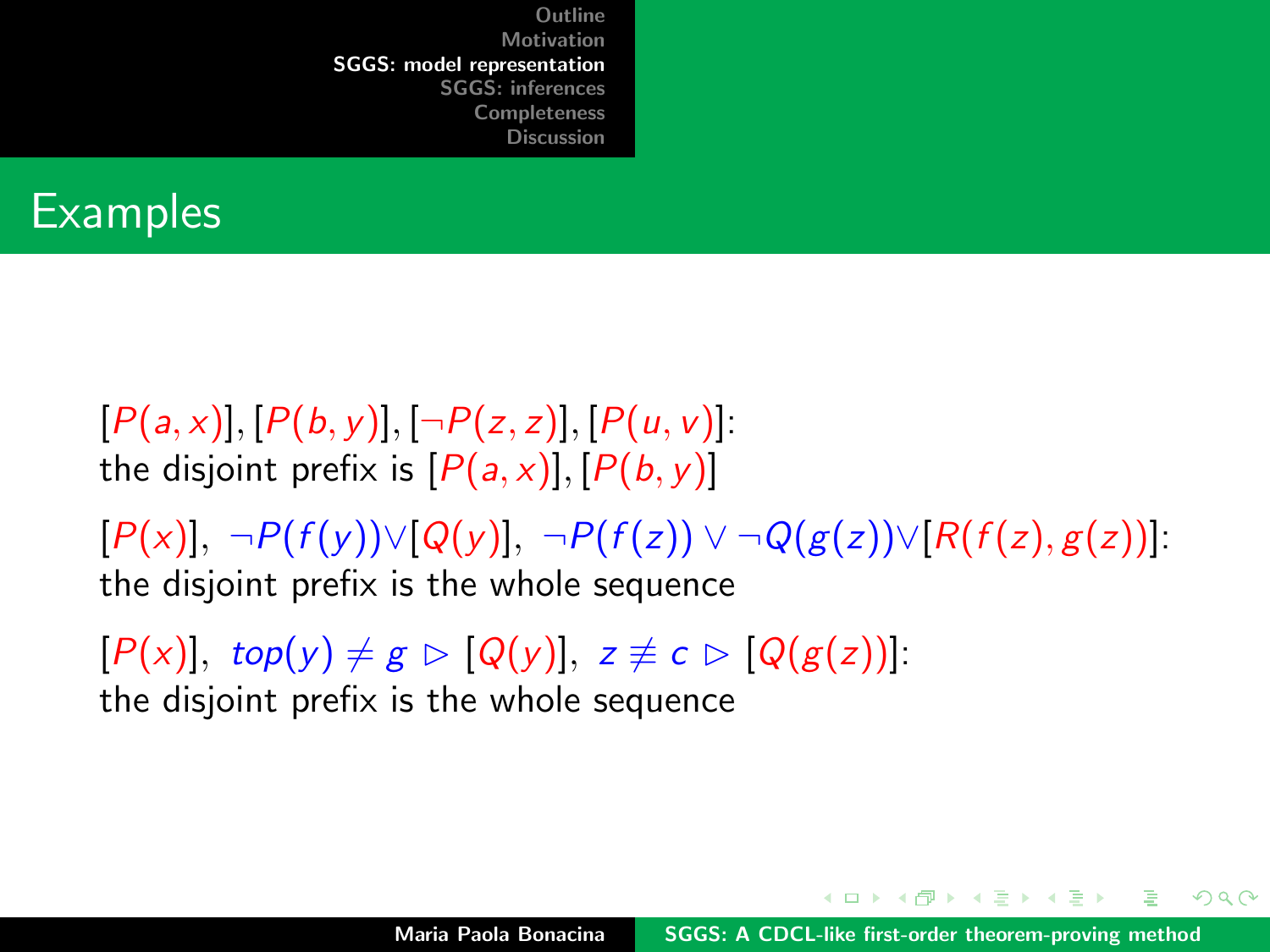#### Propositional clausal propagation

#### $\blacktriangleright$  Conflict clause:

 $L_1 \vee L_2 \vee \ldots \vee L_n$ 

for all literals the complement is in the trail

#### $\blacktriangleright$  Unit clause:

 $C = L_1 \vee L_2 \vee \ldots \vee L_i \vee \ldots \vee L_n$ 

for all literals but one  $(L_i)$  the complement is in the trail

Inplied literal: add  $L_i$  to trail with C as justification

イロメ マ桐 トマ ヨ トマ ヨメ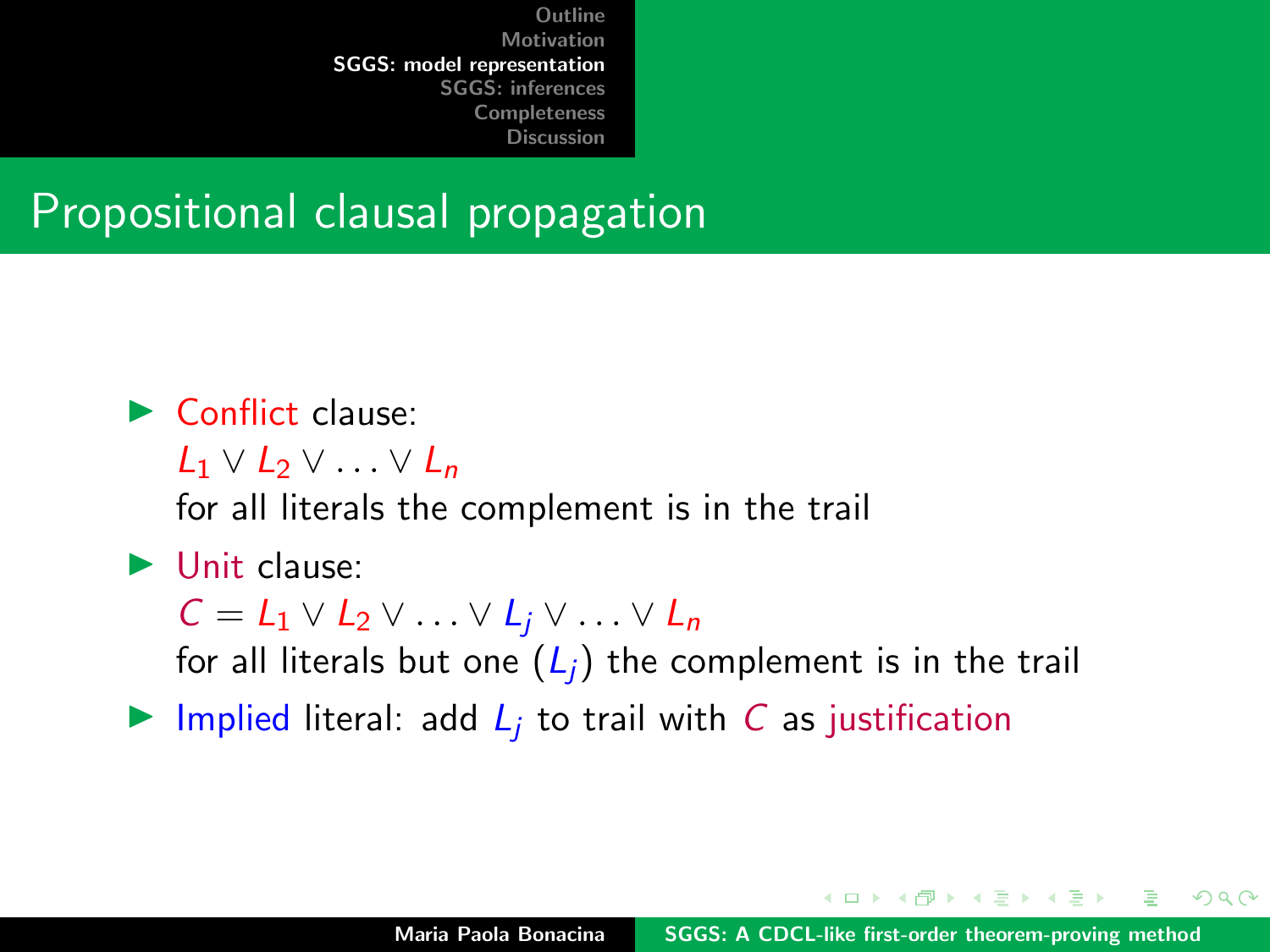#### First-order clausal propagation

- **In** Consider a literal M selected in clause  $C_j$  in  $\Gamma$ , and a literal L in  $C_i$ ,  $i > j$ :  $\ldots, \ldots \vee [M] \vee \ldots, \ldots, \ldots \vee L \vee \ldots, \ldots$ If all ground instances of  $L$  appear negated among the proper ground instances of M, L is uniformly false in  $\mathcal{I}[\Gamma]$
- $\triangleright$  L depends on M, like  $\neg L$  depends on L in propositional clausal propagation when L is in the trail
- Since every literal in  $\Gamma$  is either  $\mathcal{I}\text{-true}$  or  $\mathcal{I}\text{-false}$ , M will be one and  $\ell$  the other

イロト イタト イチト イチトー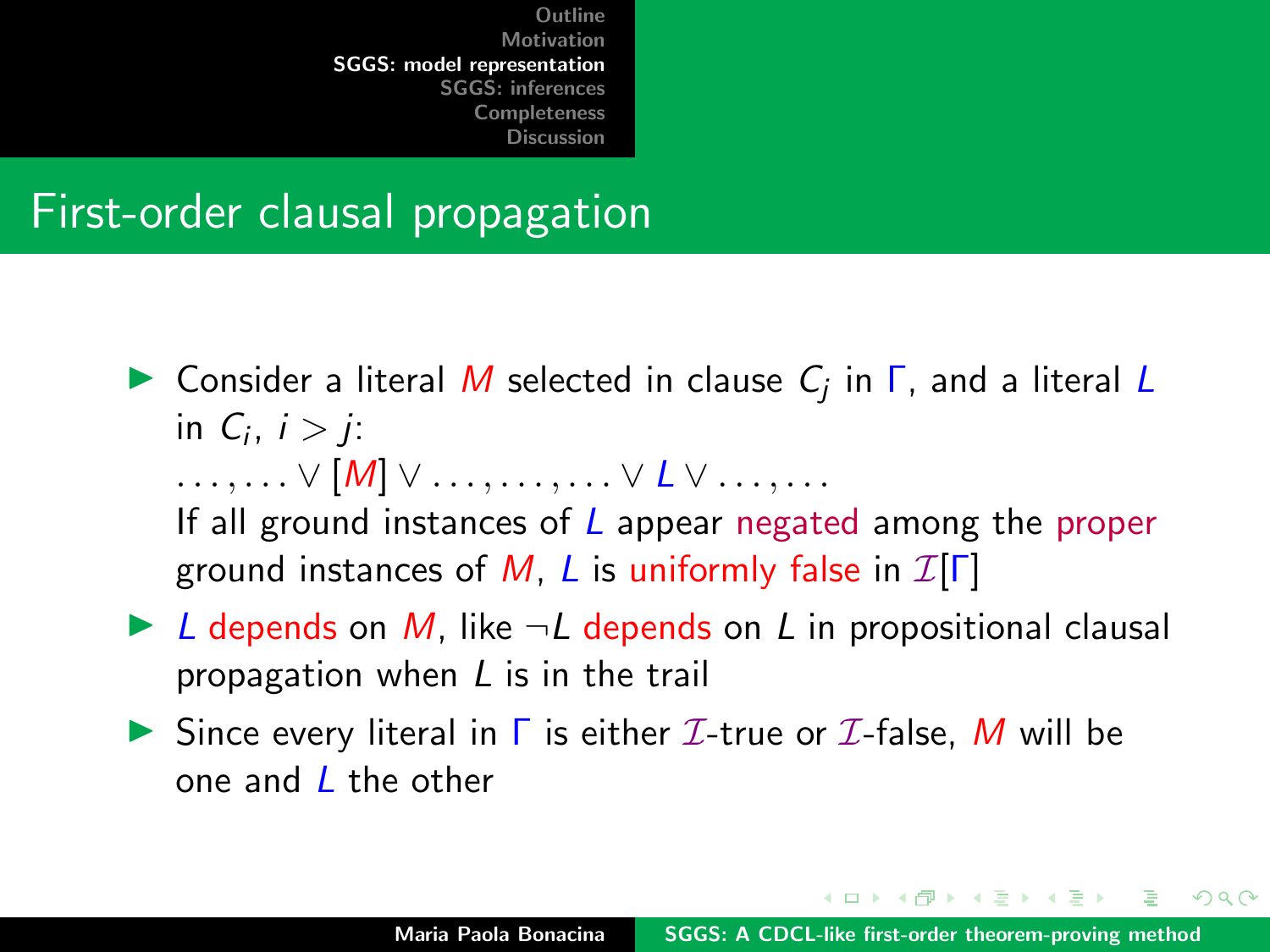

- $\blacktriangleright$  *I*: all negative
- **► Sequence Γ:**  $[P(x)], \neg P(f(y)) \vee [Q(y)], \neg P(f(z)) \vee \neg Q(g(z)) \vee [R(f(z), g(z))]$
- $\blacktriangleright \neg P(f(y))$  depends on  $[P(x)]$
- $\blacktriangleright \neg P(f(z))$  depends on  $[P(x)]$
- $\blacktriangleright \neg Q(g(z))$  depends on  $[Q(y)]$

イロト イタト イミト イミト

 $2Q$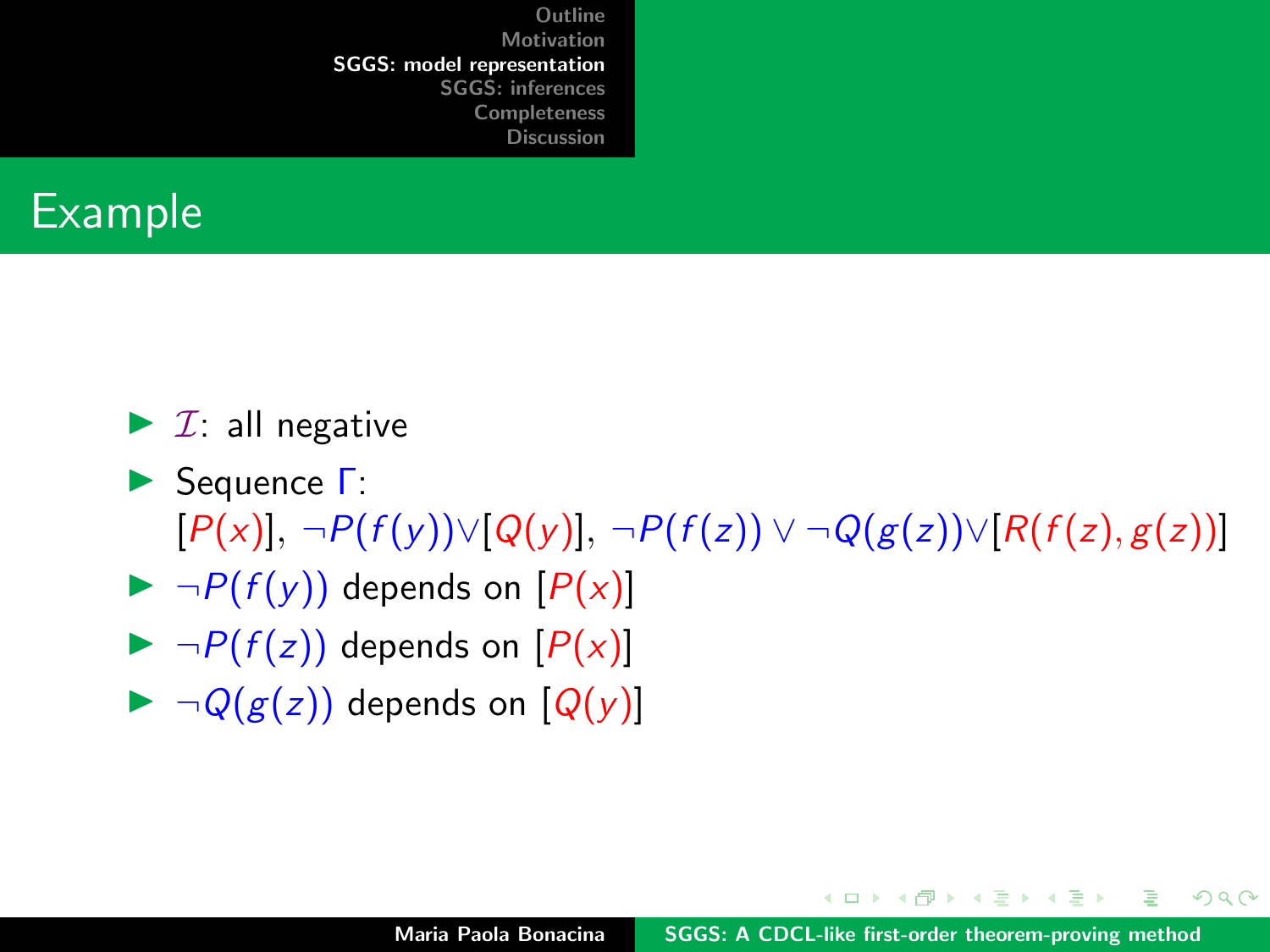#### First-order clausal propagation

#### $\blacktriangleright$  Conflict clause:

- $L_1 \vee L_2 \vee \ldots \vee L_n$
- all literals are uniformly false in  $\mathcal{I}[\Gamma]$

#### $\blacktriangleright$  Unit clause:

 $C = L_1 \vee L_2 \vee \ldots \vee L_i \vee \ldots \vee L_n$ all literals but one  $(L_i)$  are uniformly false in  $\mathcal{I}[\Gamma]$ 

Implied literal:  $L_j$  with  $C[L_j]$  as justification

イロト イ団 トイラトイラ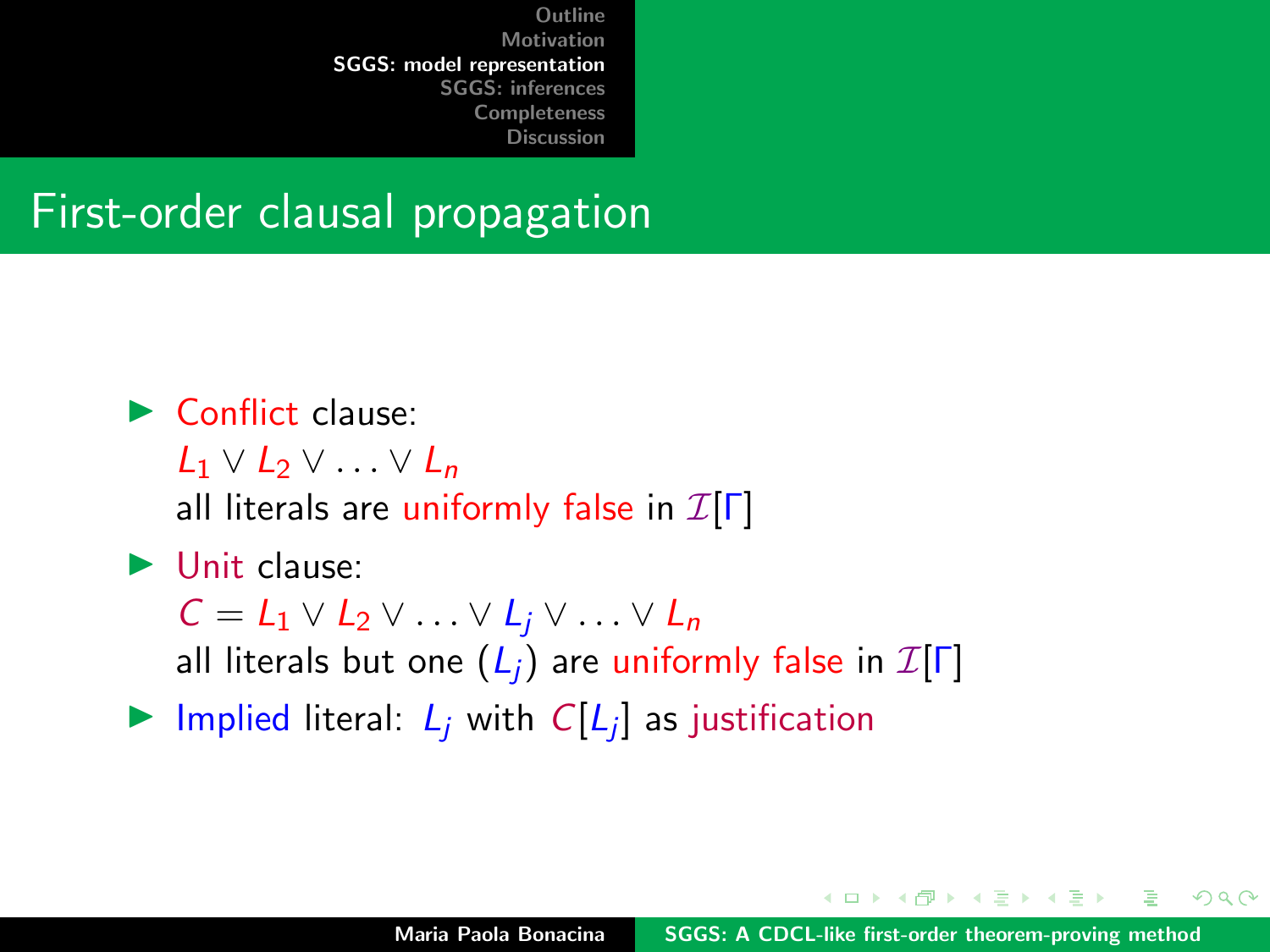### Semantically-guided first-order clausal propagation

- $\triangleright$  SGGS employs assignments to keep track of the dependences of  $\mathcal I$ -true literals on selected  $\mathcal I$ -false literals
- $\triangleright$  Non-selected *I*-true literals are assigned (invariant)
- $\triangleright$  Selected  $\mathcal{I}\text{-true}$  literals are assigned if possible
- $\triangleright$  *T*-all-true clauses in  $\Gamma$  are either conflict clauses or justifications with their selected literal as implied literal
- $\blacktriangleright$  All justifications are in the disjoint prefix

イロメ マ桐 トマ ヨ トマ ヨメ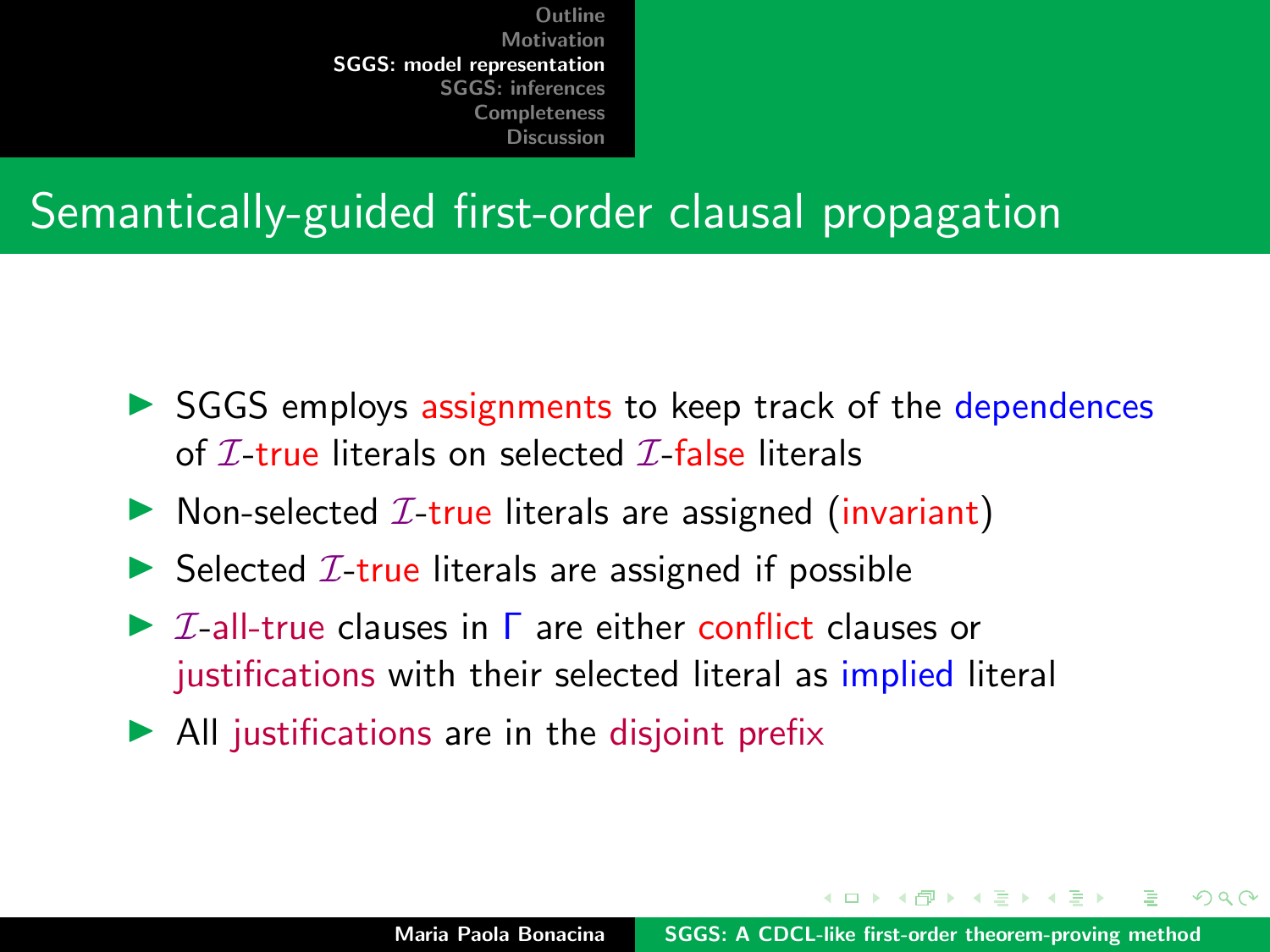<span id="page-26-0"></span>

- $\triangleright$  Set S of clauses to refute or satisfy
- Initial interpretation  $I$
- $\blacktriangleright$   $(S; \mathcal{I}; \Gamma_0) \vdash (S; \mathcal{I}; \Gamma_1) \vdash \ldots (S; \mathcal{I}; \Gamma_i) \vdash (S; \mathcal{I}; \Gamma_{i+1}) \vdash \ldots$
- $\blacktriangleright$   $\Gamma_0 \vdash \Gamma_1 \vdash \ldots \Gamma_i \vdash \Gamma_{i+1} \vdash \ldots$

イロメ イ押 トラ ミトラ ミント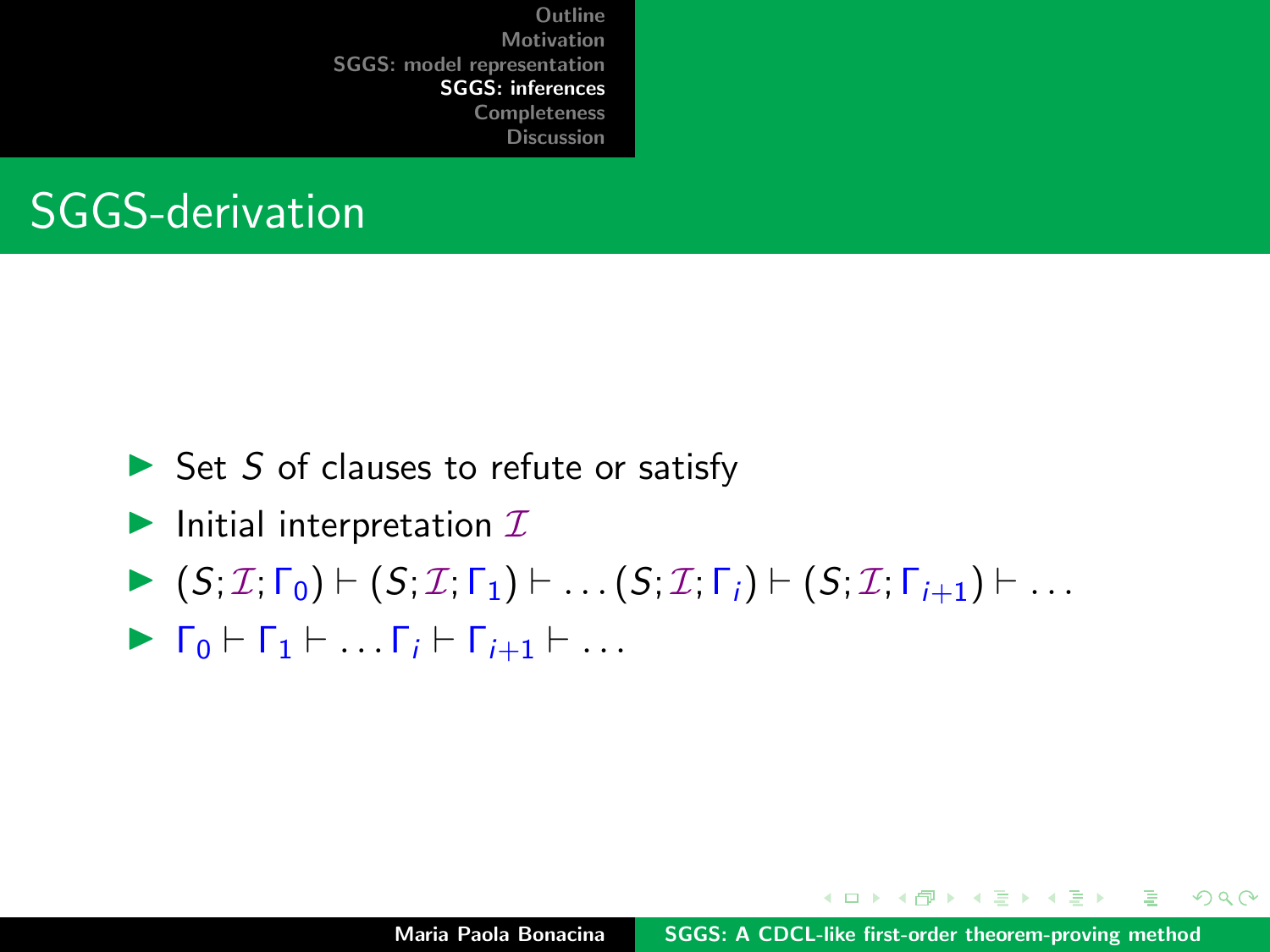#### How does SGGS build clause sequences?

- ▶ Main inference rule: SGGS-extension
- $\triangleright$  I[ $\Gamma$ ]  $\nvdash$  C for some clause  $C \in S$
- $\triangleright$   $\mathcal{I}[\Gamma] \not\models C'$  for some ground instance  $C'$  of C
- $\triangleright$  Then SGGS-extension uses  $\triangleright$  and C to generate a (possibly constrained) clause  $A \triangleright E$  such that
	- $\blacktriangleright$  F is an instance of C
	- $\triangleright$  C' is a ground instance of  $A \triangleright B$

and adds it to  $\Gamma$  to get  $\Gamma'$ 

 $\mathcal{A}$   $\overline{\mathcal{B}}$   $\mathcal{B}$   $\mathcal{A}$   $\mathcal{B}$   $\mathcal{B}$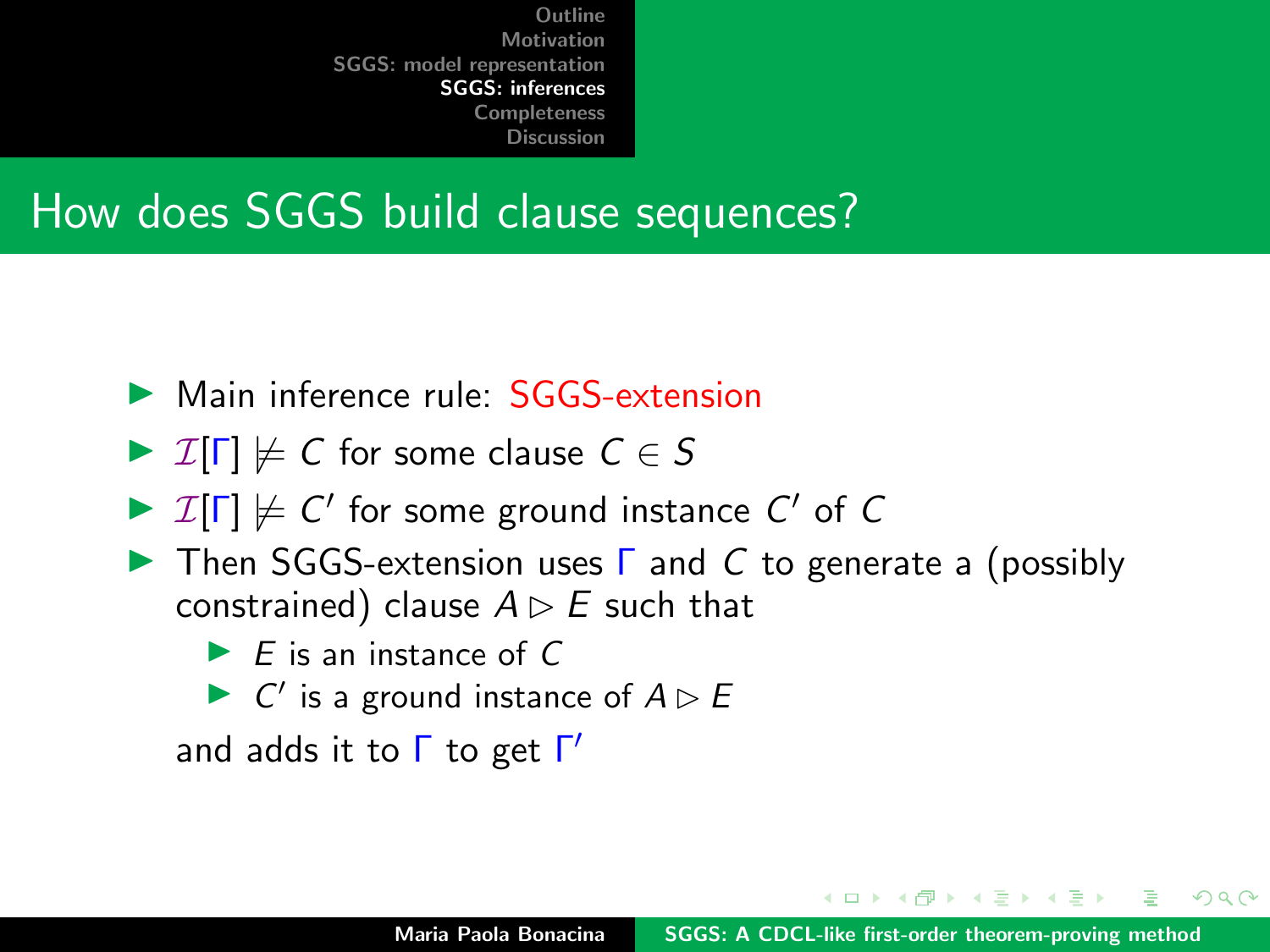#### How can a ground clause be false I

#### $\mathcal{I}[\mathsf{\Gamma}] \not\models \mathsf{C}'$ For each literal  $L$  of  $C'$ :

- Either L is  $I$ -true and it depends on an  $I$ -false selected literal in Γ
- $\triangleright$  Or L is  $I$ -false and it depends on an  $I$ -true selected literal in  $\Gamma$
- $\triangleright$  Or L is  $I$ -false and not interpreted by  $I^p(\Gamma)$

イロト イ押 トラミトラミ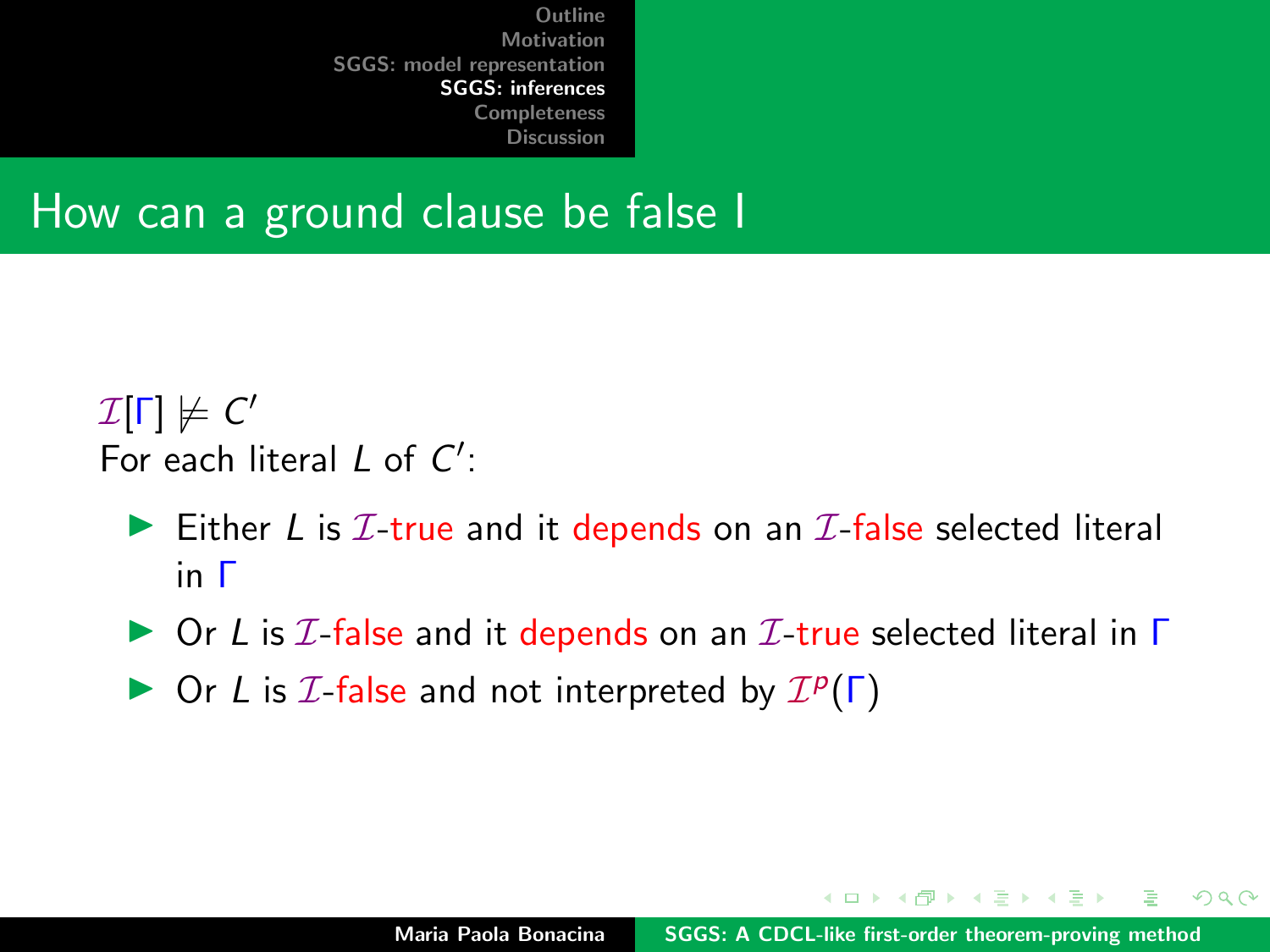#### The SGGS-extension inference scheme

- ► Clause  $C \in S$ : main premise
- ▶ Unify literals  $L_1, \ldots, L_n$  ( $n \geq 1$ ) of C with *I*-false selected literals  $M_1, \ldots, M_n$  of opposite sign in  $dp(\Gamma)$ : most general unifier  $\alpha$
- In Clauses where the  $M_1, \ldots, M_n$  are selected: side premises
- $\blacktriangleright$  Generate instance  $C\alpha$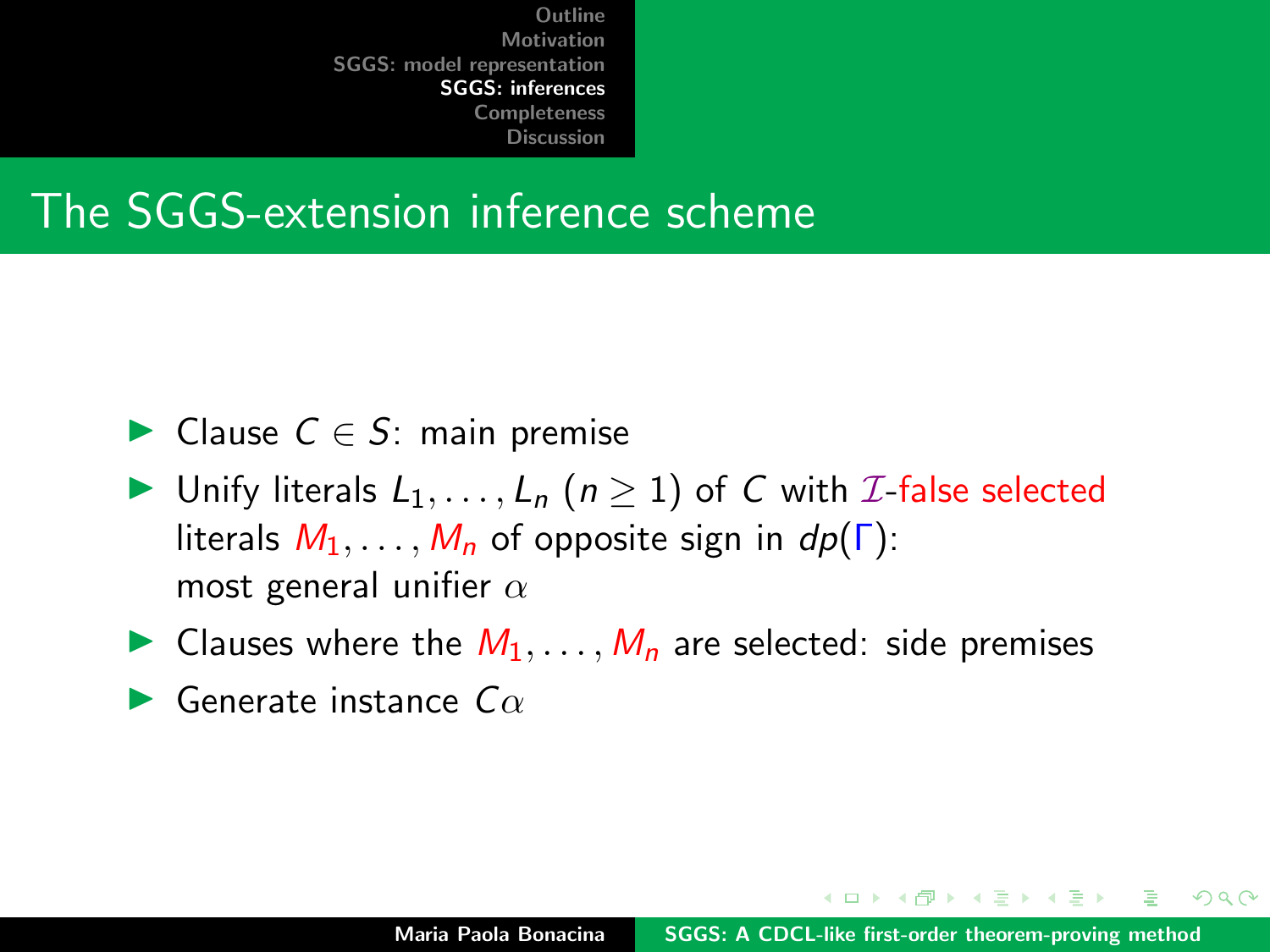#### The SGGS-extension inference scheme

- $\blacktriangleright$  The  $L_1 \alpha, \ldots, L_n \alpha$  are  $\mathcal{I}$ -true
- The  $M_1, \ldots, M_n$  are those that make the *I*-true literals of  $C'$ false in  $\mathcal{I}[\Gamma]$
- **IF The**  $M_1, \ldots, M_n$  **are** *I***-false but true in**   $I[\Gamma]$ : instance generation is guided by the current model  $\mathcal{I}[\Gamma]$

マランマ ミンマミ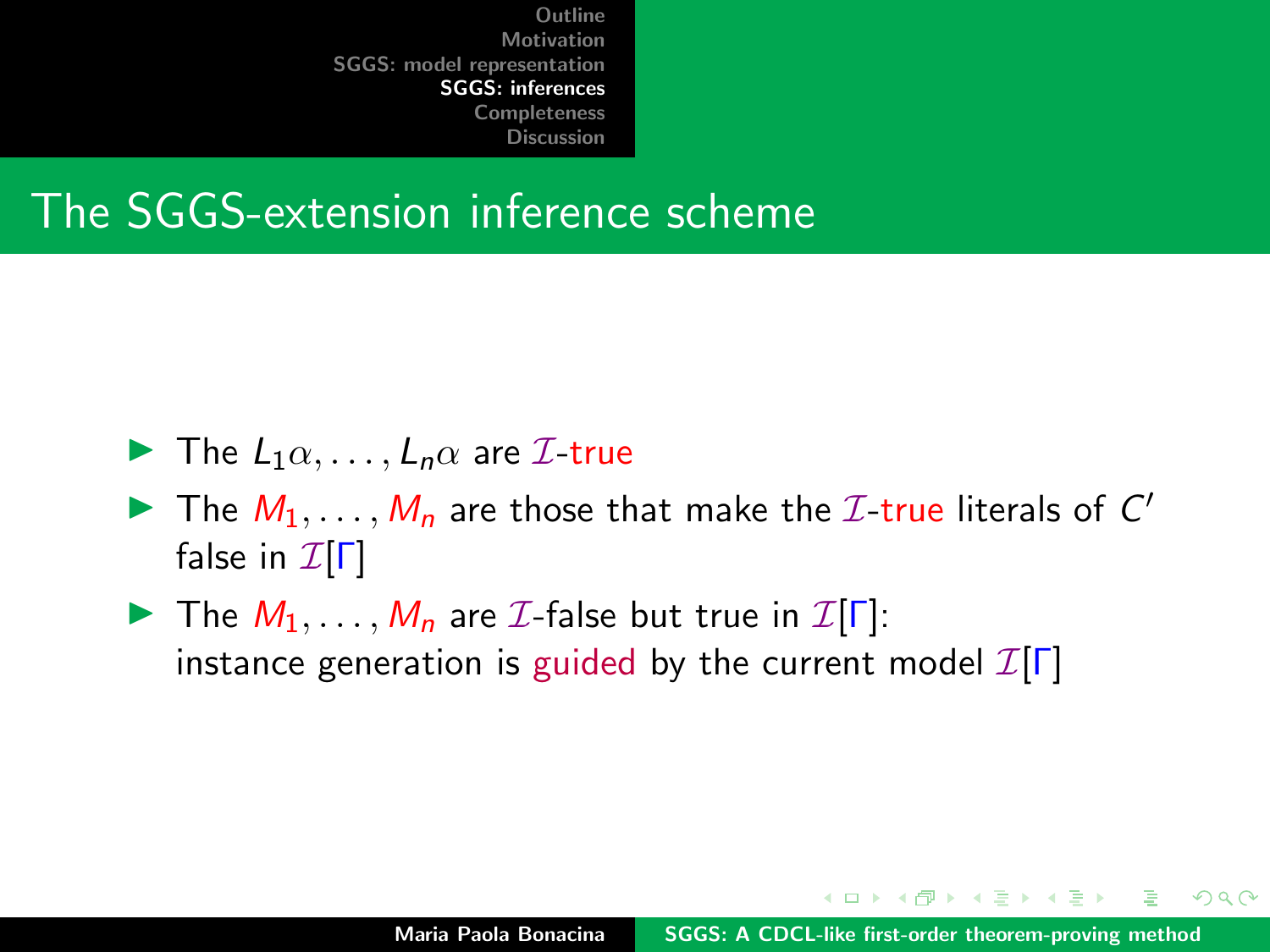

- $\triangleright$   $\vartheta$  semantic falsifier for C: all literals in  $C\vartheta$  are *I*-false
- $\blacktriangleright$  Most general semantic falsifier

メロト メタト メミト メミト

 $2Q$ 

∍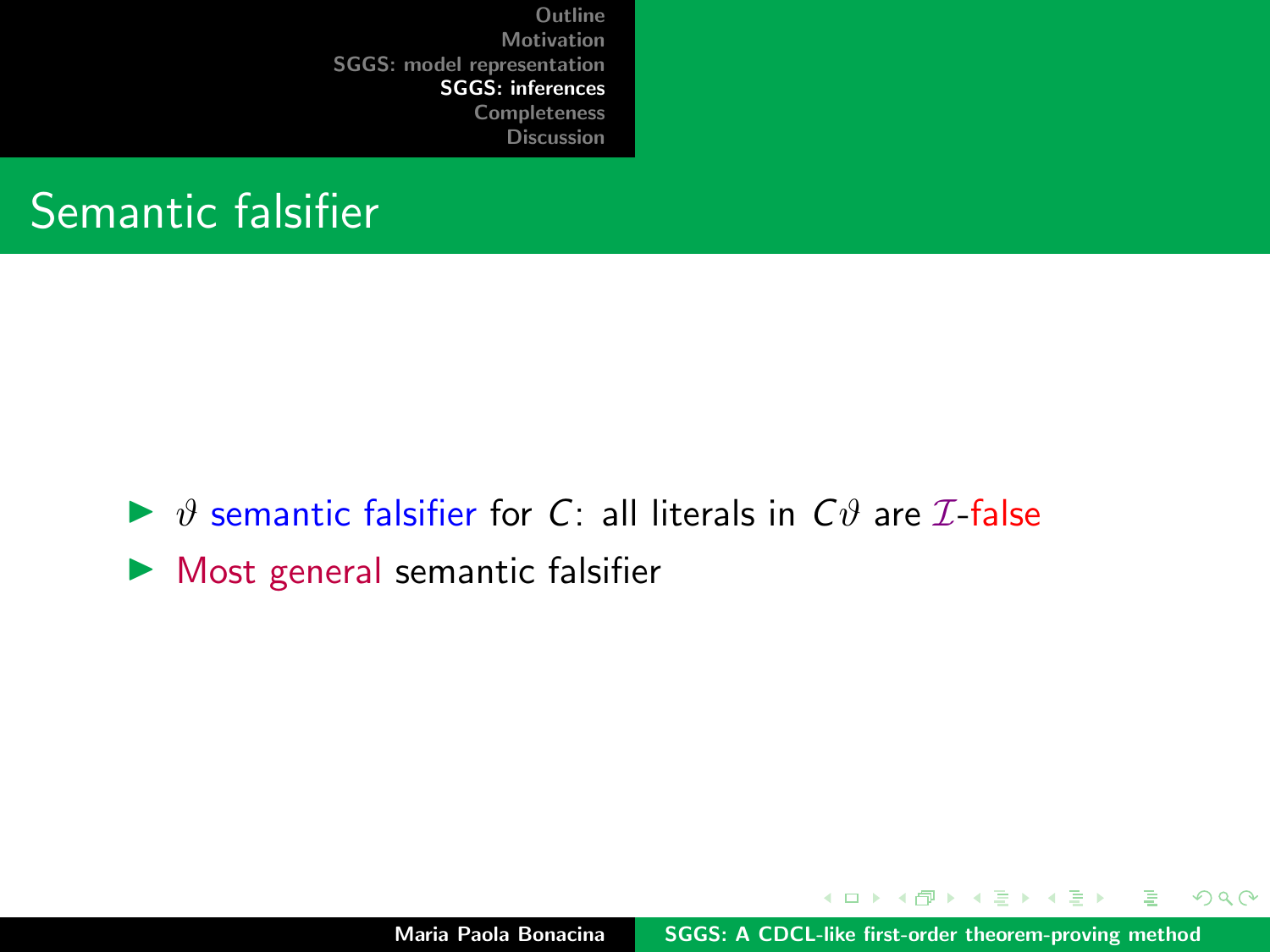#### The SGGS-extension inference scheme

- $\triangleright$   $\beta$  most general semantic falsifier of  $(C \setminus \{L_1, \ldots, L_n\})$  $\alpha$
- **I** Generate instance  $C\alpha\beta$  where the  $L_1\alpha\beta,\ldots,L_n\alpha\beta$  are *I*-true and all other literals are  $\mathcal{I}\text{-false}$
- Assign the *I*-true literals of  $C\alpha\beta$  to the side premises
- $\triangleright$   $C\alpha\beta$  is called extension clause

 $\beta$  not-empty only for  $\mathcal I$  not based on sign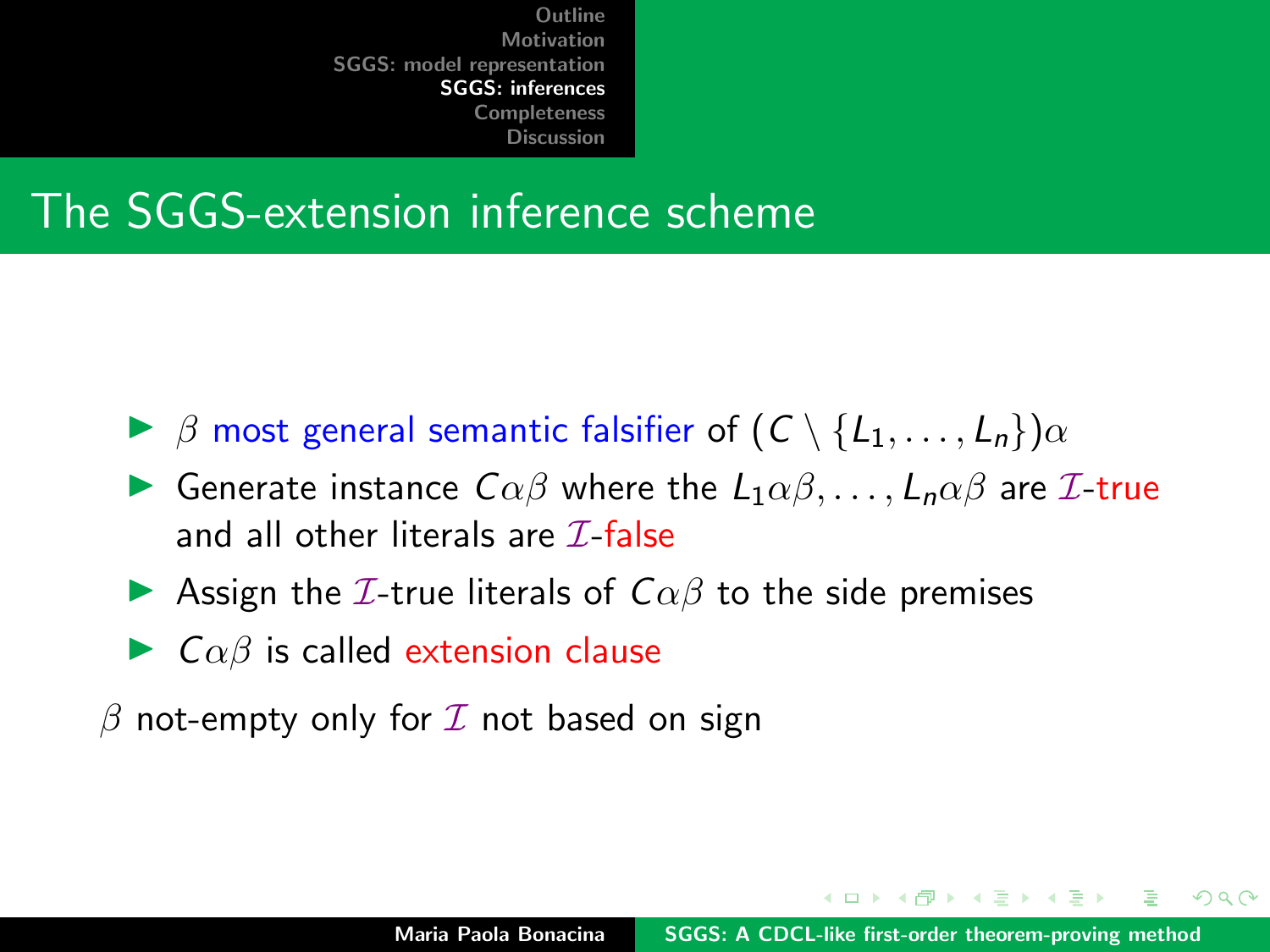#### **Examples**

- In S contains  $\{P(a), \neg P(x) \lor Q(f(y)), \neg P(x) \lor \neg Q(z)\}$
- $\blacktriangleright$  *I*: all negative
- $\blacktriangleright$   $\Gamma_0$  is empty  $\mathcal{I}[\Gamma_0] = \mathcal{I} \not\models P(a)$

$$
\blacktriangleright \ \Gamma_1 = [P(a)] \text{ with } \alpha \text{ and } \beta \text{ empty}
$$

$$
\blacktriangleright \mathcal{I}[\Gamma_1] \not\models \neg P(x) \vee Q(f(y))
$$

$$
\triangleright \Gamma_2 = [P(a)], \neg P(a) \vee [Q(f(y))]
$$
  
with  $\alpha = \{x \leftarrow a\}$  and  $\beta$  empty

メロトメ 倒 トメ ミトメ ミト

 $298$ 

遥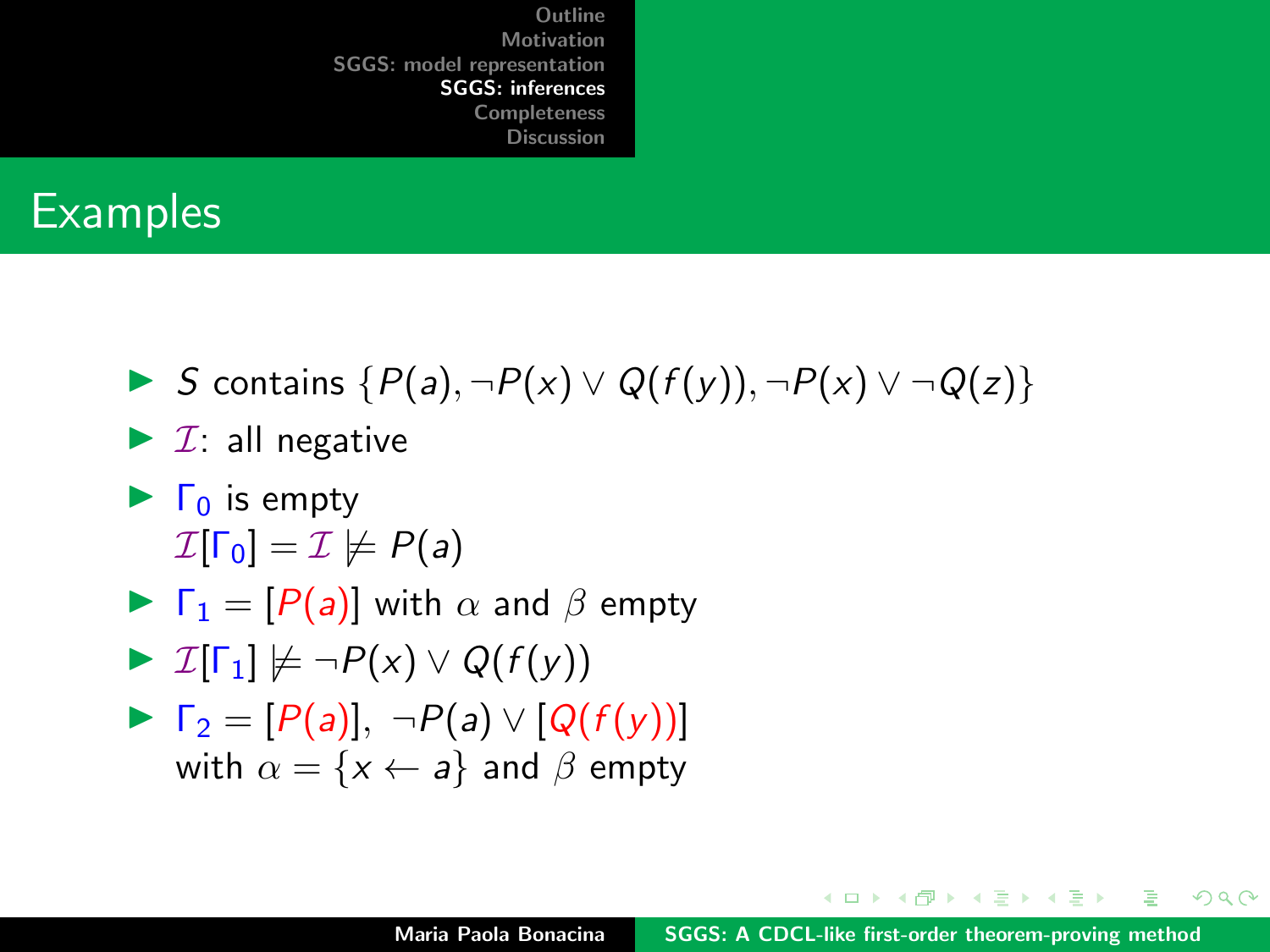#### How can a ground clause be false II

 $\mathcal{I}[\Gamma] \not\models C'.$ 

- Either  $C'$  is  $I$ -all-true: all its literals are assigned and depend on selected  $I$ -false literals in  $\Gamma$ ;
	- $C'$  is instance of an  $\mathcal{I}\text{-all-true}$  conflict clause
- $\triangleright$  Or C' has  $I$ -false literals and all of them depend on selected  $I$ -true literals in  $\Gamma$ ;  $C'$  is instance of a non- $\mathcal{I}\text{-}\mathrm{all}\text{-}\mathrm{true}$  conflict clause
- $\triangleright$  Or C' has  $I$ -false literals and at least one of them is not interpreted by  $\mathcal{I}^p(\Gamma)$ : C' is a proper ground instance of some clause

イロメ イ押 トイラト イラトー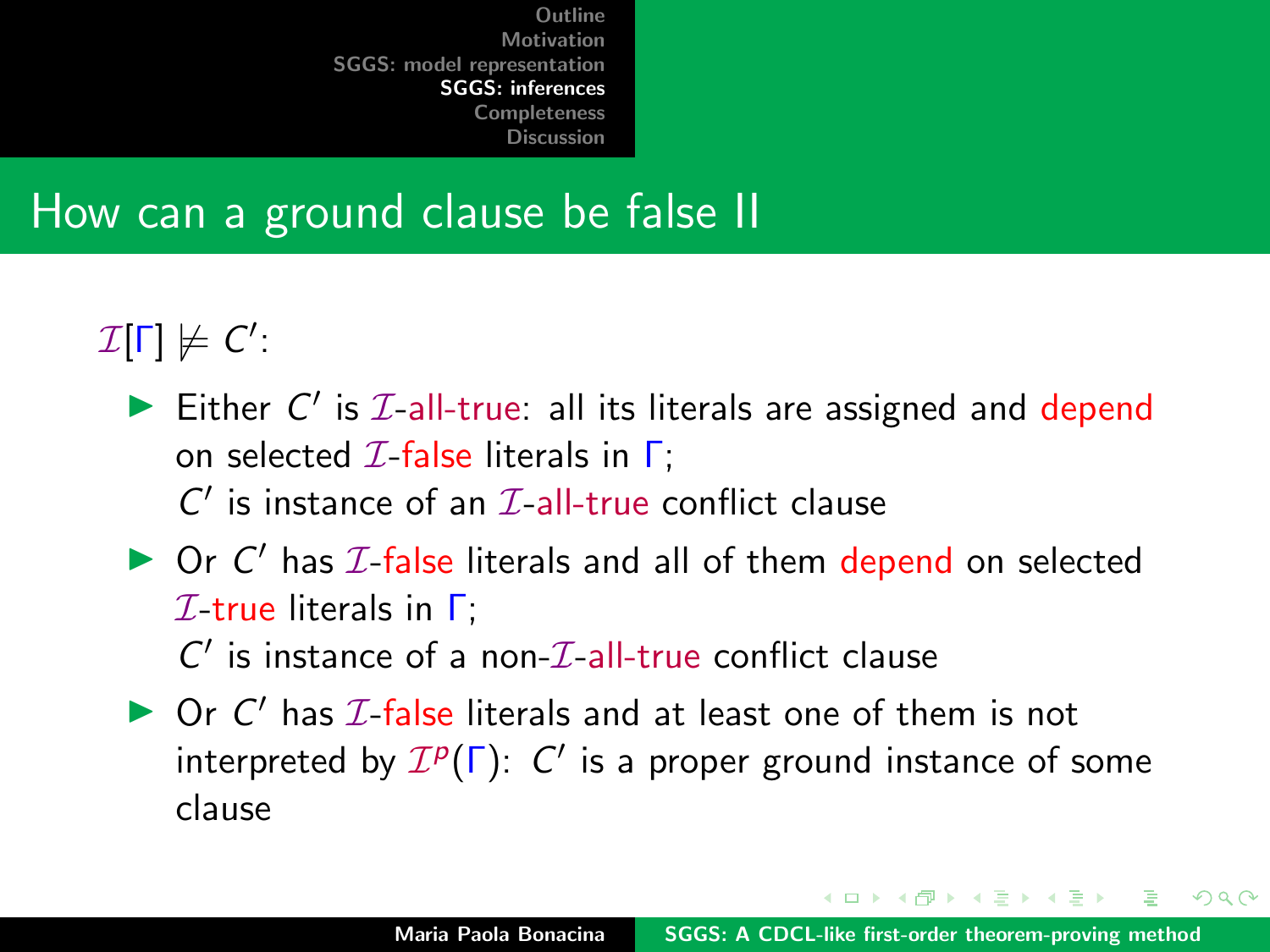#### Three kinds of SGGS-extension

The extension clause is

- $\blacktriangleright$  Either an  $\mathcal{I}$ -all-true conflict clause
- $\triangleright$  Or a non-*I*-all-true conflict clause
- ▶ Or a clause that is not in conflict and extends  $\mathcal{I}[\Gamma]$  into  $\mathcal{I}[\Gamma']$ by adding the proper ground instances of its selected literal

 $\mathcal{A}$   $\overline{\mathcal{B}}$   $\mathcal{B}$   $\mathcal{A}$   $\mathcal{B}$   $\mathcal{B}$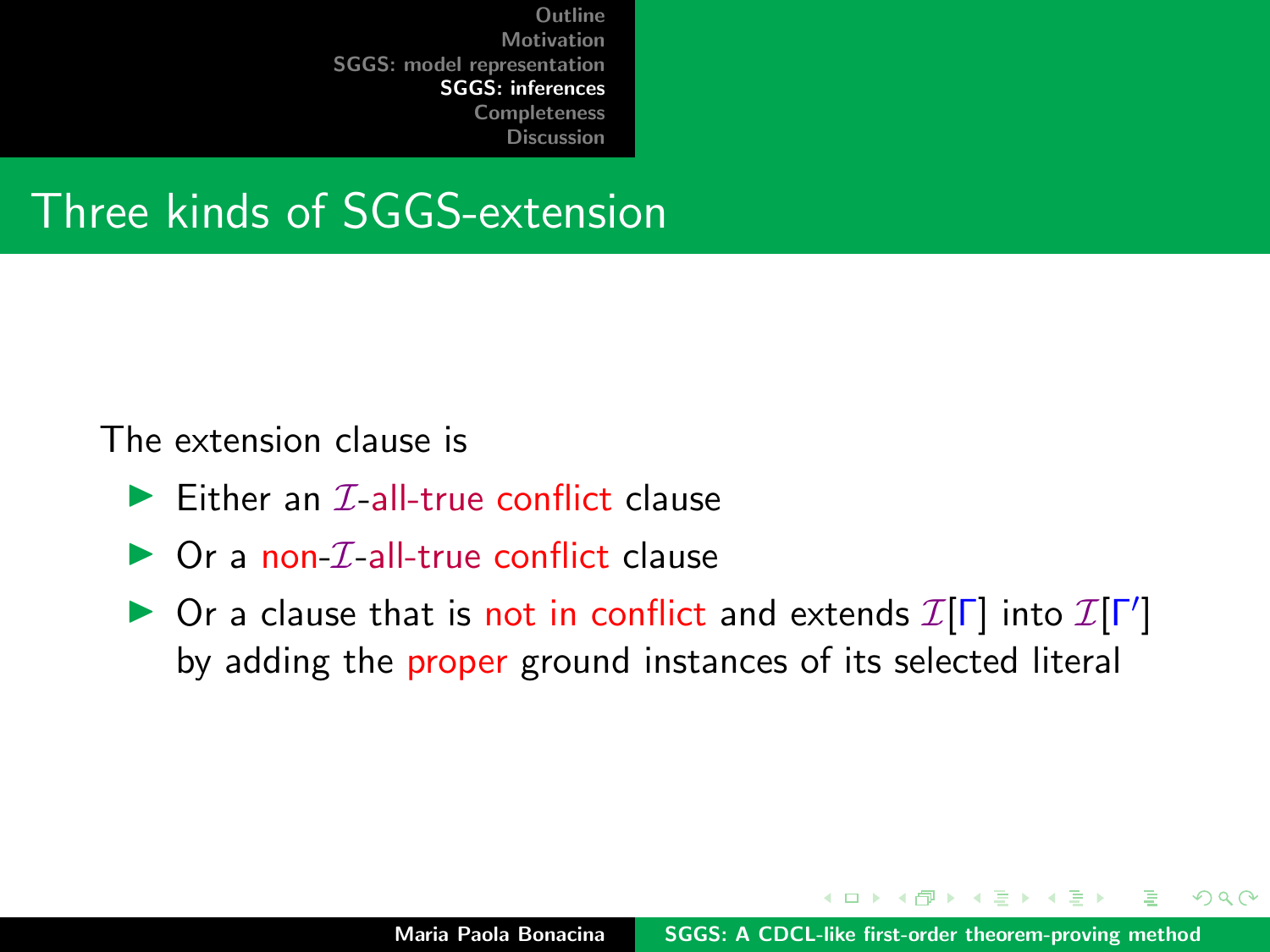#### SGGS-extension with  $I$ -all-true conflict clause

The extension clause  $E = C \alpha \beta$  is an *L*-all-true conflict clause:

Γ  $\mathsf{\Gamma} A \rhd E[L]$ 

- $\triangleright$  Constraints may be inherited from the side premises
- $\triangleright$  L is the literal assigned to the side premise of largest index: the selected literal in an  $\mathcal{I}\text{-all-true conflict}$  clause is assigned rightmost

イロト イタト イミト イミト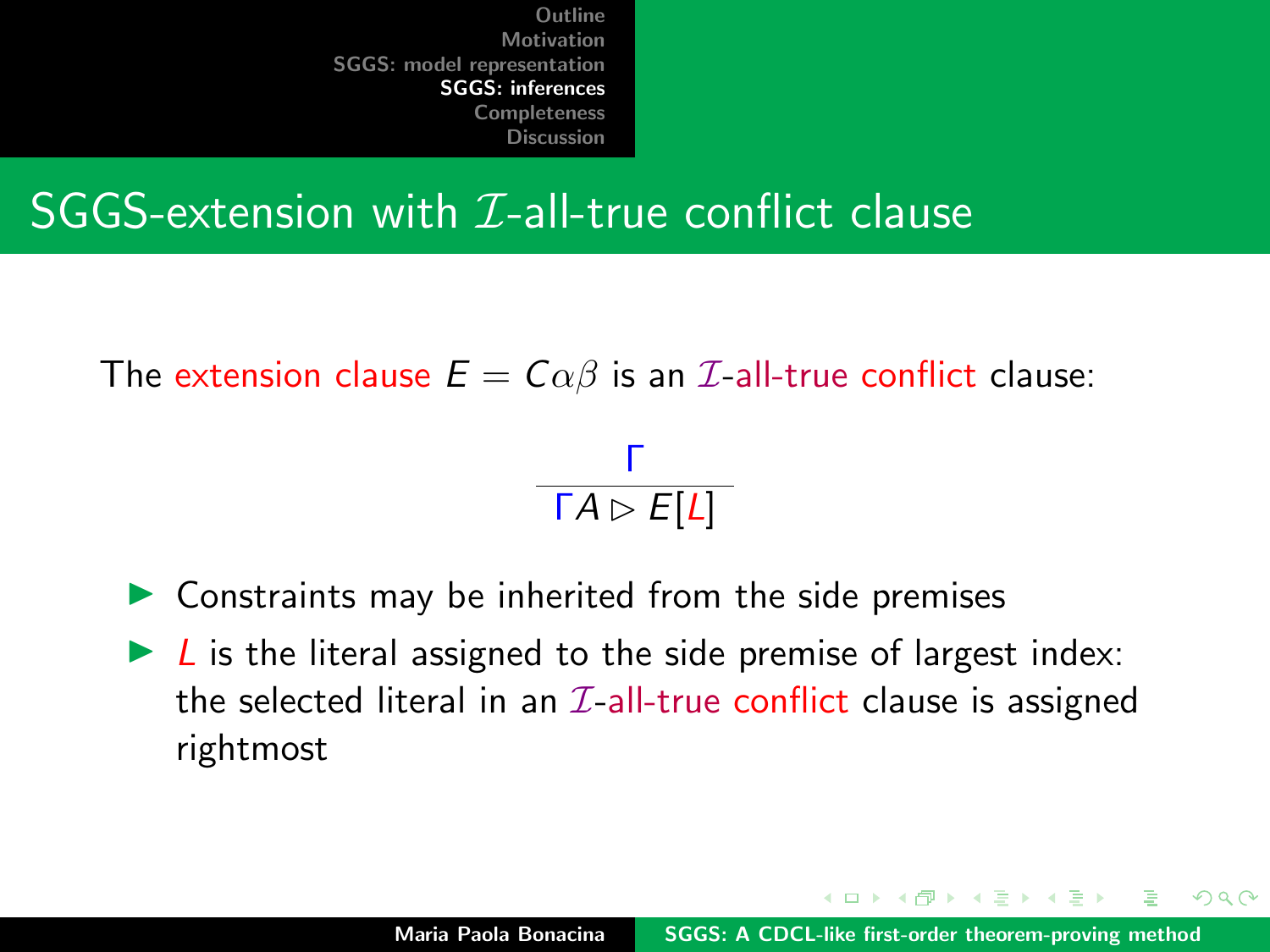#### SGGS-extension with non- $I$ -all-true conflict clause

All *I*-false literals in the extension clause  $E = C \alpha \beta$  intersect  $\mathcal{I}$ -true selected literals in  $dp(\Gamma)$ :

> Γ  $\mathsf{\Gamma} A\lambda \rhd F[L]\lambda$

- Extension substitution  $\lambda$ : most general substitution that let the I-false literals in the extension clause depend on I-true selected literals in  $dp(\Gamma)$ ; in practice: most general unifier
- $\blacktriangleright$  L is an arbitrary  $\mathcal I$ -false literal: heuristic choice

イロメ マ桐 トマ ヨ トマ ヨメ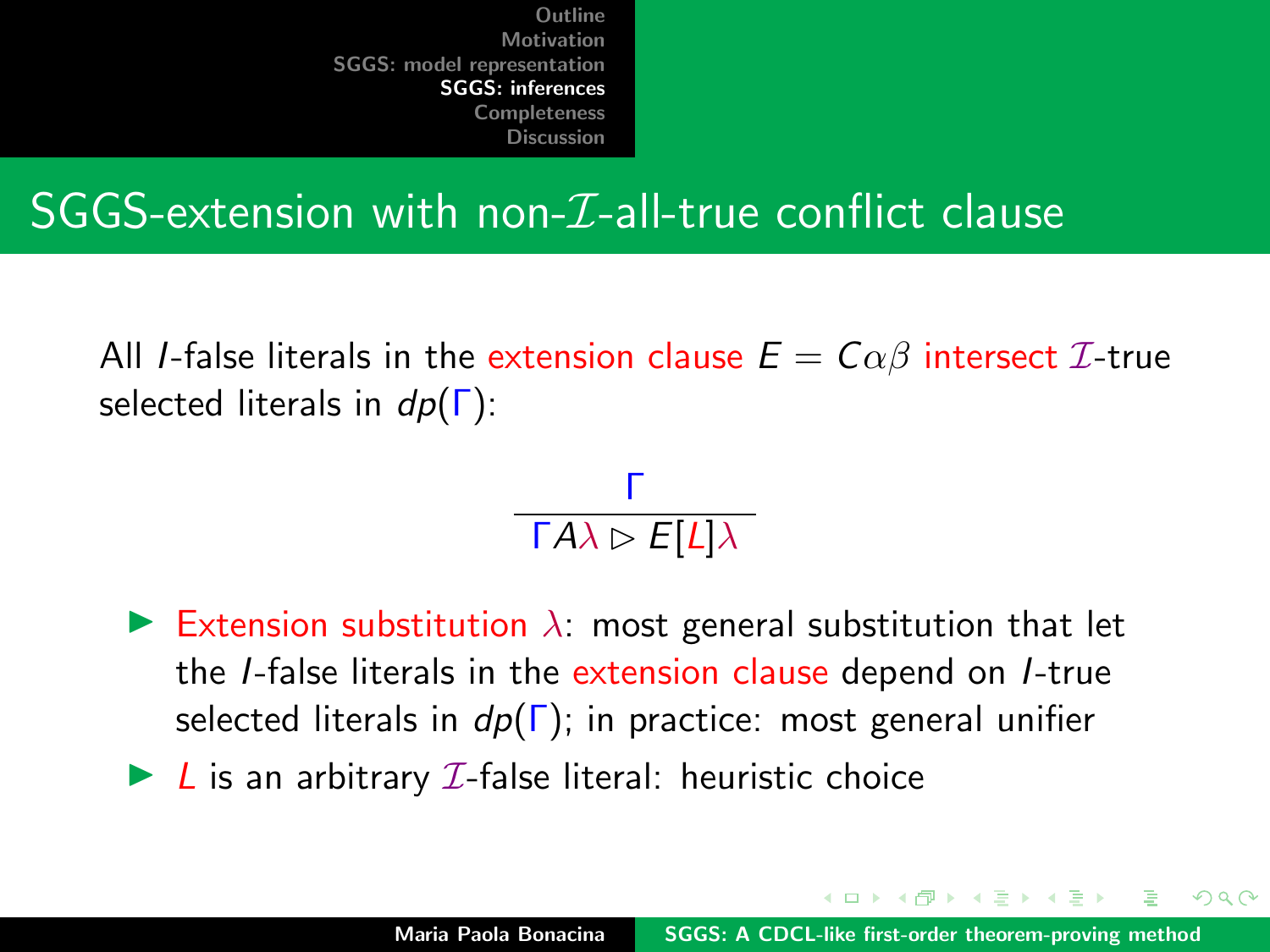Non-conflicting SGGS-extension

The extension clause  $E = C \alpha \beta$  has *I*-false literals with proper ground instances w.r.t. Γ:



 $\blacktriangleright$  L is an arbitrary *I*-false literal with proper ground instances: heuristic choice

K ロ ⊁ K 倒 ≯ K ミ ⊁ K ミ ≯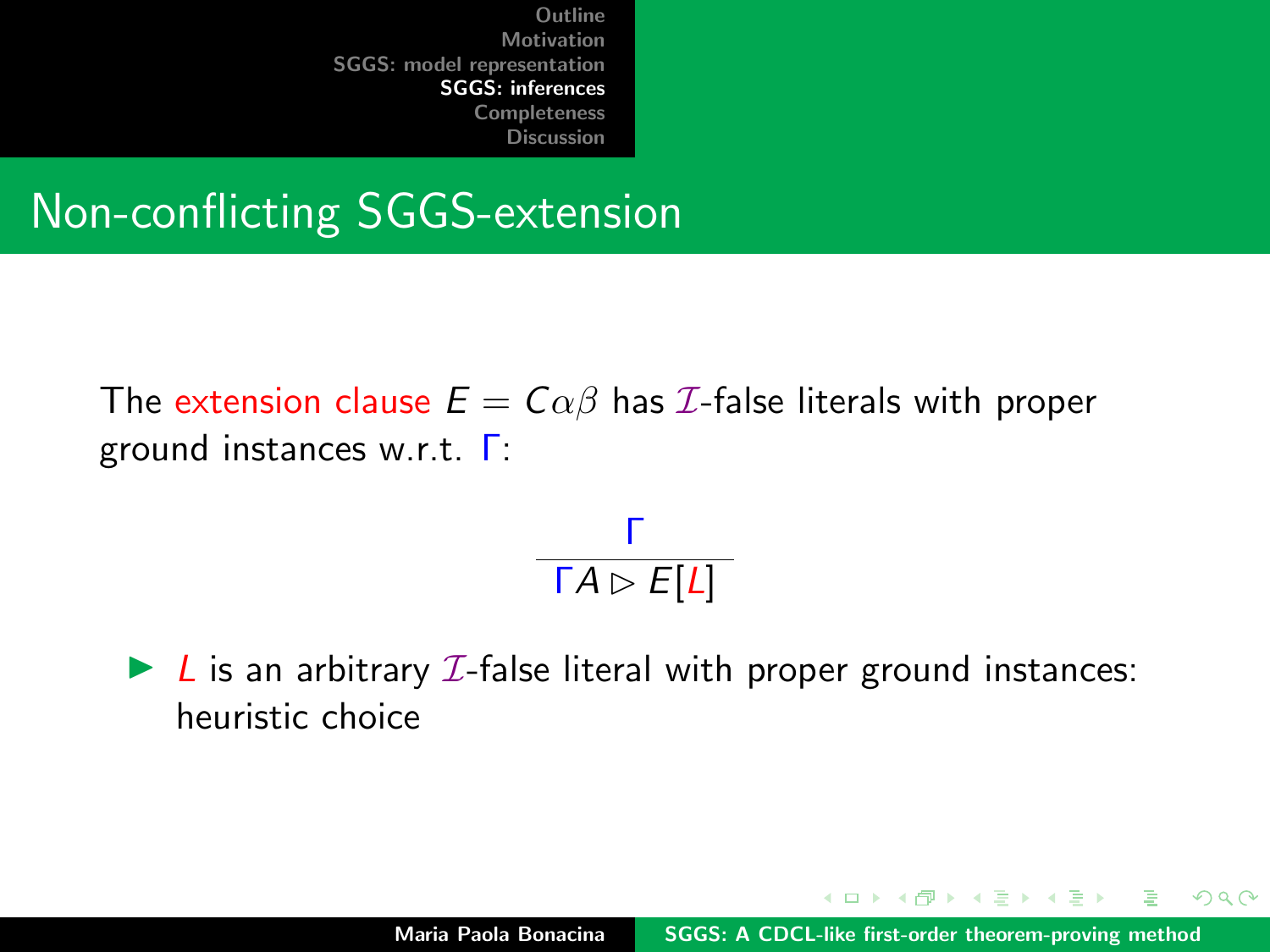## Non-conflicting SGGS-extension

The extension clause  $E = C \alpha \beta$  has an *I*-false literal L with proper ground instances w.r.t. a prefix  $\mathsf{\Gamma}^1$  of  $\mathsf{\Gamma}$ :

> $\mathsf{\Gamma}^1 J \rhd \mathsf{N}[\mathcal{O}] \mathsf{\Gamma}^2$  $\mathsf{\Gamma}^1 A \rhd E[L] \mathsf{\Gamma}^2$

- $\triangleright$   $A \triangleright E[L]$  has smaller proper ground instances than  $J \triangleright N[Q]$ in a total well-founded ordering on ground literals that extends the size ordering
- All side premises are in  $\Gamma^1$
- $\blacktriangleright$   $\Gamma^1$  is the shortest such prefix

イロト イ母 トイモト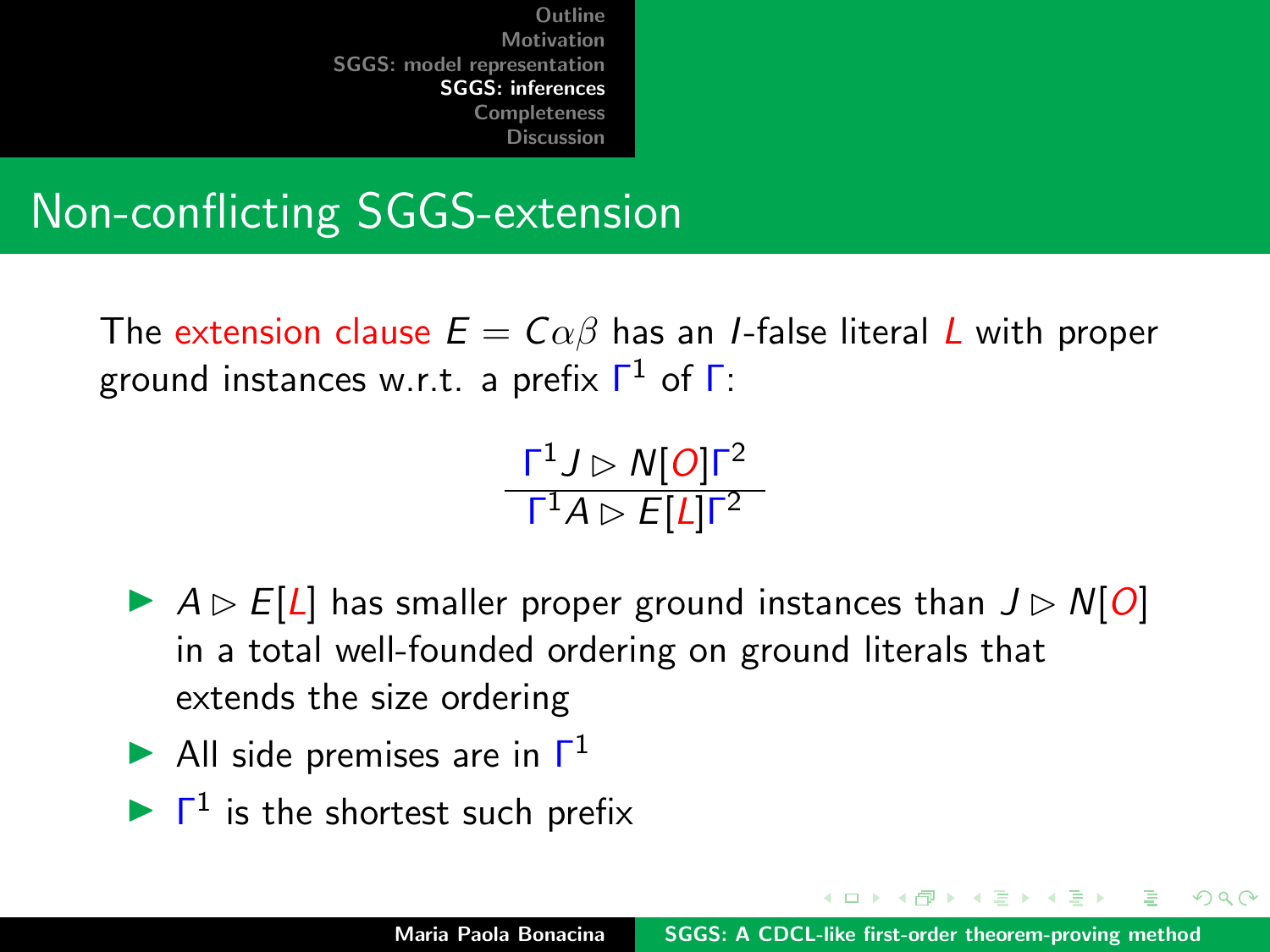## Lifting theorem for SGGS-extension

- If  $\mathcal{I}[\Gamma] \not\models C$  for some clause  $C \in S$
- $(\mathcal{I}[\Gamma] \not\models C'$  for  $C'$  ground instance of C)

then there is a (possibly constrained) clause  $A \triangleright E$  such that

- $\blacktriangleright$  F is an instance of C
- $\triangleright$  C' is a ground instance of  $A \triangleright B$
- $\blacktriangleright$   $A \triangleright E$  can be added to  $\Gamma$  by SGGS-extension to get  $\Gamma'$

 $\mathcal{A}$  and  $\mathcal{A}$  . The set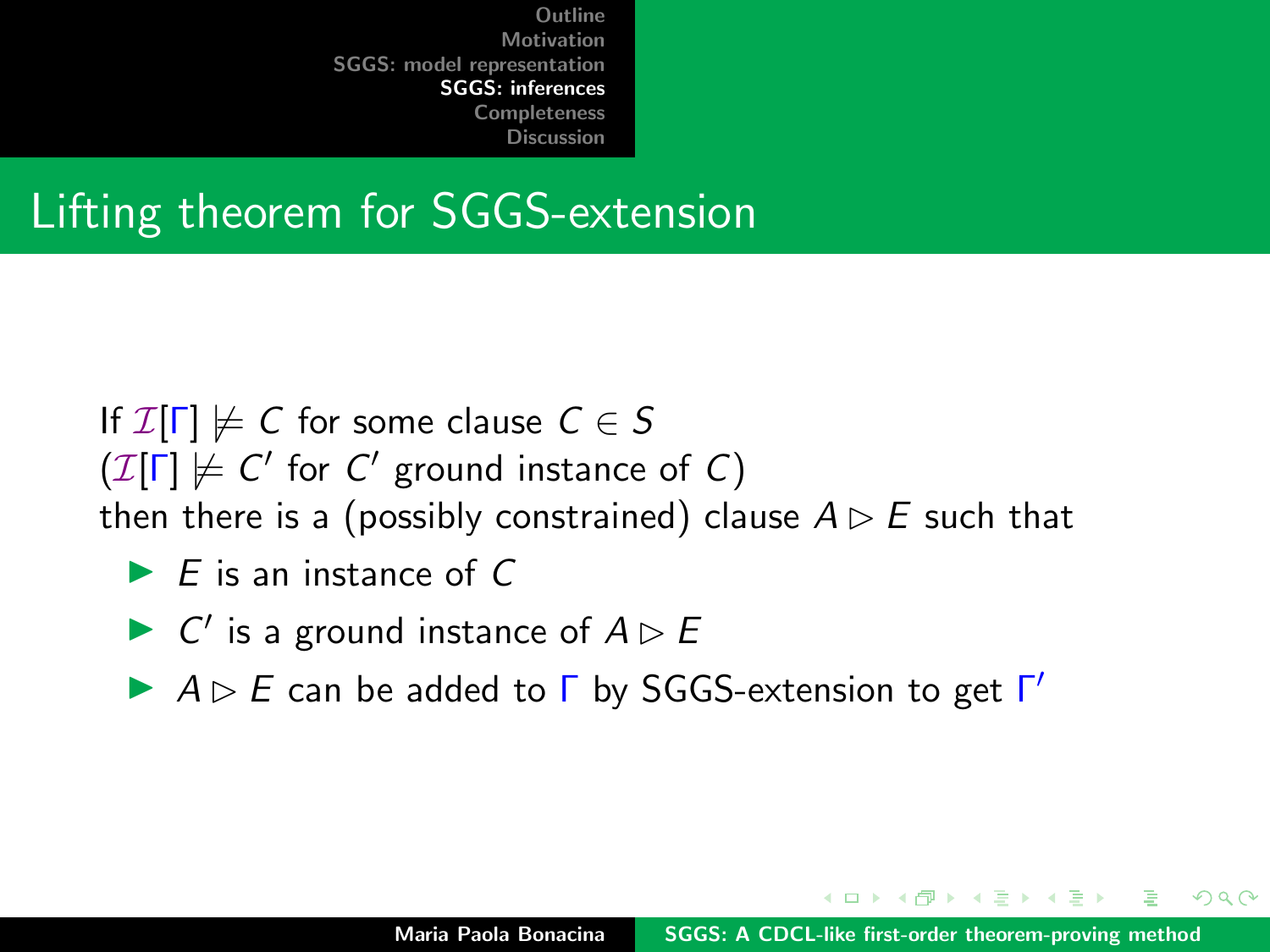#### Example

- In S contains  $\{P(a), \neg P(x) \lor Q(f(y)), \neg P(x) \lor \neg Q(z)\}$
- $\blacktriangleright$  *I*: all negative
- ▶ After two non-conflicting SGGS-extensions:  $\Gamma_2 = [P(a)], \neg P(a) \vee [Q(f(y))]$

$$
\blacktriangleright \mathcal{I}[\Gamma_2] \not\models \neg P(x) \vee \neg Q(z)
$$

- $\blacktriangleright \ \Gamma_3 = [P(a)], \ \neg P(a) \vee [Q(f(y))], \ \neg P(a) \vee [\neg Q(f(w))]$  with  $\alpha = \{x \leftarrow a, z \leftarrow f(y)\}\$  plus renaming
- $\triangleright$  Conflict! with T-all-true conflict clause

イロメ イ押 トイラ トイラトー

 $\Omega$ 

G.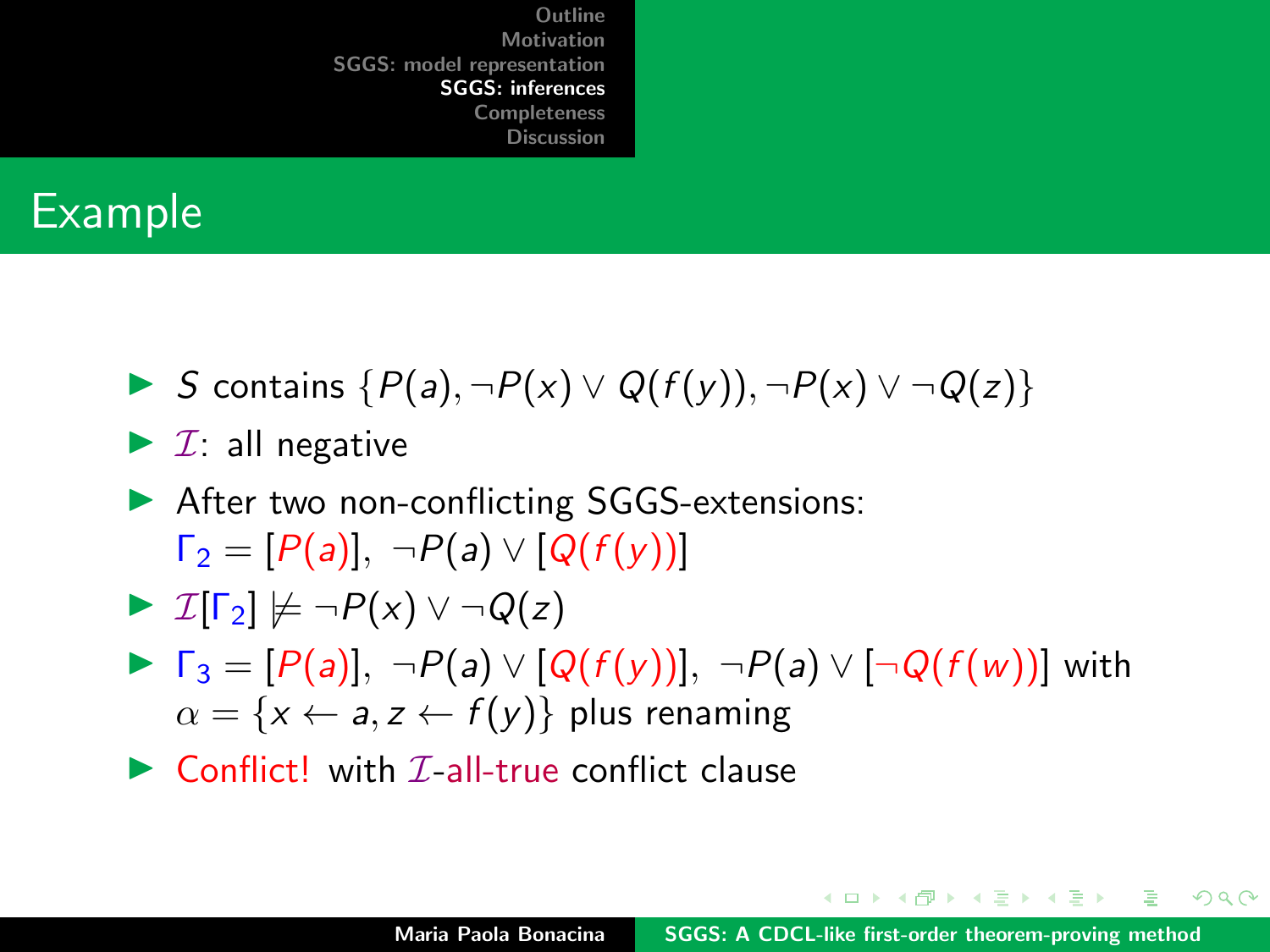

- $\triangleright$  Conflict-driven clause learning
- **Explanation:** conflict clause  $A \vee B \vee C$  and  $\neg A$  in the trail with justification  $\neg A \lor D$ : resolve them
- **► Resolvent**  $D \vee B \vee C$  **is new conflict clause**
- $\blacktriangleright$  Any resolvent is a logical consequence and can be kept: how many? Heuristic
- $\triangleright$  Backjump: undoes at least a guess, jumps back as far as possible to state where learnt resolvent can be satisfied

イロメ イ押 トラ ミトラ ミト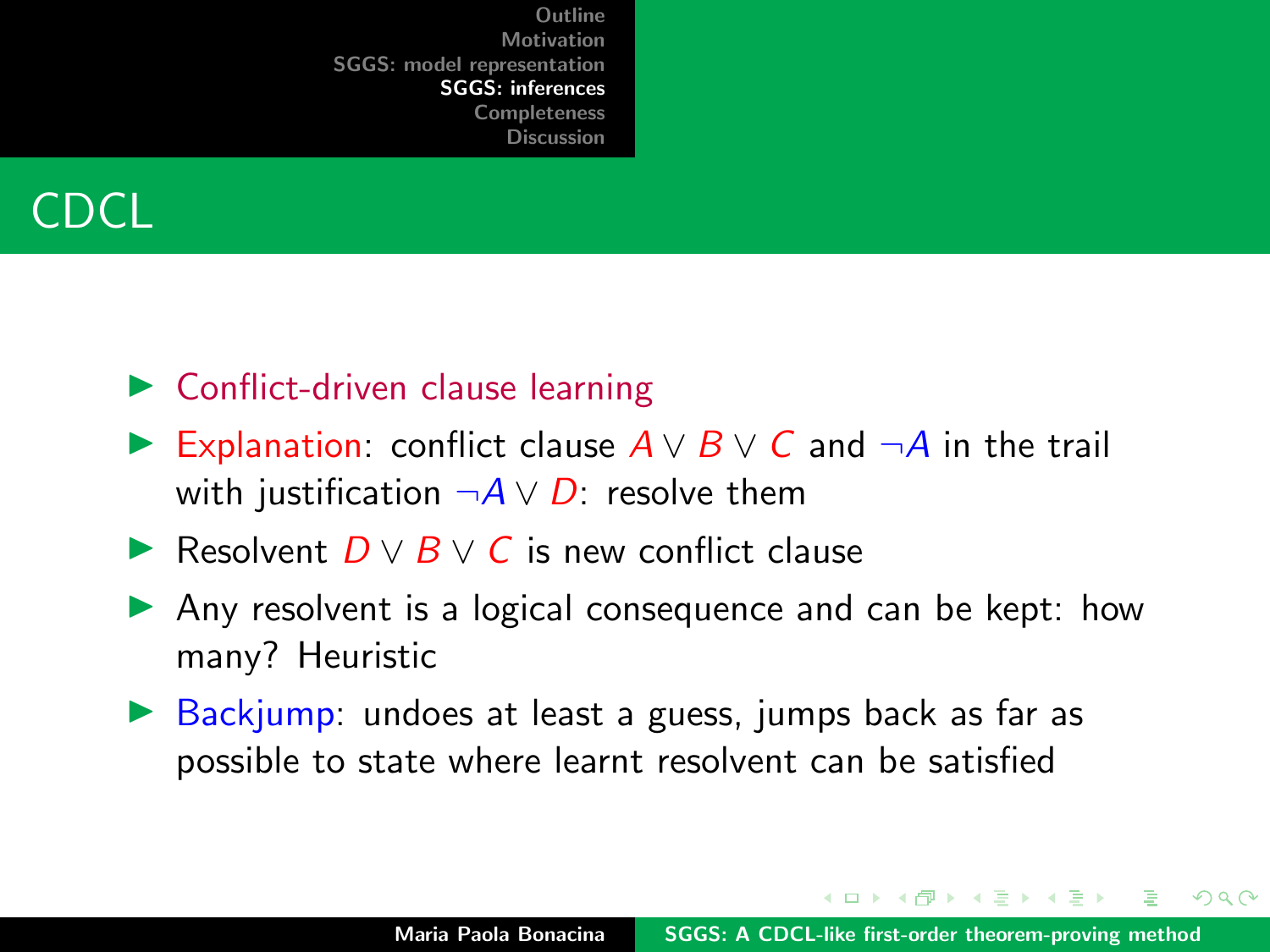### Conflict handling in SGGS

The conflict clause is

- $\triangleright$  *T*-all-true: solve the conflict
- $\triangleright$  Non-*T*-all-true: explain and solve the conflict

イロト イ押ト イミト イミト

 $298$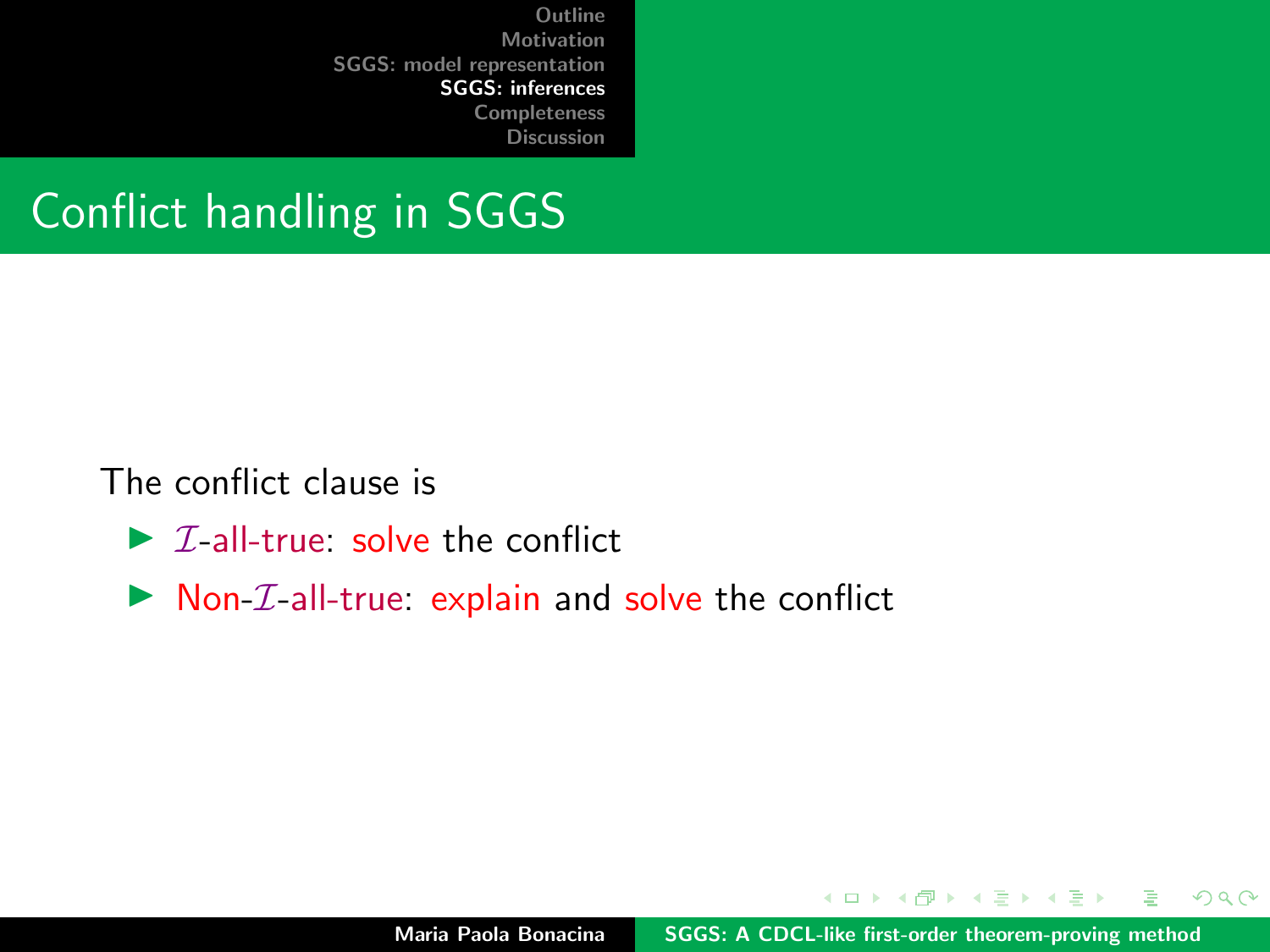#### First-order conflict explanation: SGGS-resolution

- It resolves a non- $\mathcal{I}$ -all-true conflict clause E with a justification  $D[M]$
- $\blacktriangleright$  The literals resolved upon are an  $\mathcal I$ -false literal L of E and the  $I$ -true selected literal M that L depends on

イロメ イ押メ イモメイモ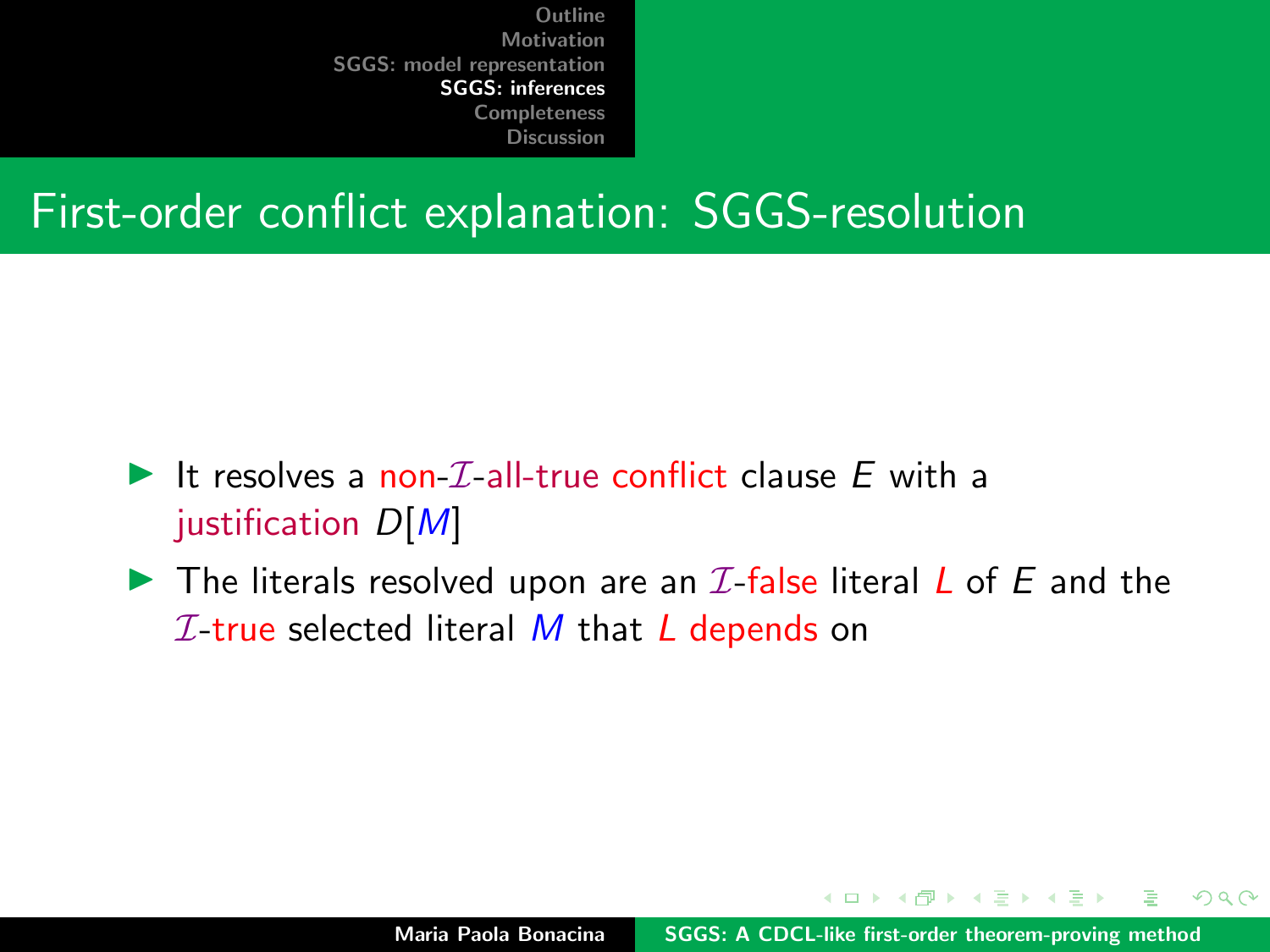#### First-order conflict explanation: SGGS-resolution

- $\blacktriangleright$  Each resolvent is still a conflict clause and it replaces the previous conflict clause in Γ
- If continues until all  $I$ -false literals in the conflict clause have been resolved away (thanks to extension substitution) and it gets either  $\Box$  or an *I*-all-true conflict clause
- If  $\Box$  arises, S is unsatisfiable

マーティ ミューマ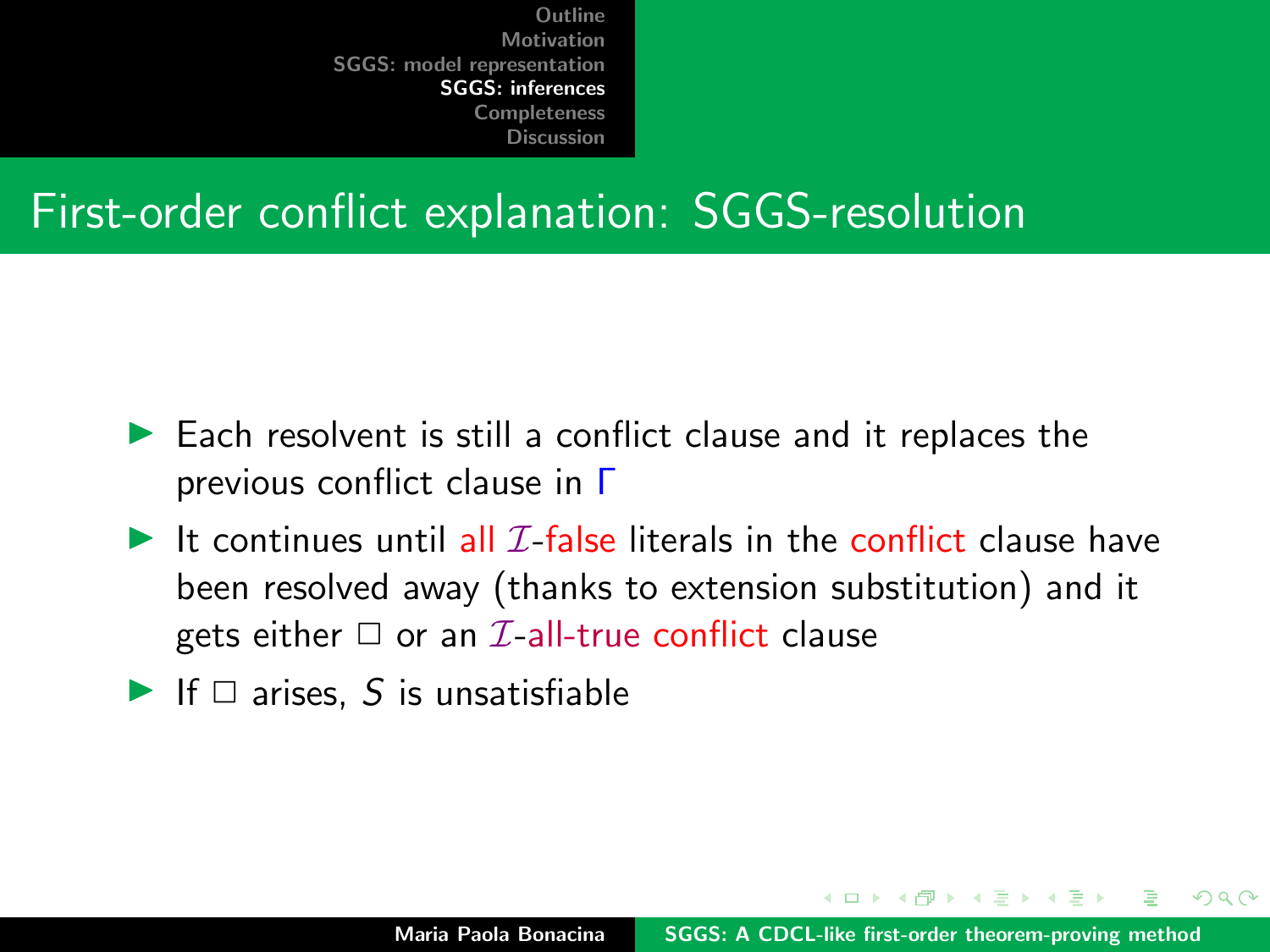#### First-order conflict-solving: SGGS-move

- It moves the  $I$ -all-true conflict clause  $E[L]$  to the left of the clause  $D[M]$  such that L depends on M
- It does not bother other assignments because  *was assigned* rightmost
- It flips at once from false to true the truth value in  $\mathcal{I}[\Gamma]$  of all ground instances of L
- $\triangleright$  The conflict is solved, L is implied,  $E[L]$  is satisfied, it becomes the justification of  *and it enters the disjoint prefix*

 $4.013.4.013.4.013.4.013.4.01$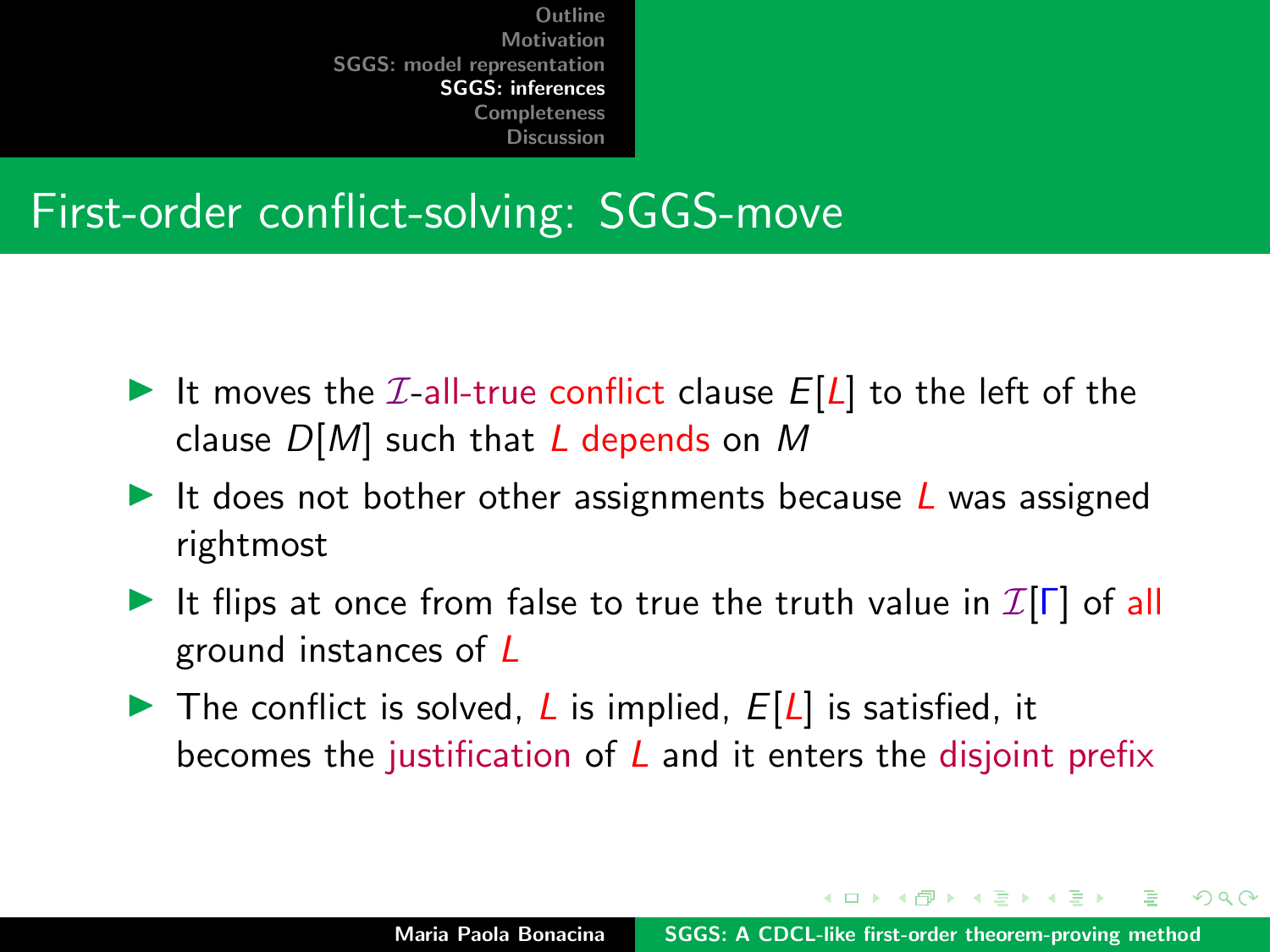#### Example (continued)



イロト イ押 トイラト イラト・ラー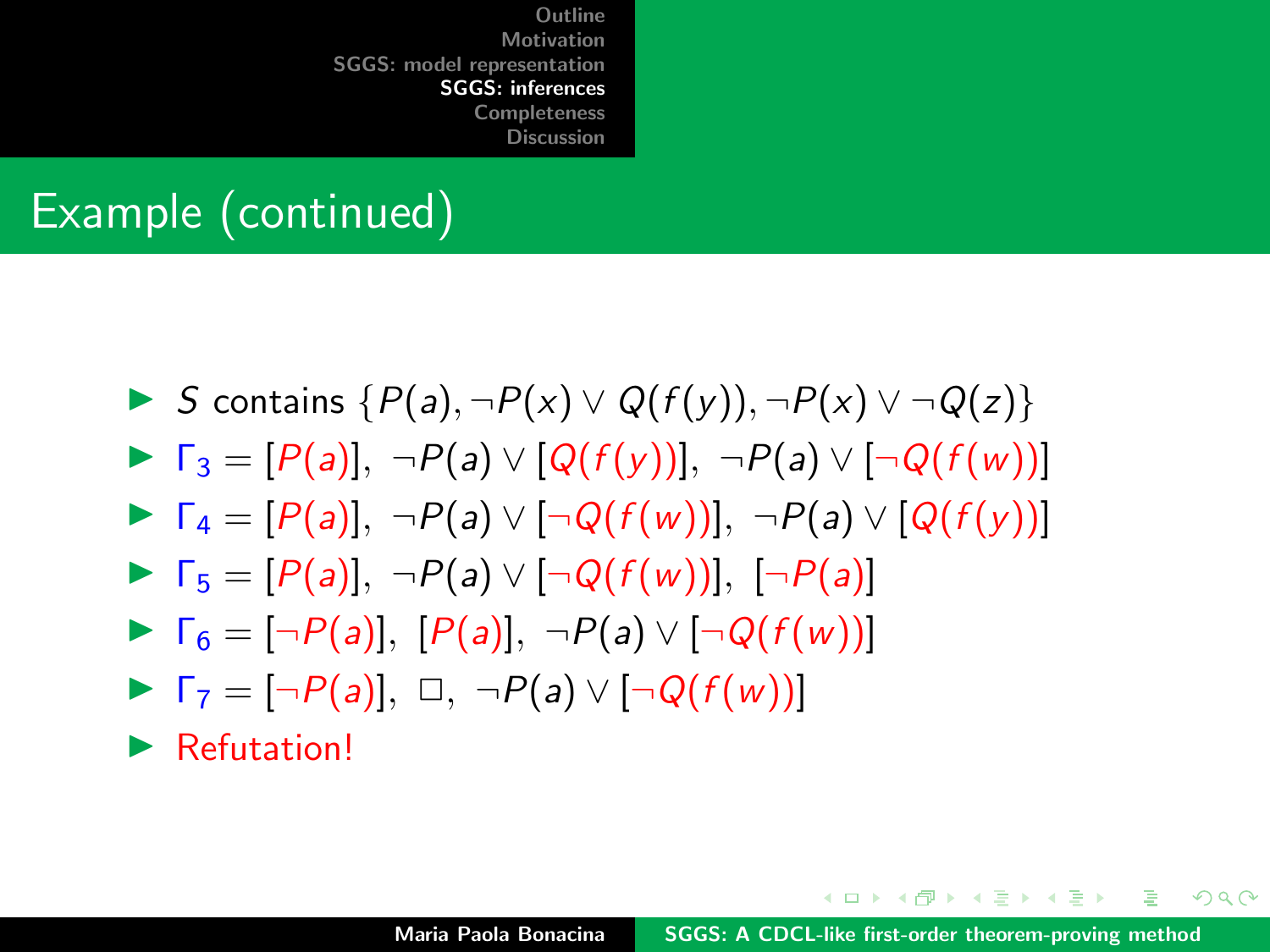#### Bundled derivation

All conflicting SGGS-extension are followed by (bundled with) explanation by SGGS-resolution and conflict solving by SGGS-move

Maria Paola Bonacina [SGGS: A CDCL-like first-order theorem-proving method](#page-0-0)

 $A \cap B$   $A \cap B$   $B \cap A$   $B$ 

 $2Q$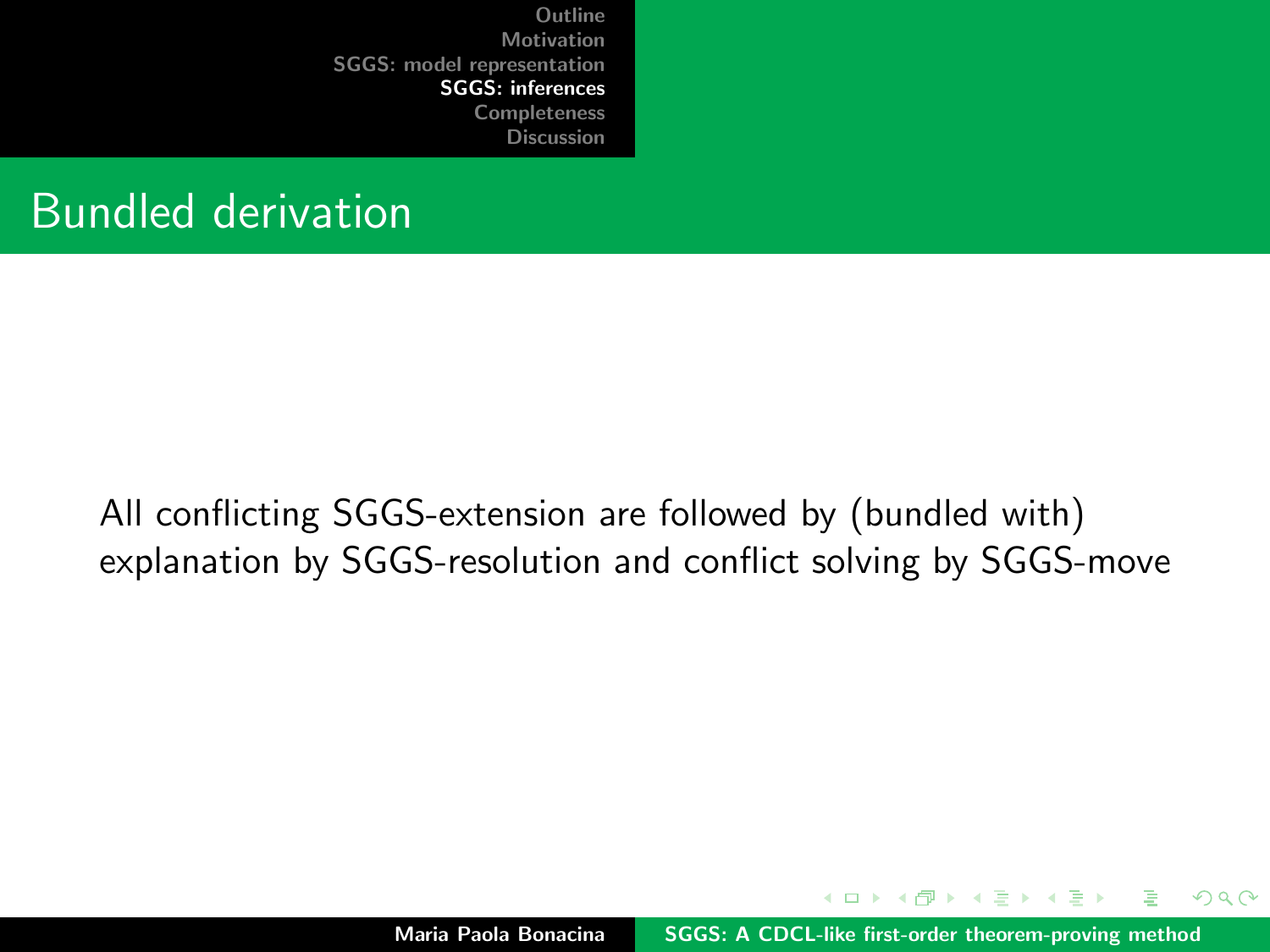#### Further elements

- Intere's more to SGGS: first-order literals may intersect having ground instances with the same atom
- $\triangleright$  SGGS uses splitting inference rules to partition clauses and isolate intersections that can then be removed by SGGS-resolution (different sign) or SGGS-deletion (same sign)
- $\triangleright$  Splitting introduces constraints that are a kind of Herbrand constraints (e.g.,  $x \neq y \triangleright P(x, y)$ , top(y)  $\neq g \triangleright Q(y)$ )
- $\triangleright$  SGGS works with constrained clauses

イロメ イ押 トラ ミトラ ミト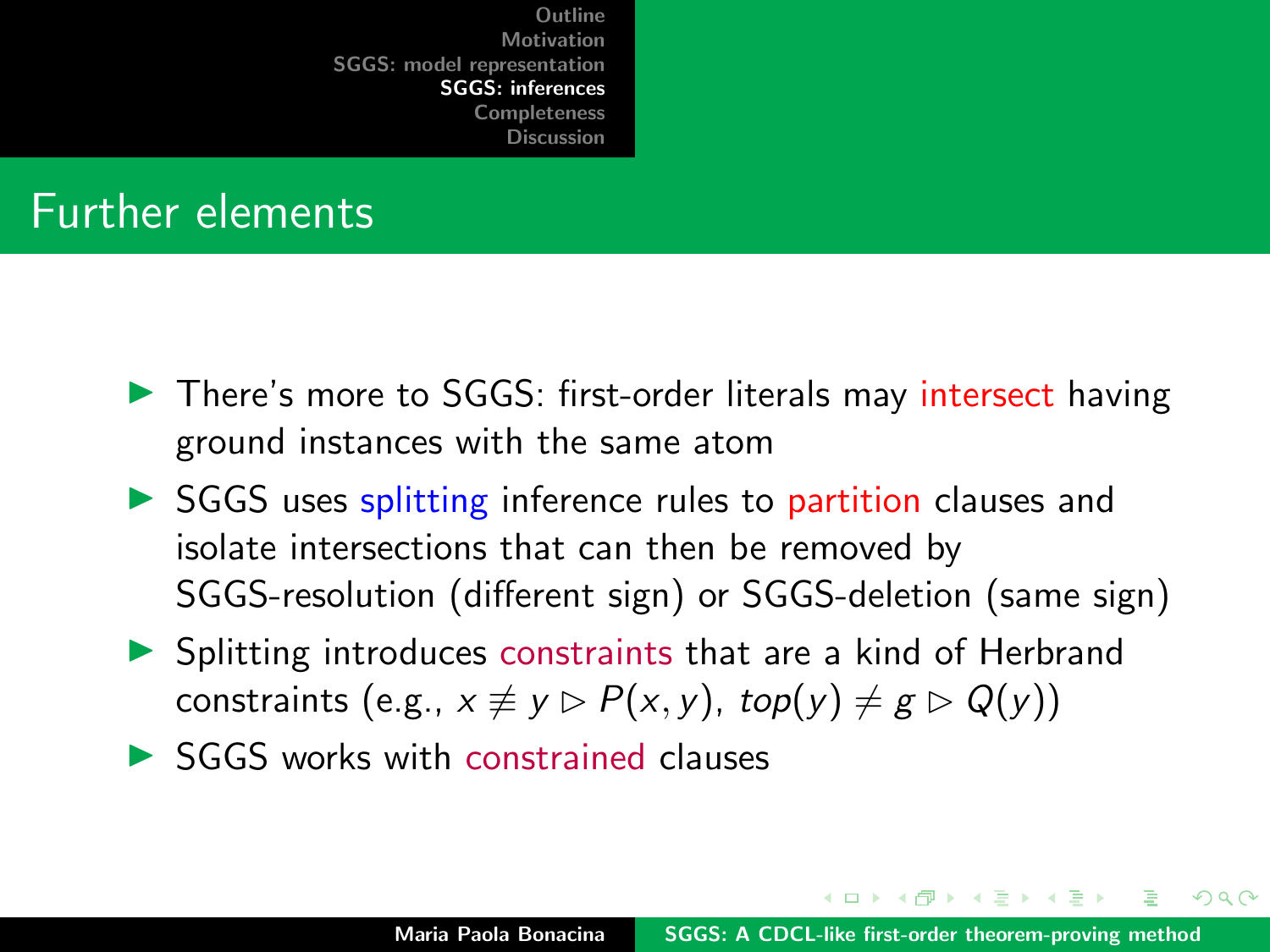## SGGS makes progress

For all states  $(S, I; \Gamma)$ :

- If  $\mathcal{I}[\Gamma] \not\models C$  for some clause  $C \in S$  and  $\Gamma = dp(\Gamma)$ , SGGS-extension applies to Γ
- If  $\Gamma \neq dp(\Gamma)$ , an SGGS inference rule other than SGGS-extension applies to Γ

イロメ イ押 トラ ミトラ ミント

 $2Q$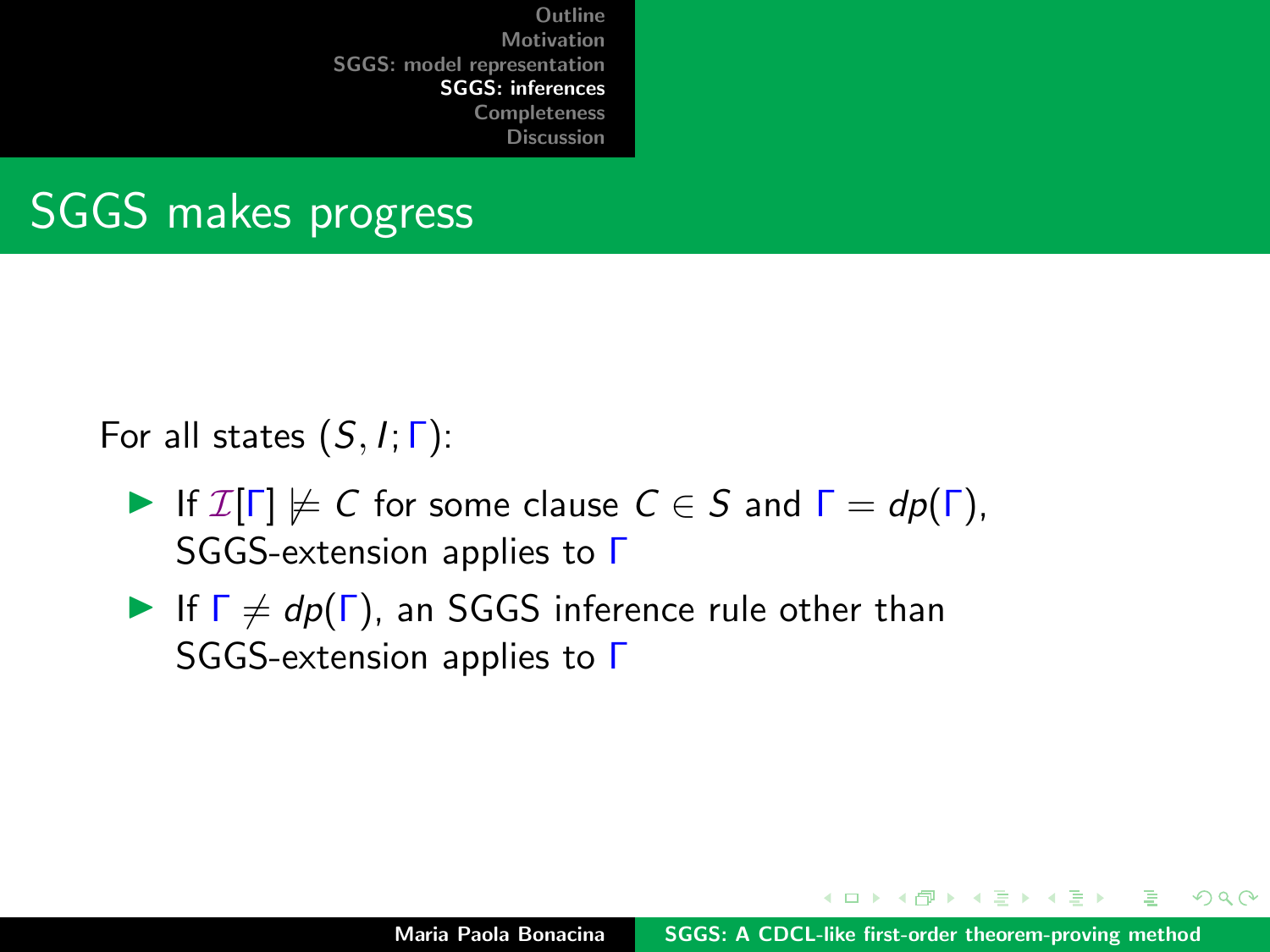#### Refutational completeness and goal-sensitivity

#### SGGS is

- $\blacktriangleright$  Refutationally complete, regardless of the choice of  $\mathcal I$
- Goal sensitive if  $\mathcal{I} \not\models SOS$  and  $\mathcal{I} \models T$  for  $S = T \cup SOS$

 $\mathcal{A}$  and  $\mathcal{A}$  . The set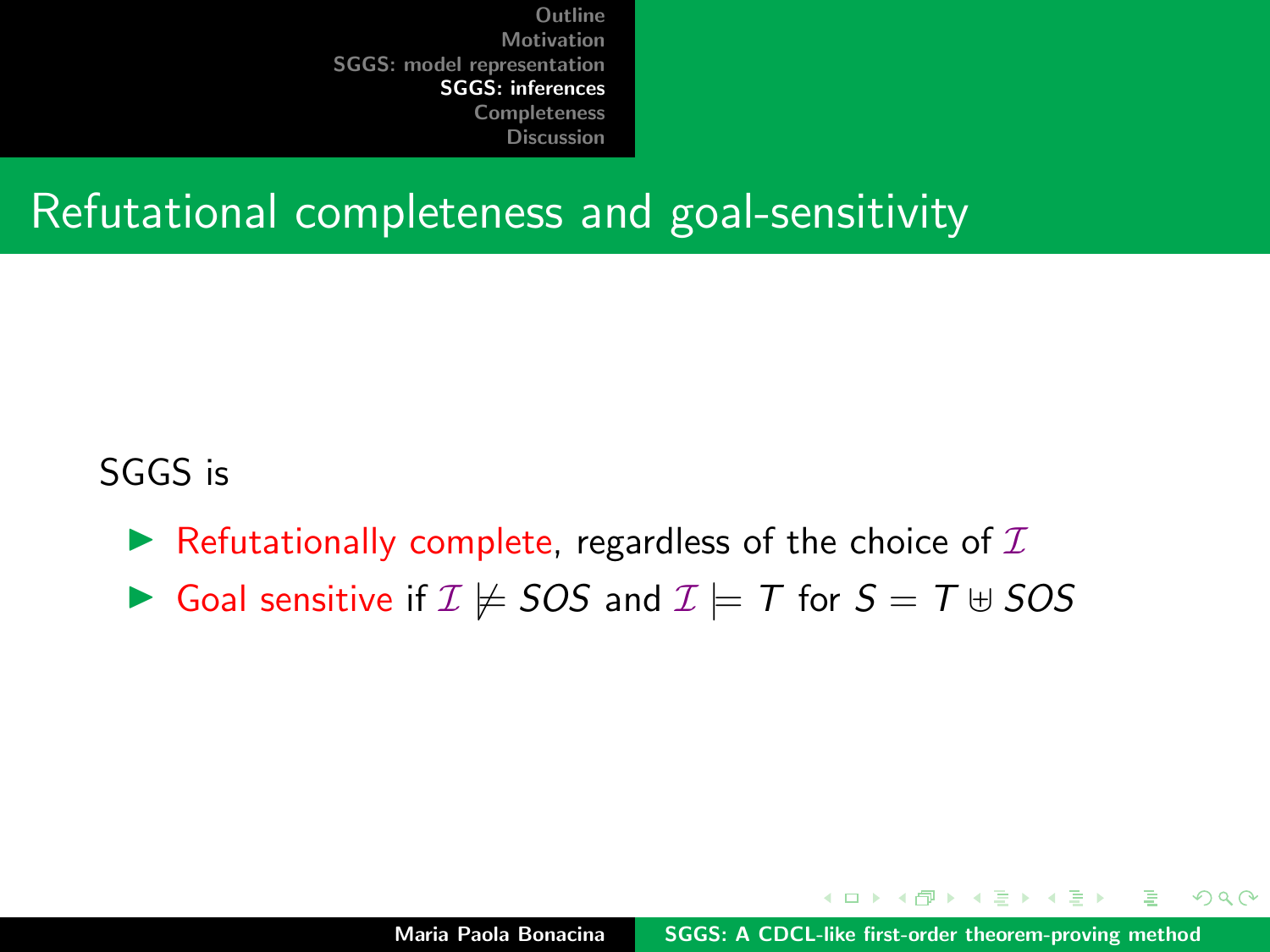[Discussion](#page-61-0)

#### <span id="page-52-0"></span>Refutational completeness

- $\triangleright$  S: input set of clauses
- $\triangleright$  S unsatisfiable: any fair SGGS-derivation terminates with refutation
- $\triangleright$  S satisfiable: derivation may be infinite; its limiting sequence represents a model

マーター マーティング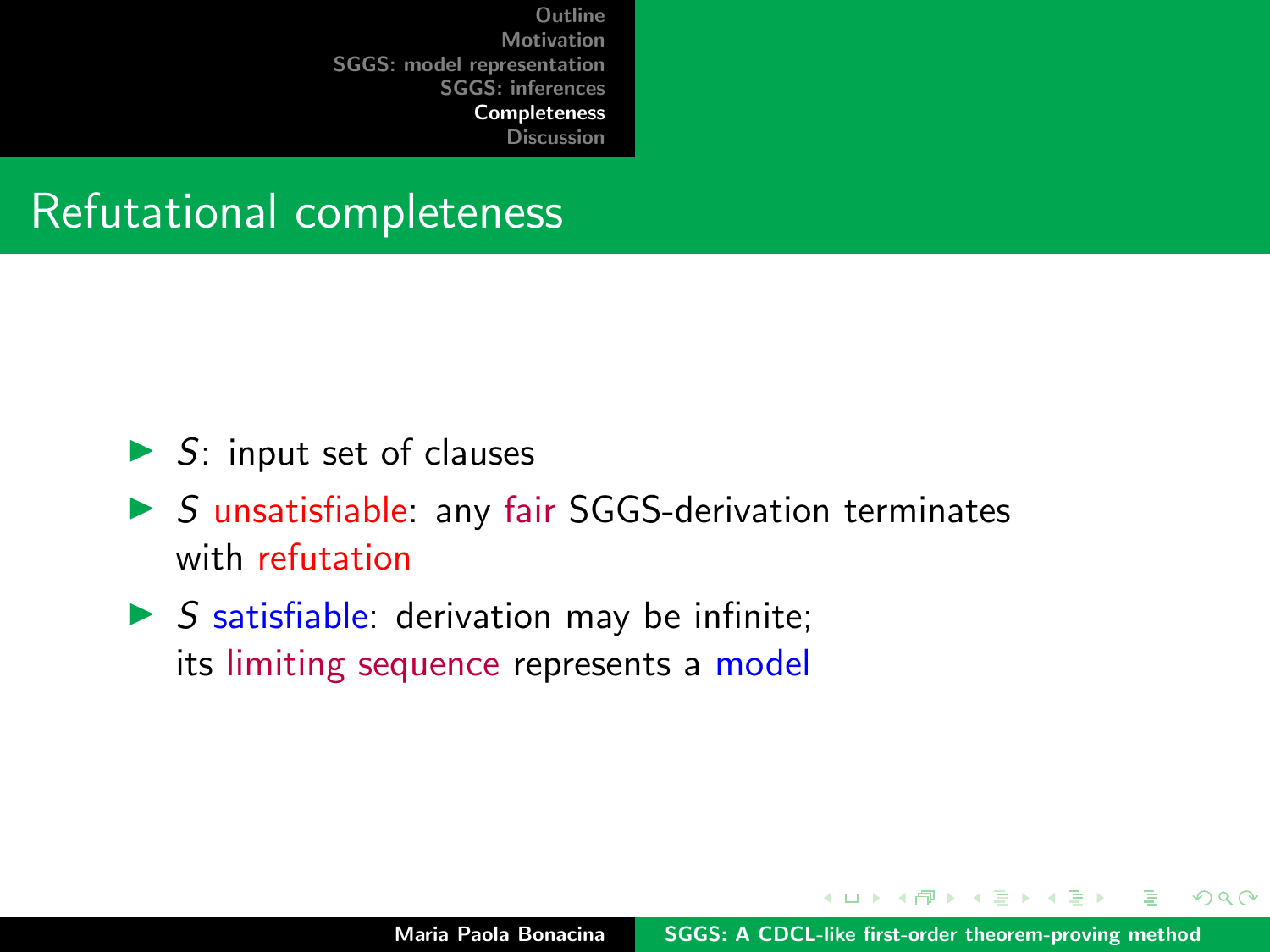[Discussion](#page-61-0)

#### Proof of refutational completeness: building blocks

- A convergence ordering  $>^c$  on clause sequences: ensures that there is no infinite descending chain of sequences of bounded length
- $\triangleright$  A notion of fairness for SGGS-derivations: ensures that the procedure does not ignore inferences on shorter prefixes to work on longer ones
- ▶ A notion of limiting sequence for SGGS-derivations: every prefix stabilizes eventually

 $\mathcal{A}$   $\mathcal{A}$   $\mathcal{B}$   $\mathcal{A}$   $\mathcal{B}$   $\mathcal{B}$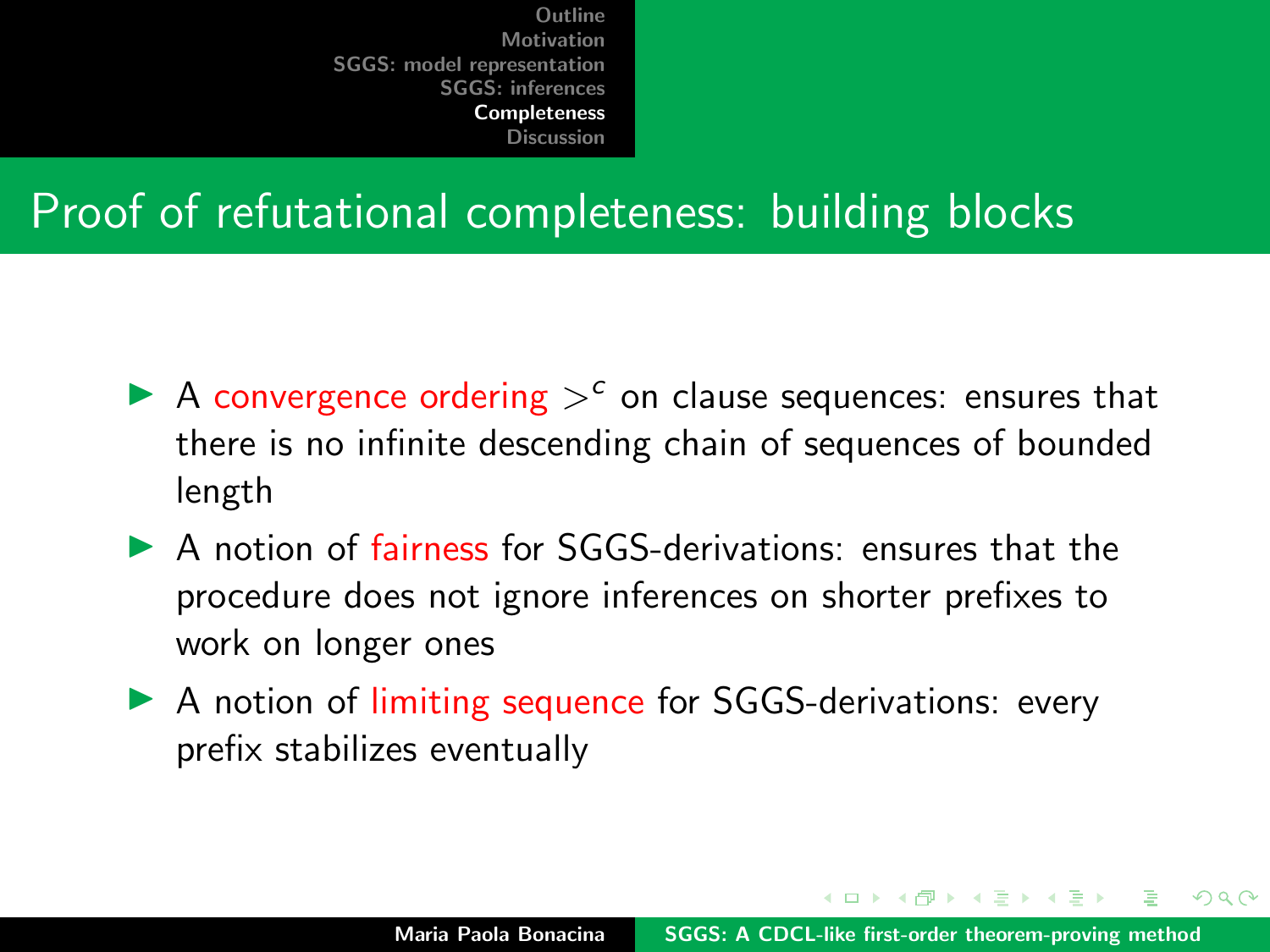[Discussion](#page-61-0)

## Convergence ordering I

- $\triangleright$  Quasi-orderings  $\geq$  and equivalence relations  $\approx$  on clause sequences of length up to i
- ▶ Convergence ordering  $>^c$ : lexicographic combination of  $>^i$ 's
- Equivalence relation  $\approx$ <sup>c</sup>: same length and all prefixes in the  $\approx_i$ 's

イロメ イ押 トラ ミトラ ミント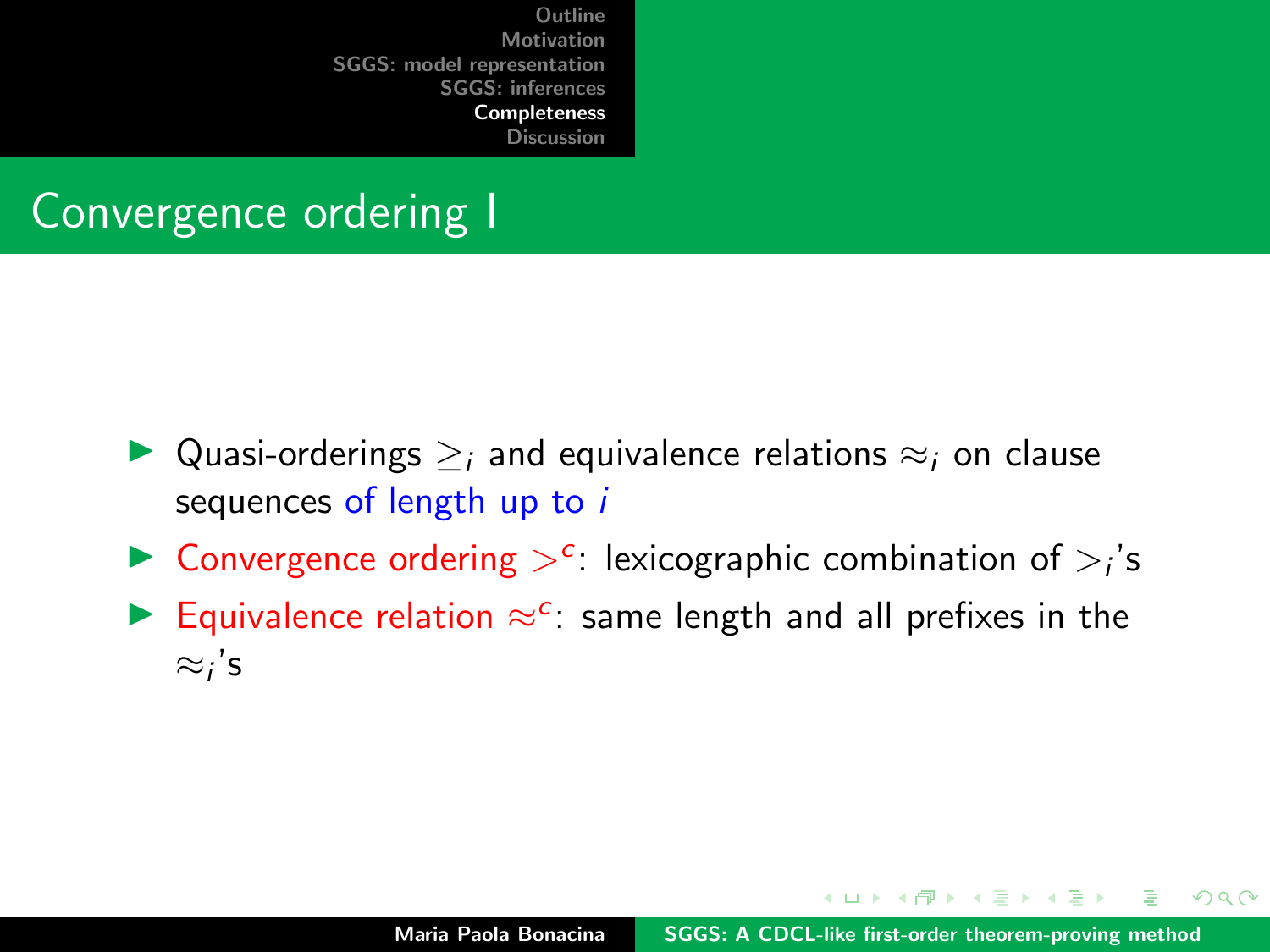[Discussion](#page-61-0)

## Convergence ordering II

#### Theorem:

 $>_i$  is well-founded on clause sequences of length at least  $i$ 

#### Corollary:

Descending chain  $\Gamma^1 >^c \Gamma^2 >^c \ldots \Gamma^j >^c \Gamma^{j+1} >^c \ldots$ of sequences of bounded length (for all  $j,$   $|\mathsf{\Gamma}^{j}|\leq n)$  is finite

No infinite descending chain of sequences of bounded length

イロメ マ桐 トマ ヨ トマ ヨメ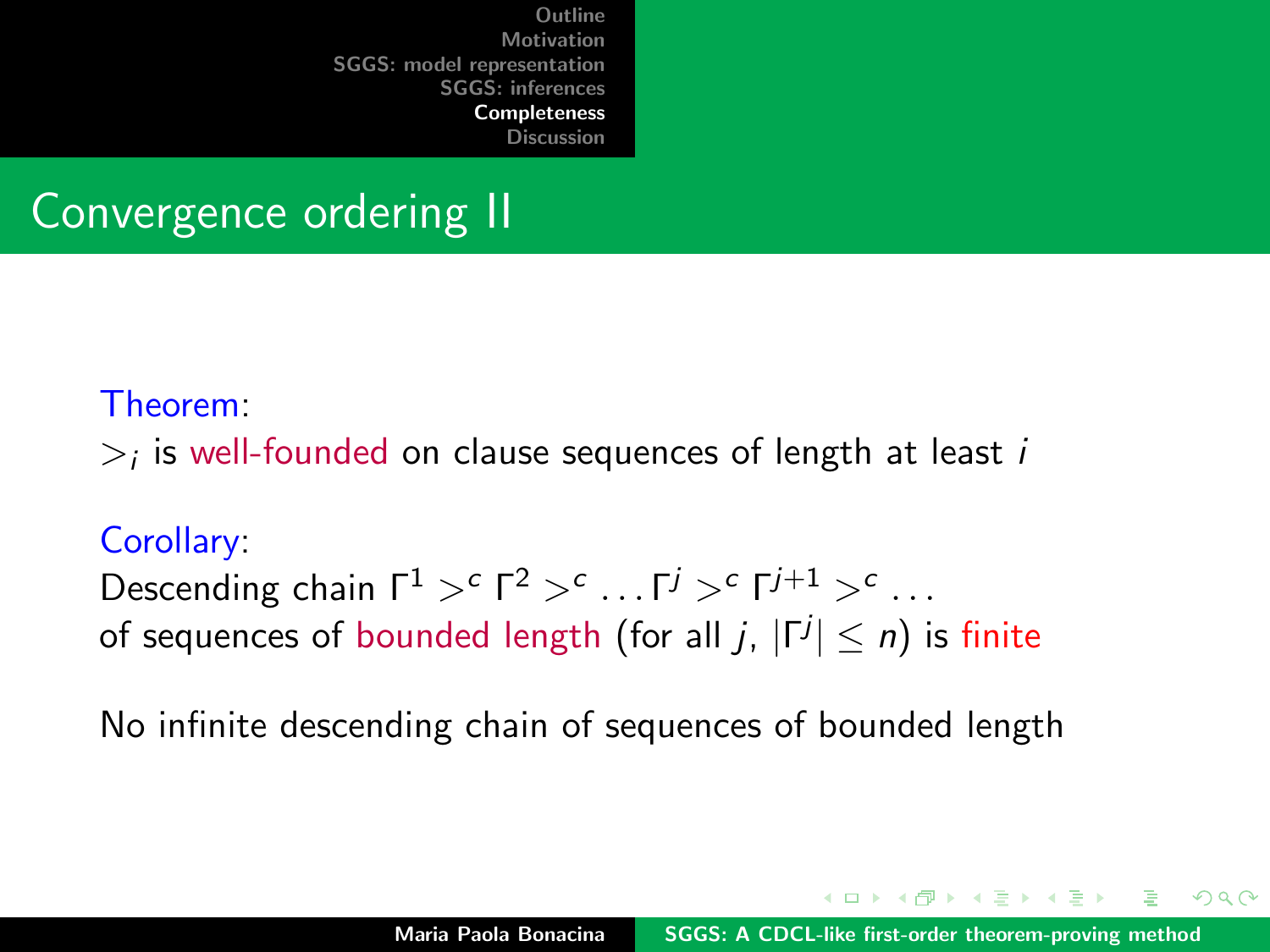

```
\blacktriangleright Index of inference \Gamma \vdash \Gamma':
```
the shortest prefix that gets reduced the smallest *i* such that  $\Gamma|_i >^c \Gamma'|_i$ 

 $\triangleright$  Index(Γ): minimum index of any inference applicable to Γ

イロメ イ押 トラ ミトラ ミント

 $2Q$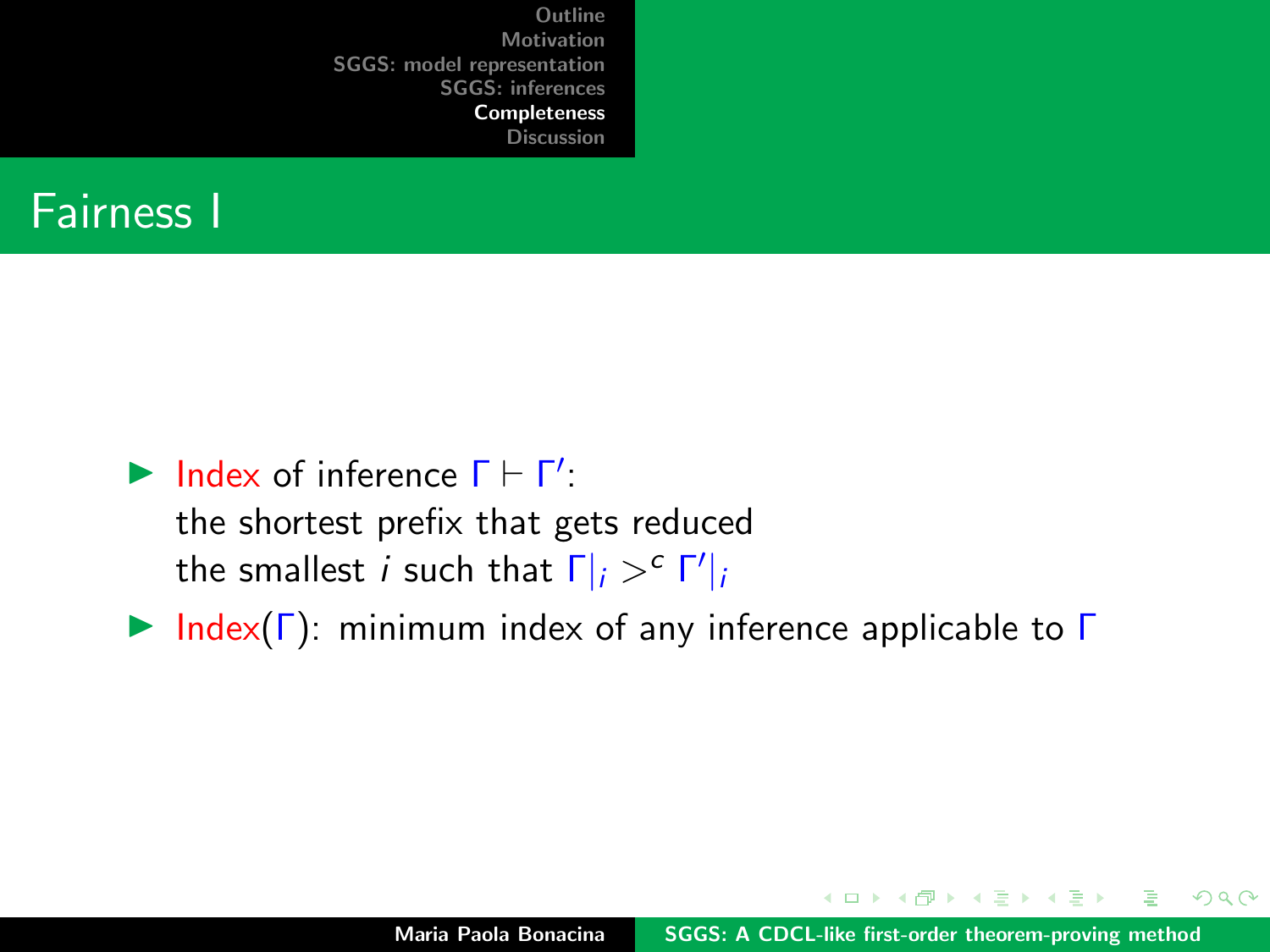### Fairness II

Fair derivation  $\Gamma_0 \vdash \Gamma_1 \vdash \ldots \Gamma_i \vdash \ldots$ :  $\forall i, \ i > 0,$  if for infinitely many  $\mathsf{\Gamma}_j$ 's  $\mathsf{index}(\mathsf{\Gamma}_j) \leq i$ for infinitely many  $\mathsf{\Gamma}_j$ 's the applied inference has index  $\leq i$ 

Any SGGS-inference that is infinitely often possible is eventually done

The minimal index SGGS-strategy that always selects an inference of minimal index is fair

イロメ マ桐 トマ ヨ トマ ヨメ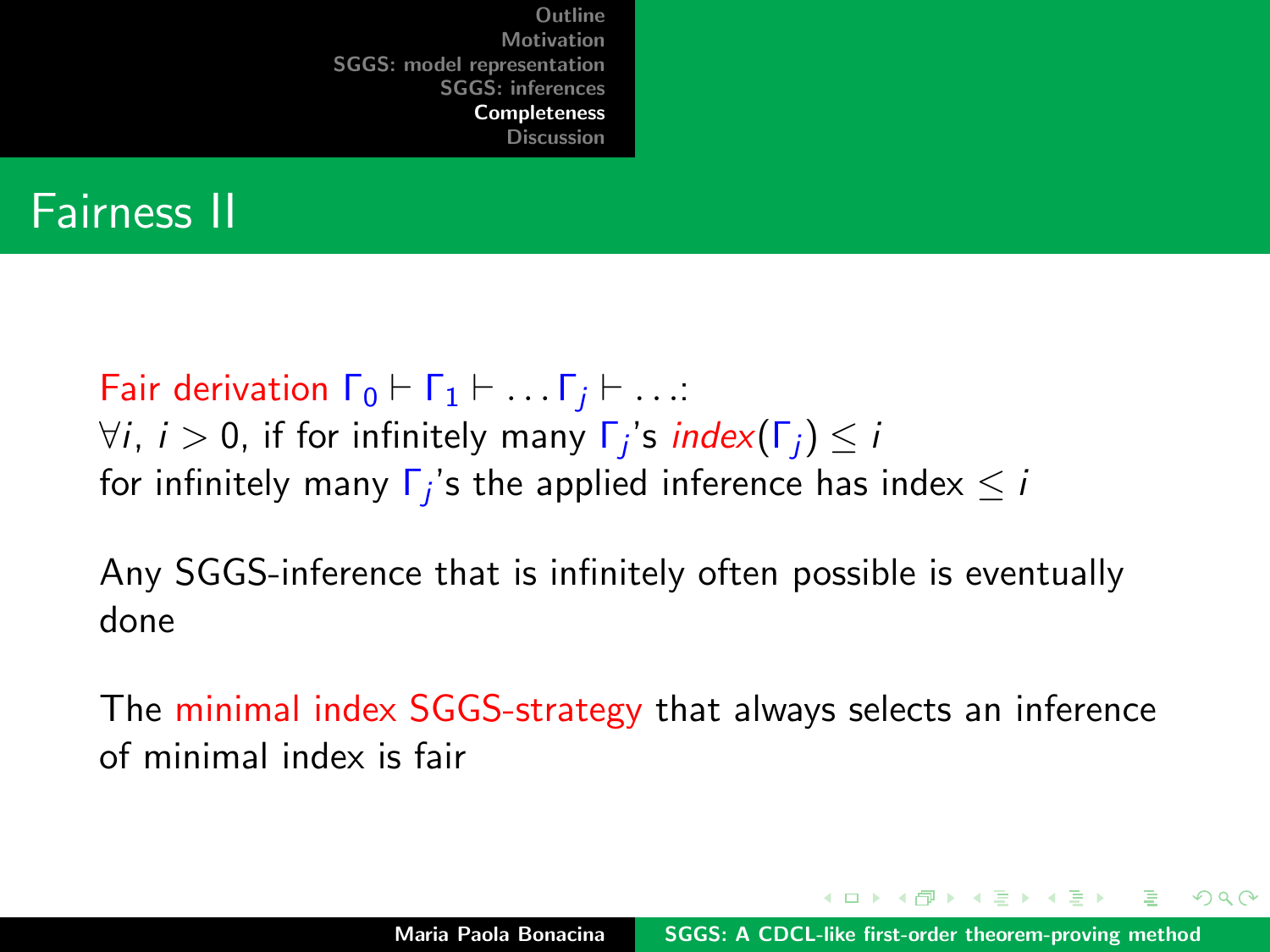[Discussion](#page-61-0)

## Limiting sequence

- **Derivation**  $\Gamma_0 \vdash \Gamma_1 \vdash \ldots \vdash \Gamma_i \vdash \ldots$  admits limit if there exists a  $Γ$  (limit) such that for all lengths i,  $i < |\Gamma|$ there is an integer  $n_i$ such that for all indices  $j\ge n_i$  in the derivation if  $|\Gamma_j|$  ≥ *i* then  $\Gamma_j|_i$  ≈<sup>c</sup>  $\Gamma|_i$
- $\blacktriangleright$  Every prefix stabilizes eventually
- **IF** The longest such sequence  $\Gamma_{\infty}$  is the limiting sequence
- **►** Both derivation and  $\Gamma_{\infty}$  may be finite or infinite

 $4.013.4.013.4.013.4.013.4.01$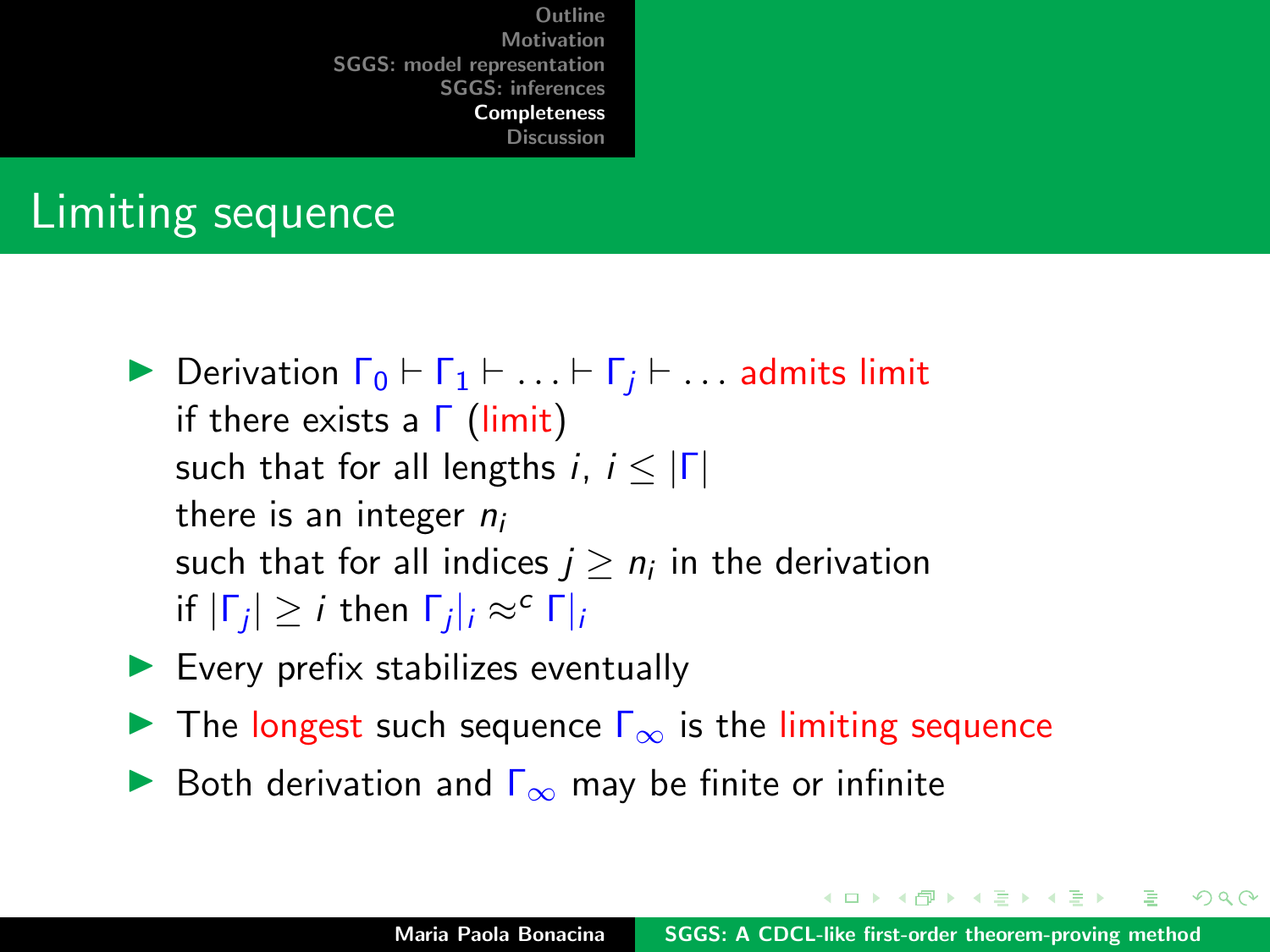[Discussion](#page-61-0)

#### Convergence and descending chain theorems

- $\triangleright$  Convergence theorem: A derivation that is a non-ascending chain admits limiting sequence
- $\triangleright$  Descending chain theorem: A bundled derivation forms a descending chain

イロメ マ桐 トマ ヨ トマ ヨメ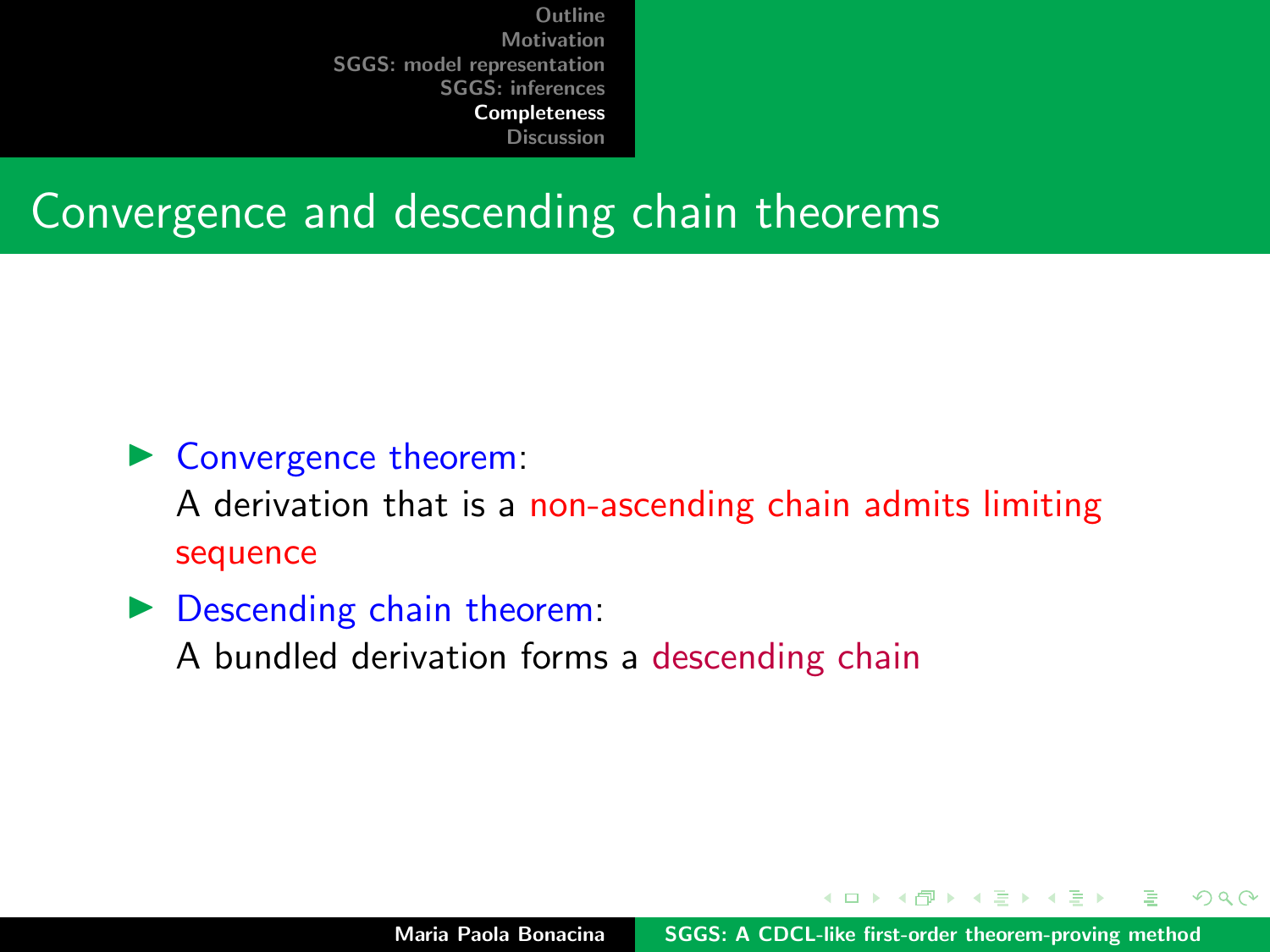[Outline](#page-1-0) **[Motivation](#page-2-0)** [SGGS: model representation](#page-6-0)<br>SGGS: inferences [SGGS: inferences](#page-26-0) [Completeness](#page-52-0)

#### [Discussion](#page-61-0)

### Completeness theorem

#### Theorem:

For all initial interpretations  $I$  and sets  $S$  of first-order clauses, if S is unsatisfiable, any fair bundled SGGS-derivation is a refutation

#### Idea of proof:

If not, infinitely many SGGS-extensions apply; infinite derivation with infinite limiting sequence  $\Gamma_{\infty}$ ; Γ<sub>j</sub> gets reduced in  $>^c$  in a finite prefix  $(Γ_j)|_n$  that had already converged  $((\Gamma_i)|_n = (\Gamma_{\infty})|_n)$ : contradiction

イロメ マ桐 トマ ヨ トマ ヨメ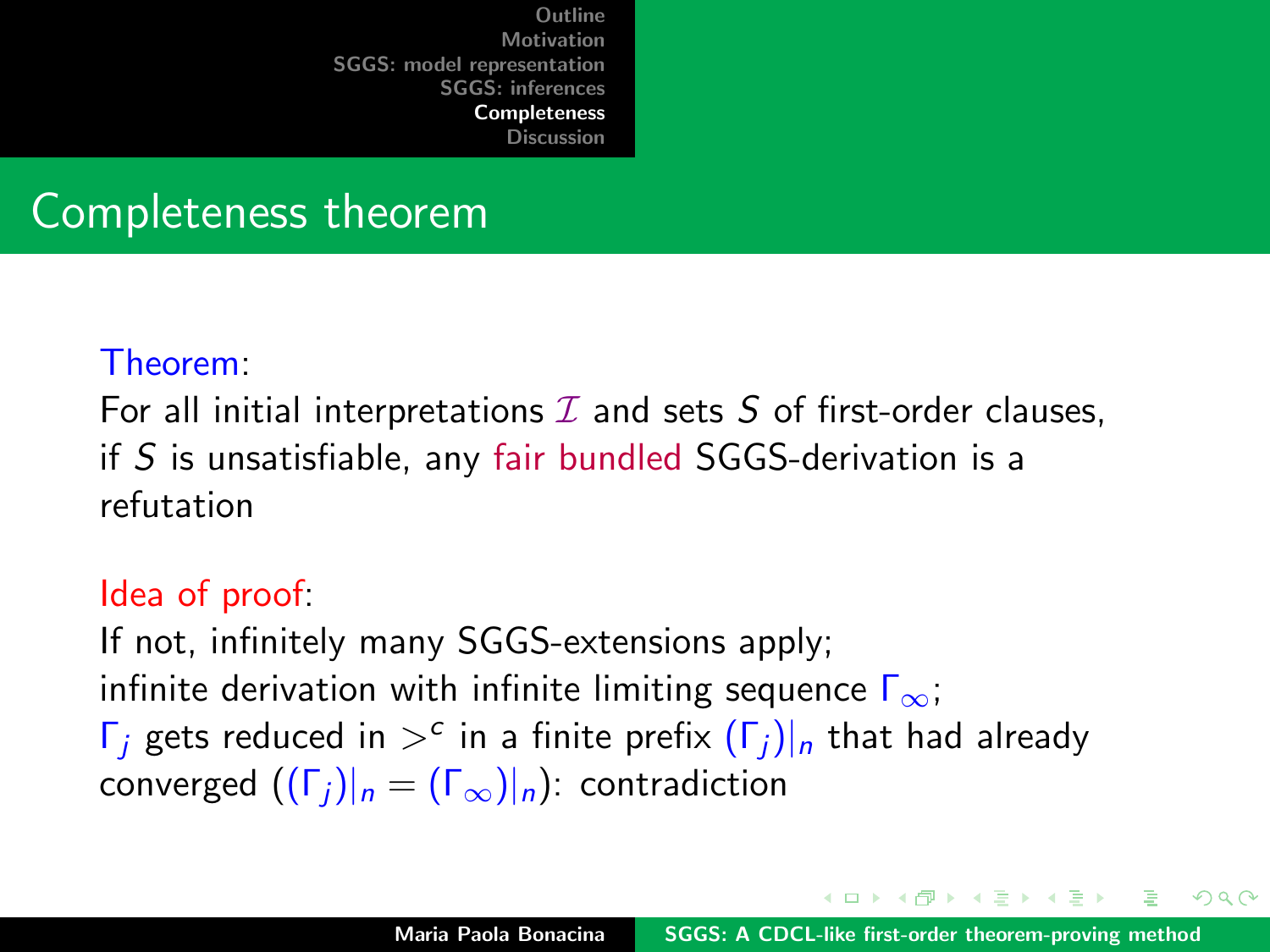<span id="page-61-0"></span>

SGGS is possibly unique in being simultaneously

- $\blacktriangleright$  First order
- $\triangleright$  Model based à la CDCL
- $\triangleright$  Semantically guided
- $\blacktriangleright$  Refutationally complete
- $\triangleright$  Goal sensitive (when deemed desirable)
- $\blacktriangleright$  Proof confluent

4 0 1

 $\mathcal{A}$   $\mathcal{A}$   $\mathcal{B}$   $\mathcal{A}$   $\mathcal{B}$   $\mathcal{B}$ 

 $\rightarrow$   $\equiv$ 

 $2Q$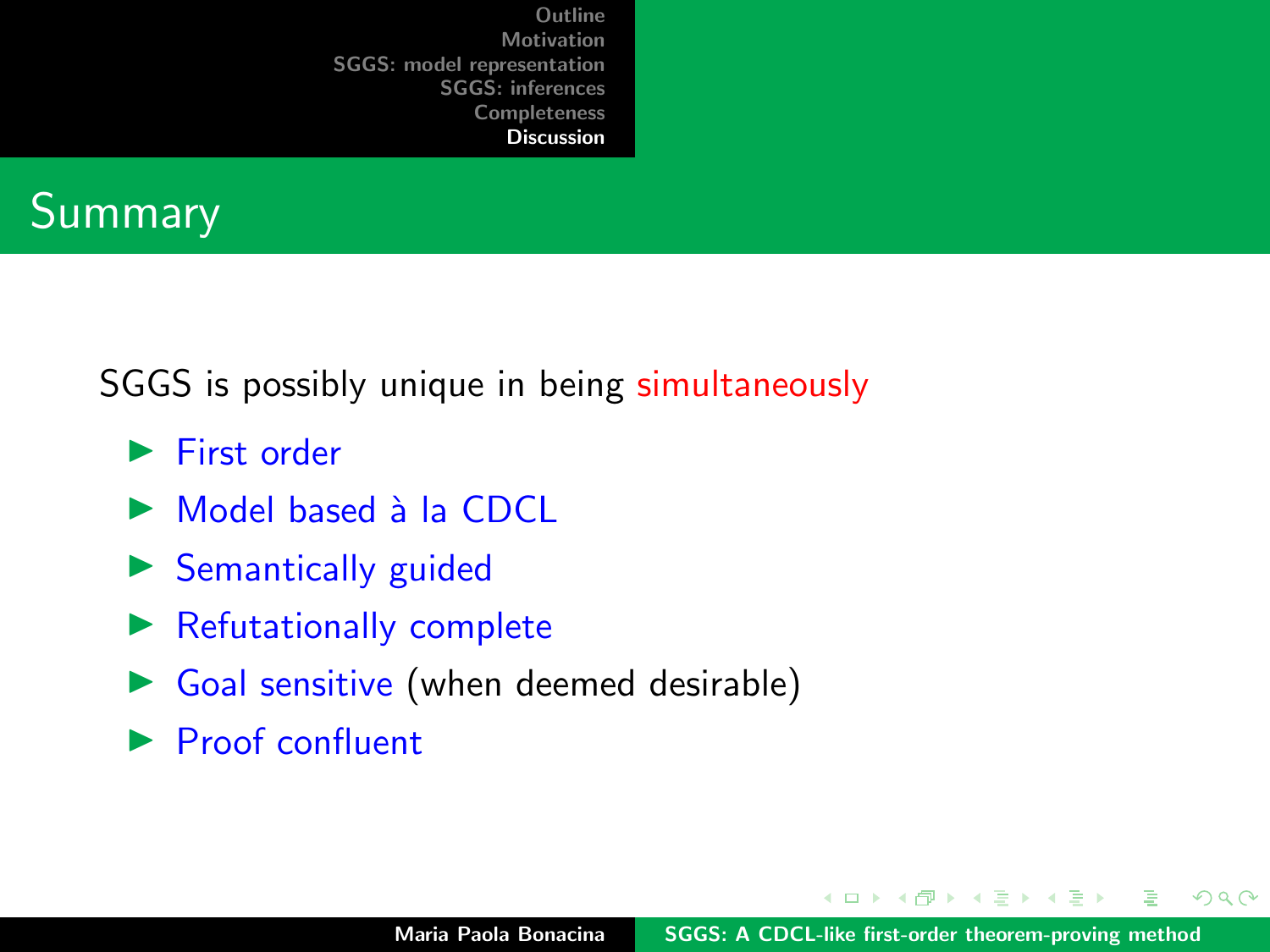## References on SGGS

- $\triangleright$  Semantically-guided goal-sensitive reasoning: model representation. Journal of Automated Reasoning 56(2):113–141, February 2016.
- **In Semantically-guided goal-sensitive reasoning: inference system and** completeness. Submitted, 58 pages.
- ▶ SGGS theorem proving: an exposition. 4th Workshop on Practical Aspects in Automated Reasoning (PAAR), Vienna, July 2014. EPiC 31:25-38, July 2015.
- ▶ Constraint manipulation in SGGS. 28th Workshop on Unification (UNIF), Vienna, July 2014. TR 14-06, RISC, 47–54, 2014.

イロメ イ押 トラ ミトラ ミト